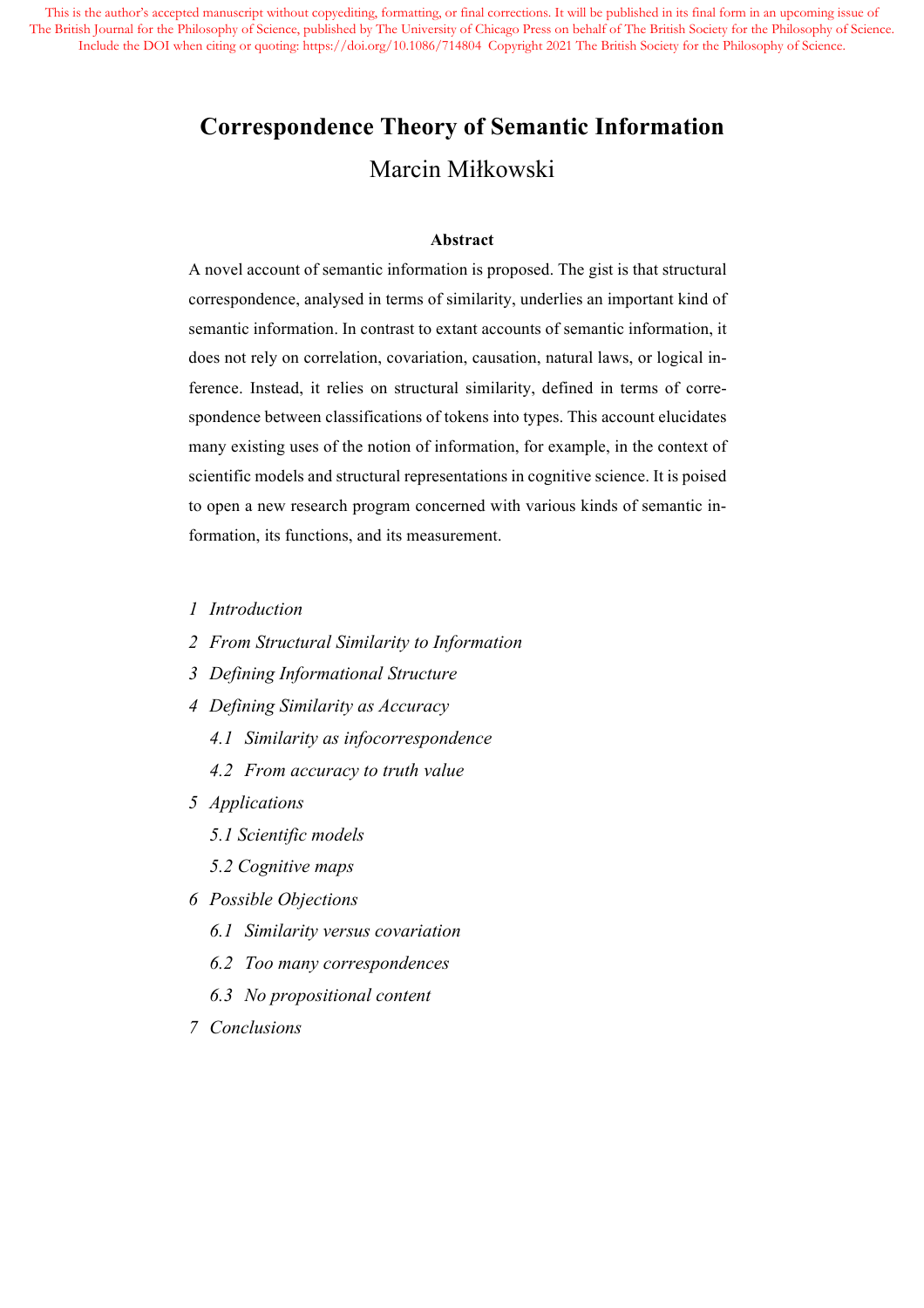## **1 Introduction**

The purpose of the theory of semantic information is to provide an account of how information vehicles, whose information capacity may be accounted for in formal theories of information (Shannon [1948]), can attain a semantic value such as truth. As is well known, Shannon ([1948], p. 349) stressed that 'semantic aspects of communication are irrelevant to the engineering problem'—which he was busy solving—even if information is valuable to its users only when it has these aspects.<sup>1</sup> These semantic aspects will be understood, for the purposes of this article, in terms of satisfaction conditions. Suppose now that satisfaction is a binary property of pieces of information. Then a declarative piece of semantic information is satisfied if and only if it is true, and an instructional piece of information is satisfied if and only if it is followed or executed.<sup>2</sup> Thus, the problem to be solved here is to answer the question of what constitutes the satisfaction conditions of a piece of information.

The basic inspiration for the answer defended in this article comes from the correspondence theory of truth, which, in its contemporary formalized version, also uses the notion of satisfaction (Tarski [1933]). In a nutshell, a piece of information is true if and only if it corresponds to what it is about. The rest of this article is concerned with elucidating the notion of correspondence in terms of structural similarity. The issue of how to measure correspondence-based seman-

<u> 1989 - Johann Barn, mars ann an t-Amhain Aonaich ann an t-Aonaich ann an t-Aonaich ann an t-Aonaich ann an t-</u>

 $<sup>1</sup>$  Appearances to the contrary notwithstanding, Shannon's theory is not independent of these</sup> semantic aspects (Isaac [2017]).

 $2$  As it will become clear, the notion of satisfaction defended below can be graded; thus, declarative information is satisfied to the degree that it is true (so specifying its truth value in logic requires multivalued logic, such as fuzzy logic (Zadeh [1988])).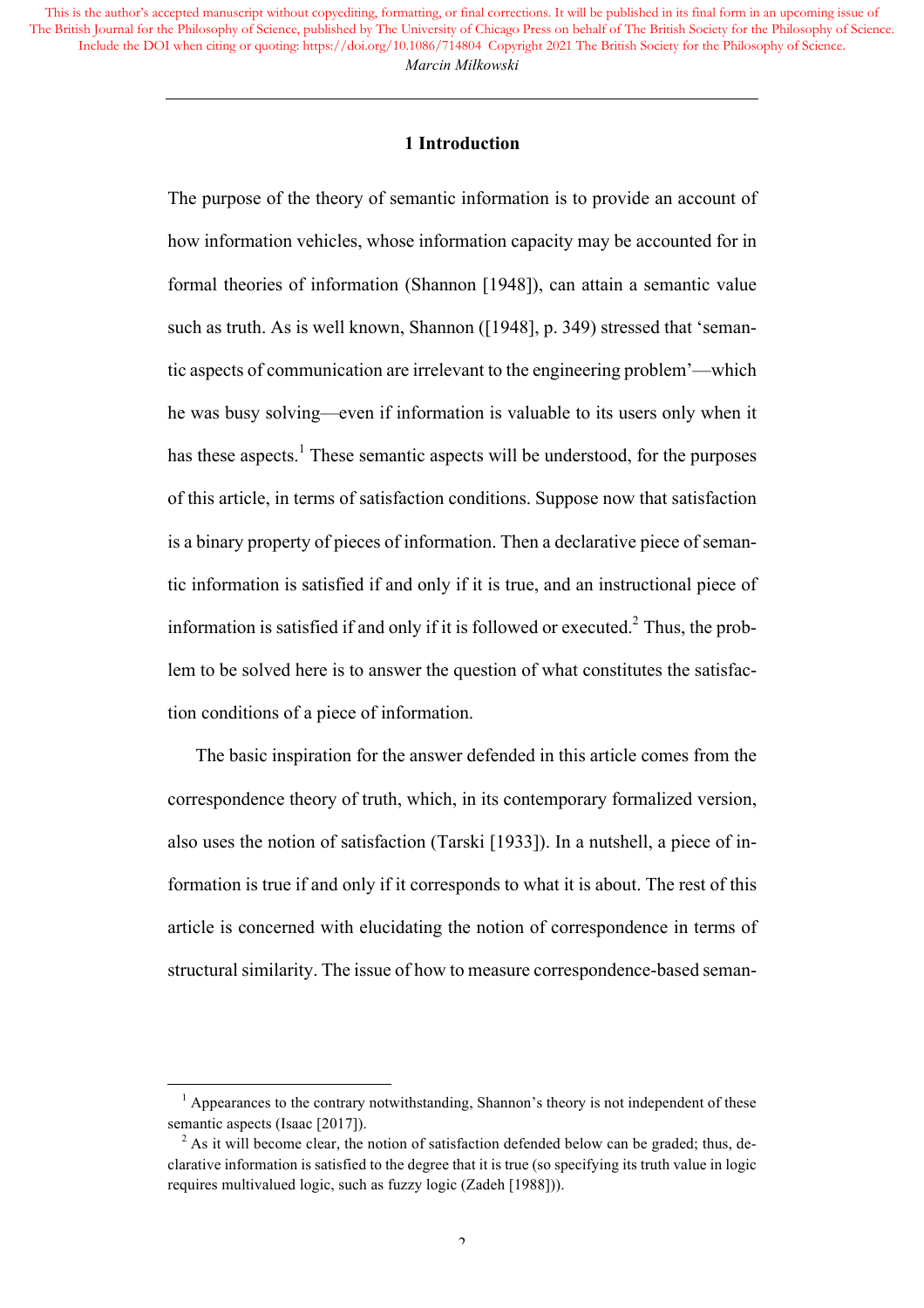> tic information is set aside for another occasion. The current account also abstracts away from the use of semantic information, but this is only a strategic idealization. In fact, one must take the users of information into account to apply the correspondence-based theory of information in an appropriately constrained fashion. But, to do this, one must first define the basic semantic notions, which is the task of the current article.

> This task stems from a fairly long philosophical tradition and the novelty of the current theory lies in making the notion of semantic information explicitly depend on similarity. The use of similarity in philosophical accounts of representational contents can be traced back at least to Aristotle's metaphor of a signet ring being impressed on a piece of wax. Naturally, Aristotle had nothing to say about the modern notion of information. Neither did Locke, whose claim that signification depends on causality or resemblance set the stage for the ongoing debate on representation. It also influenced Peircean semiotics, in which similarity underlies the notion of icon, which is one of the fundamental types of signs (Short [2007]). Peirce, in turn, had immense impact on biosemantics (Millikan [1984]). In the philosophy of cognitive science, there is now an ongoing debate on whether both causality and resemblance are required to account for mental representation (Ramsey [2007]; Morgan [2013]; Gładziejewski and Miłkowski [2017]; Rupert [2018]; Thomson and Piccinini [2018]; Nirshberg and Shapiro [2020]). In this article, it will be argued that if one understands that there are many kinds of similarity, it becomes clear that at least covariation and correlation can be understood as particular kinds of similarity, which makes similarity more basic. However, these notions can be usefully kept distinct in a pluralist account of meaning (we will return to this point in Section 6.1).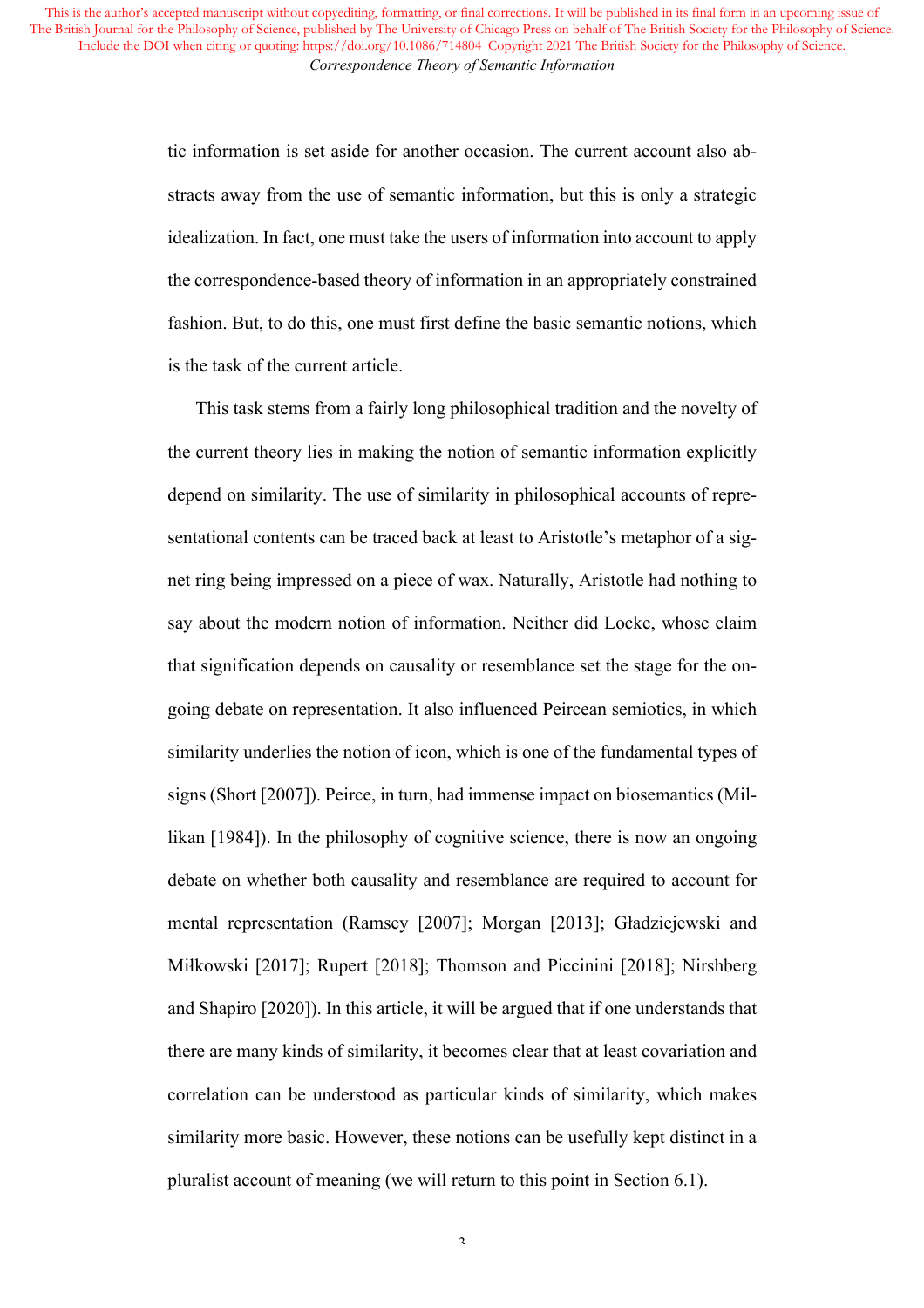> Defenders of structural representations stress that resemblance between the structure of representation vehicles and representation targets is crucial to the representation vehicles' contents (Craik [1943]; Cummins [1996]; Opie and O'Brien [2004]; Gładziejewski and Miłkowski [2017]; Neander [2017]; Shea [2018]). The idea of resemblance as grounding the meaning of representations is also present in the literature on scientific models (Giere [2004]; Weisberg [2013]). While the issue of whether scientific representation is conceptually distinct from mental representation (see Callender and Cohen [2006]) is beyond the scope of this article, there is one thing that similarity accounts of mental and scientific representation share: It is not merely the reliance on structural similarity. Arguably, it is something more: The implicit reliance on semantic information, underwritten by structural similarity.<sup>3</sup> This kind of information is called 'correspondence-based semantic information' in this article. Thus, correspondence-based semantic information is a more basic feature that is inherent in what may function as a representation.

> Surprisingly, however, while correlation (Dretske [1982]; Shea [2018]) and causation (for example, Dilworth  $[2008]$ <sup>4</sup> were both assumed to be at least partially responsible for the semantic character of information, similarity received no such treatment. Even Neander, in her treatment of informational teleosemantics, does not make the notion of semantic information explicit in the proposed

<u> 1989 - Johann Barn, mars ann an t-Amhain Aonaich ann an t-Aonaich ann an t-Aonaich ann an t-Aonaich ann an t-</u>

<sup>&</sup>lt;sup>3</sup> Interestingly, in her account of iconic signs, influential in the Lvov-Warsaw School, Joanna Kotarbińska ([1957]) relies on the notion of information to tackle the problem of too many correspondences (see below, Section 6.2). The current proposal goes the opposite way: it uses the notion of similarity to explicate the notion of information, without relying on the intentional information supplied by sign users.

<sup>&</sup>lt;sup>4</sup> Note that while Dretske is commonly interpreted as defending of a notion of semantic information based on causation, he clearly distinguishes between causation and information (Dretske [1982]).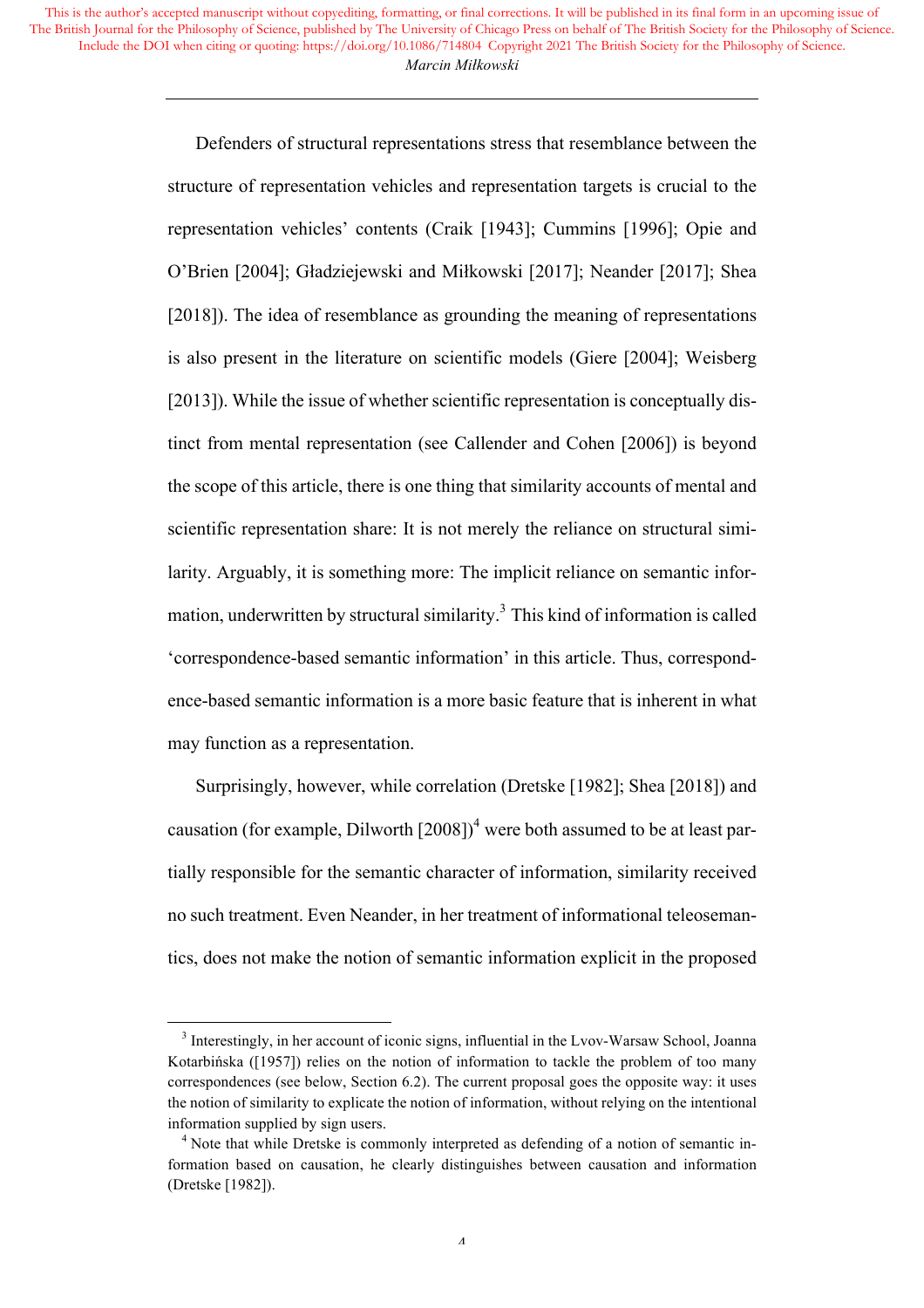> view on structural representation (Neander [2017]). Our task, then, is to provide the account of semantic information that is inherent in both mental and scientific representation, but remains implicit in existing philosophical accounts. This correspondence-based semantic information could be understood as more primitive and basic than mental representation. Arguably, any account of mental representation would be incomplete without a plausible story of how the information is used in an organism (Eliasmith [2005]; Morgan [2013]). This account follows Dretske's recipe for building a theory of mental representation: First understand natural meaning (or natural semantic information) and then account for how it may function by playing a representational role.<sup>5</sup> Some other accounts of mental representation allow the existence of unused or unexploited representations. For example, Cummins (Cummins *et al.* [2006]) defends the notion of 'unexploited contents', and Shapiro ([1997]) hypothesizes the existence of 'junk representations'. This proposal offers a way to rephrase their claims in terms of semantic information: Namely, there could be unexploited semantic information just as there might be some tree rings that never happen to be exploited as signs. This approach has the virtue of not making the notion of representation dangerously liberal (as critics of unexploited contents suggest; see Ramsey [2007]), while still admitting that there could be information-bearing structures thanks to naturally occurring similarities.

> The article proceeds as follows. In Section 2, a simple example is introduced to illustrate the common uses of correspondence in understanding semantics of

 

<sup>&</sup>lt;sup>5</sup> In contrast to Dretske, however, it is not presupposed that semantic information is 'out there' just to be registered by agents; in contrast, correspondence-based information can be teased out from complex interactions among multiple users (just as in locally recurrent natural signs; see Millikan [2004]).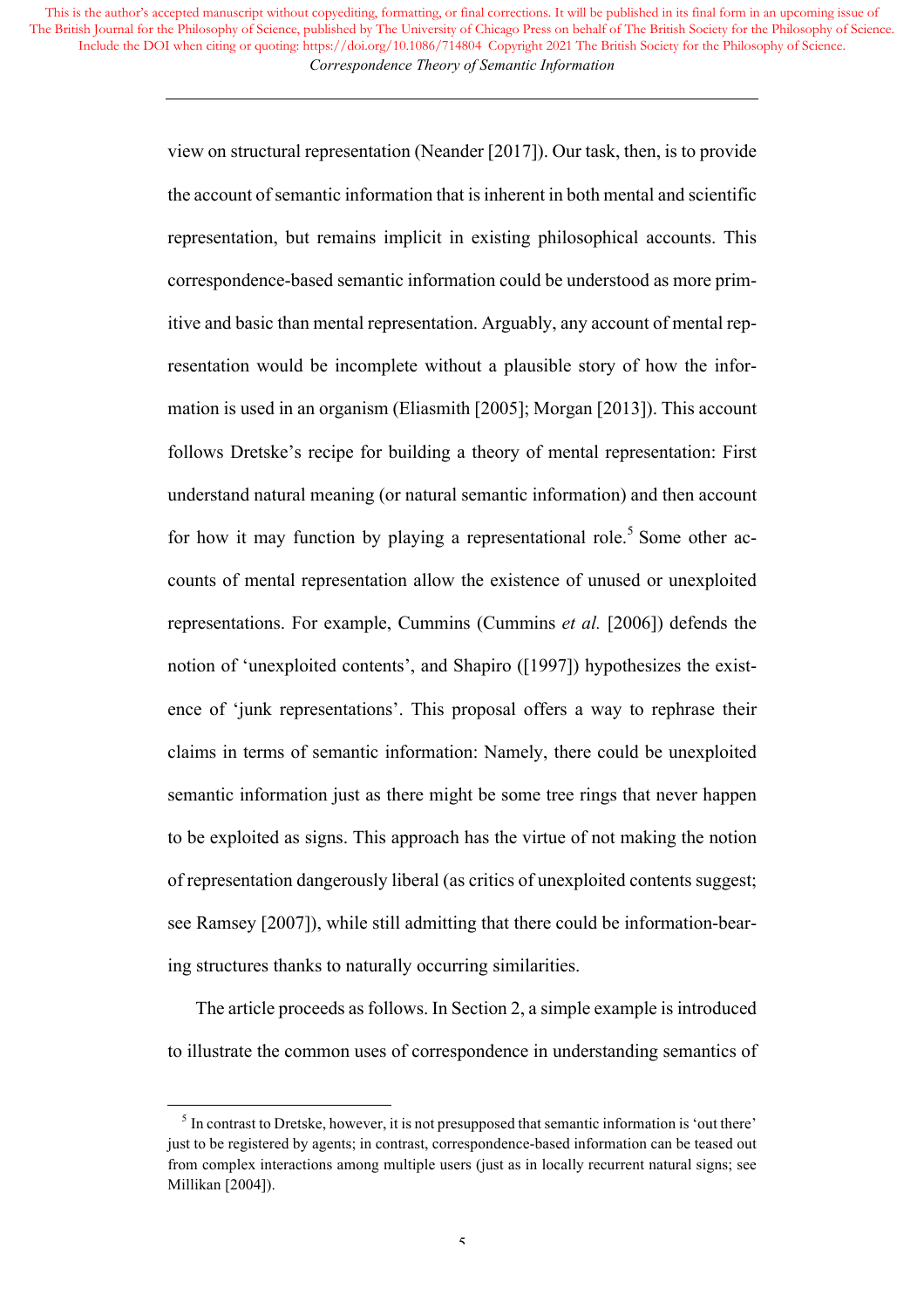> information. This section also lays down the desiderata for the theory of semantic information described in the rest of the article. The major difficulties in making this kind of correspondence explicit are: (1) how to characterize the relata of the correspondence relation in terms consistent with information theory, and (2) how to understand what correspondence is. Consequently, Section 3 defines the relata of the similarity relationship for the purposes of the account of semantic information. In Section 4, it is argued that there are, in principle, an infinite number of similarity types that could give rise to satisfaction conditions. A generic notion of similarity is introduced by stressing its role in so-called surrogative reasoning (Swoyer [1991]). It is argued that this role can be captured in terms of conditions of information flow. This generic kind of similarity is subject to further analysis, which implies that there are multiple kinds of correspondence-based semantic information. Section 5 provides two simple applications of the theory. The first concerns scientific models in natural language engineering and the second, structural representations in cognitive science. Section 6 addresses possible objections to the proposed account. Finally, the article is concluded by indicating that the current contribution opens an exciting line of research into various kinds of semantic information, their uses in inferential processes, and the problems in measuring their contents. Hopefully, the present account will contribute to a better understanding of what is implicit in existing theories of representation, both mental and scientific.

#### **2 From Structural Similarity to Information**

The account proposed here is both novel and already presupposed in everyday usage of the term 'information'. These two features may seem contradictory.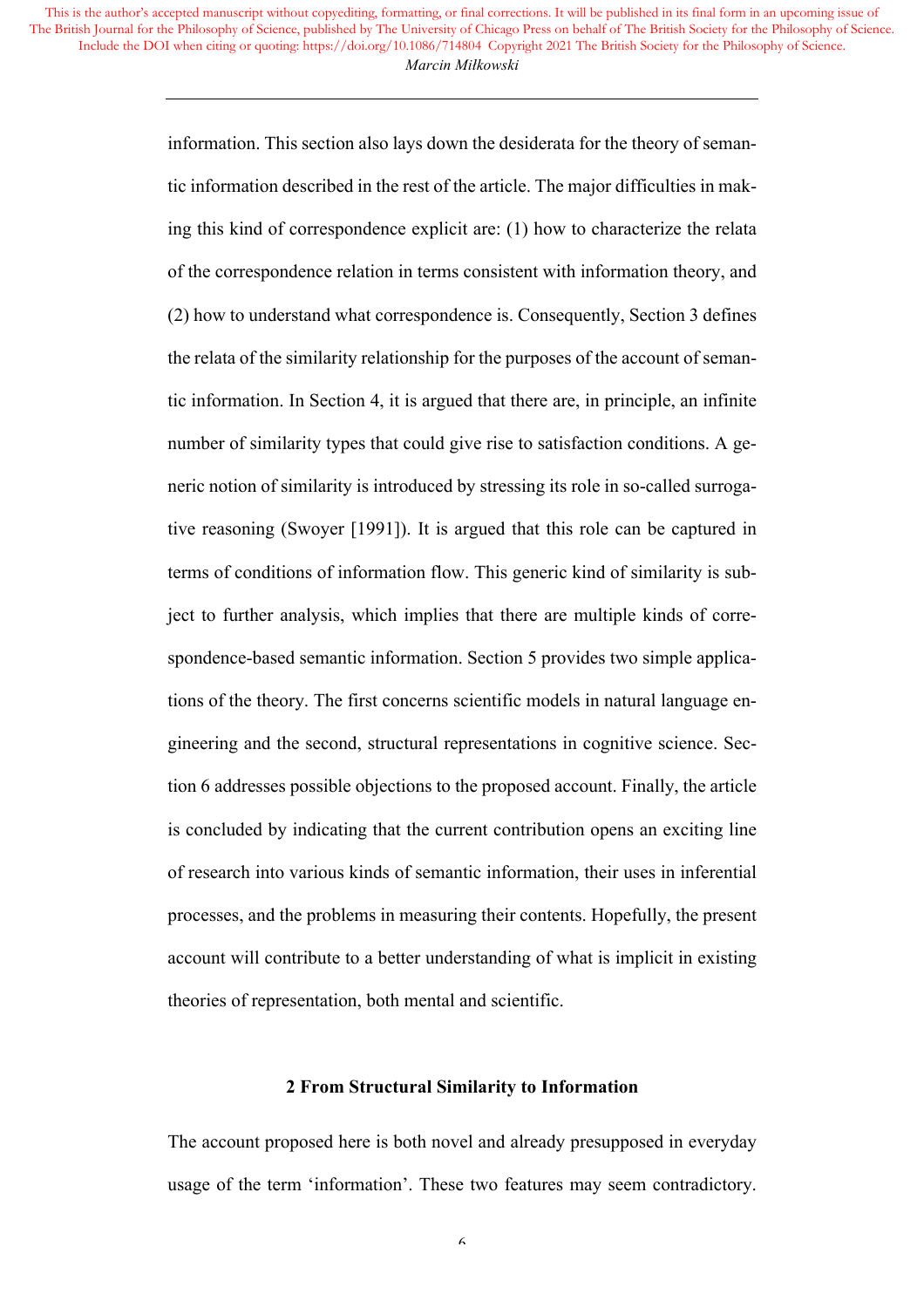

Figure 1.

Nonetheless, talk of information supported by correspondence abounds, not only in the debate over mental or scientific representation, but also in everyday conversations about computer files and other artefacts. The task at hand is to understand why and how this talk is valid in terms of semantic information.

Take the two pictures of an infinity symbol in Figure 1. The smaller infinity symbol (A) is composed of mostly black dots, which remain barely visible on a computer screen because of the pixel size (note that current font-smoothing algorithms introduce coloured pixels to create a visual illusion of smooth shapes). The larger symbol (B) is an enlargement of the smaller one, composed of the same number of squares in the same configuration and larger sizes. It is natural to say that B carries information about A: it allows someone in possession of B to infer the geometric properties of A, for example. But it is also natural to claim that A also carries information about B. If we had only partial access to A and B, we could reconstruct them both completely. Simply put, the point is that A and B correspond to one another, even if they differ in size. Given the truth of many geometrical inferences about both A and B, we tend to ignore the size difference and say that the similarity between A and B is independent of it.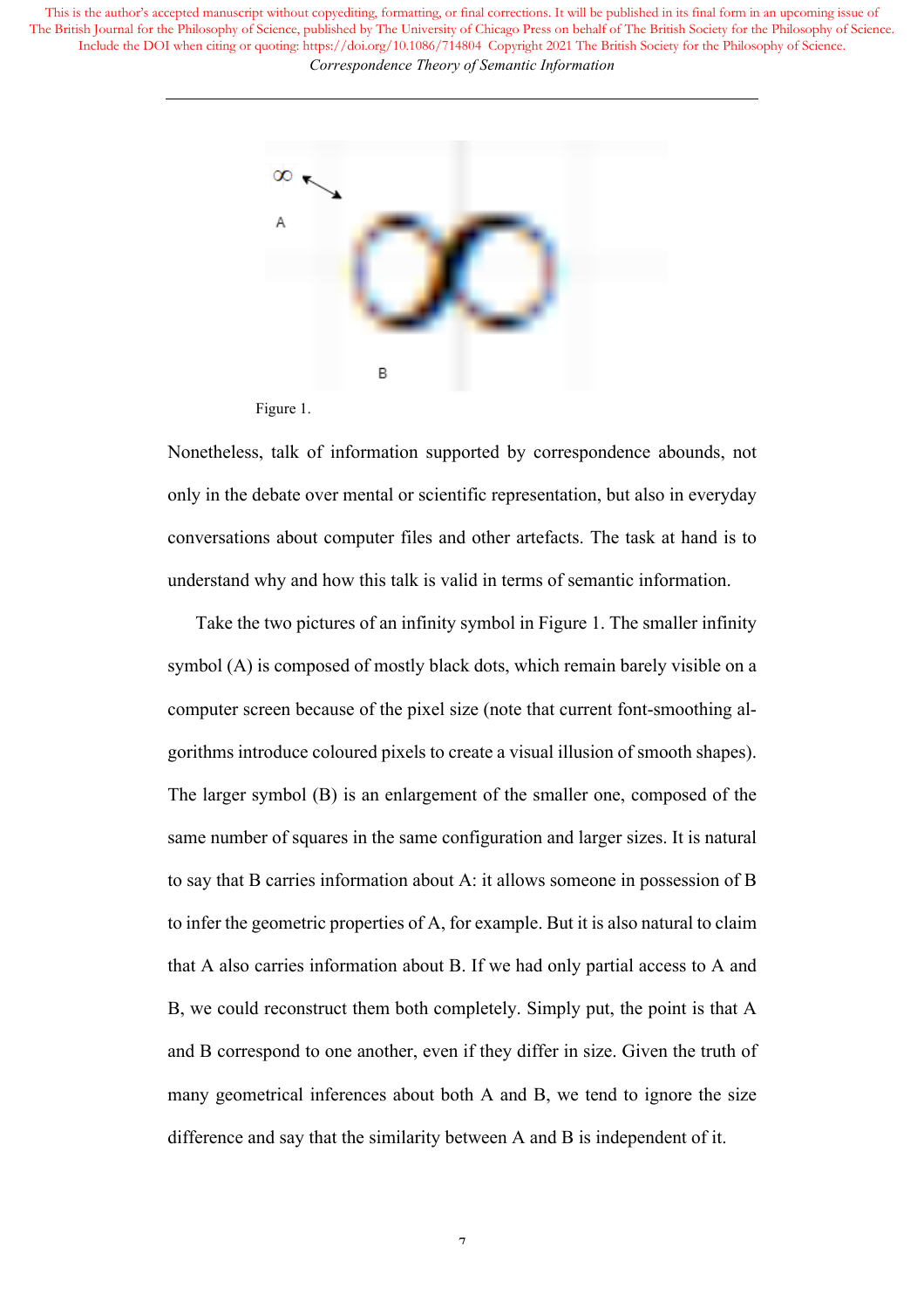> This simple example reflects the everyday usage that is prevalent in our talk of information contained in pictures or photos. A somewhat more complex example of correspondence also underlies models produced by classifications in machine learning: To classify an object in a picture as a face, the artificial neural network relies on extracted features that correspond to (hopefully) all and only faces in pictures (Buckner [2018]). Similarly, upon receiving a digital copy of a article that was flagged as plagiarized from the web, I can reasonably assume that the original file was also plagiarized. Copies retain semantic values of their originals in virtue of similarity, even if they are somewhat distorted by noise along the way (for example, plagiarizers sometimes add typos to avoid detection). When this notion of correspondence is spelled out more precisely, it turns out that it underlies a number of uses of the term 'information', such as in scientific models or cognitive processing in spatial navigation.

> The information talk concerned with A and B cannot be elucidated easily with the help of the probability-related notions of semantic information. For example, there seems to be no natural law that would explain the co-occurrence of A and B with a probability of one, which is required by Dretske's ([1982]) account of semantic information. A quick objection to this claim might, of course, be that Dretske's requirement is far too strong, hence one could substitute the original formula proposed by Dretske with a relaxed requirement: Shea ([2018], p. 76) defines correlational information in terms of conditional probabilities; for two items, a and b, a's being F carries correlational information about b's being G if and only if  $P(Gb|Fa) \neq P(Gb)$ . But pictures A and B might not correlate with one another as strongly as they would, for example, with the needs of developers of font-smoothing algorithms. Consequently, even if there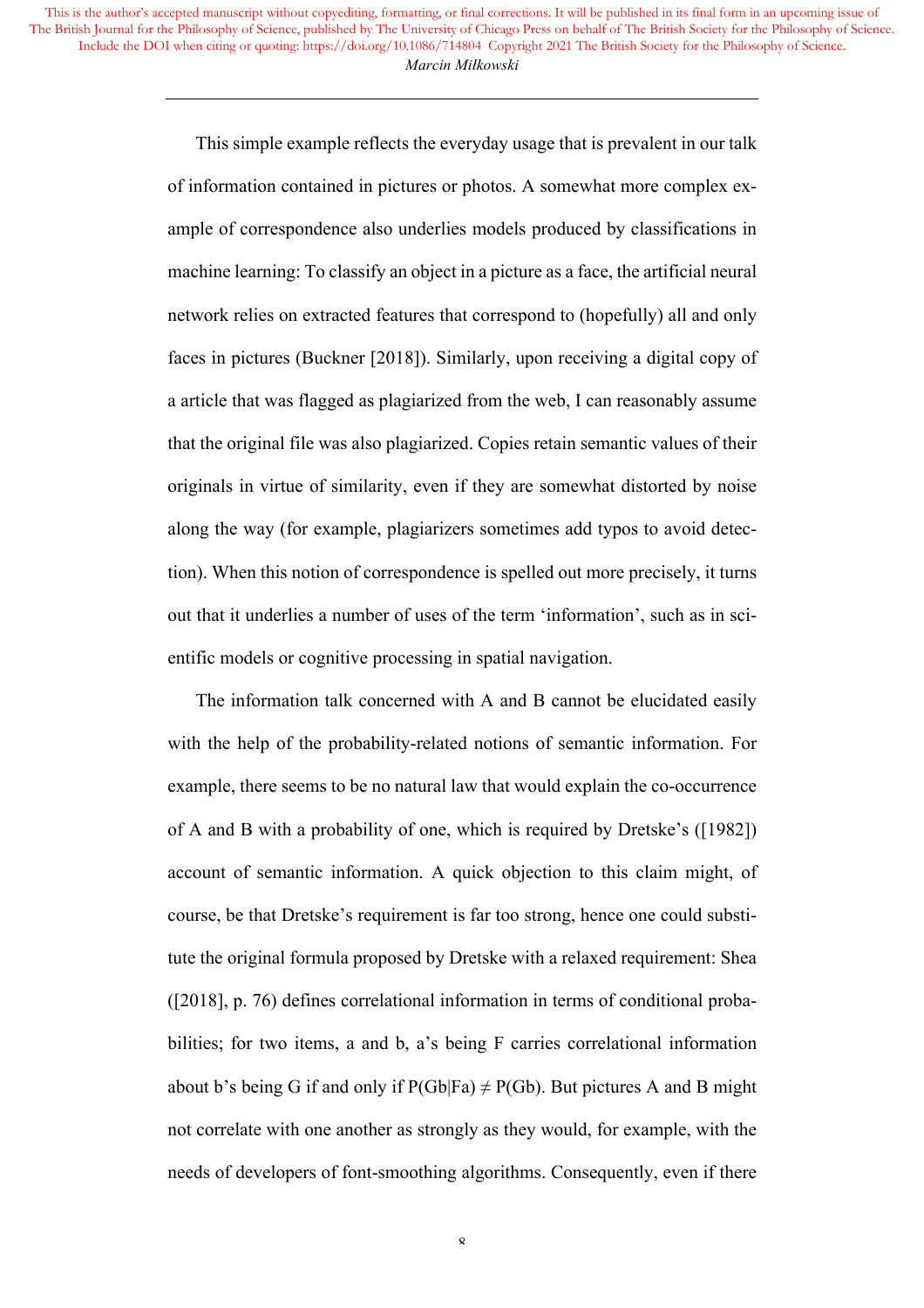> were some correlational information in Gb about Fa, it would be much less informative about Fa than about the needs of developers, even if we are not interested in them right now. They may even not correlate at all: The enlarged, jagged symbol is of little practical use outside the test bed of screen font-smoothing and it could never be produced for this particular symbol. Nevertheless, in this particular case the correlational information does exist (after all, I produced B from A). But this is not true in general. For example, a dictator's doppelganger may be used by a hostile intelligence agency to find out what the dictator looks like although the physical appearance of the doppelganger is statistically independent of the physical appearance of the dictator. We can use such statistically spurious similarities for sound inference. Thus, the doppelganger example does not yield itself easily to an elucidation in terms of probabilities of co-occurrence of two events. It is much more natural to focus on the similarity rather than the objective or subjective probability of the doppelganger's looks and the looks of the dictator occurring together to define this kind of semantic information. This kind of serendipitous similarity might even play a scientific role: The anecdotal inspiration for the discovery of the benzene ring was August Kekulé's dream of the ouroboros. There is obviously no correlational information between the ouroboros and the chemical structure of benzene but they do share an important organizational property. These examples imply that there is a kind of semantic information that is grounded in a two-place correspondence relation. If this is true, we can make sense of several intuitive judgements.

> One is related to the issue of coding. Intuitively, there are cases in which A, a series of informational states, is about another series, B: When A encodes B. This occurs only when the encoding is a kind of correspondence relation. If the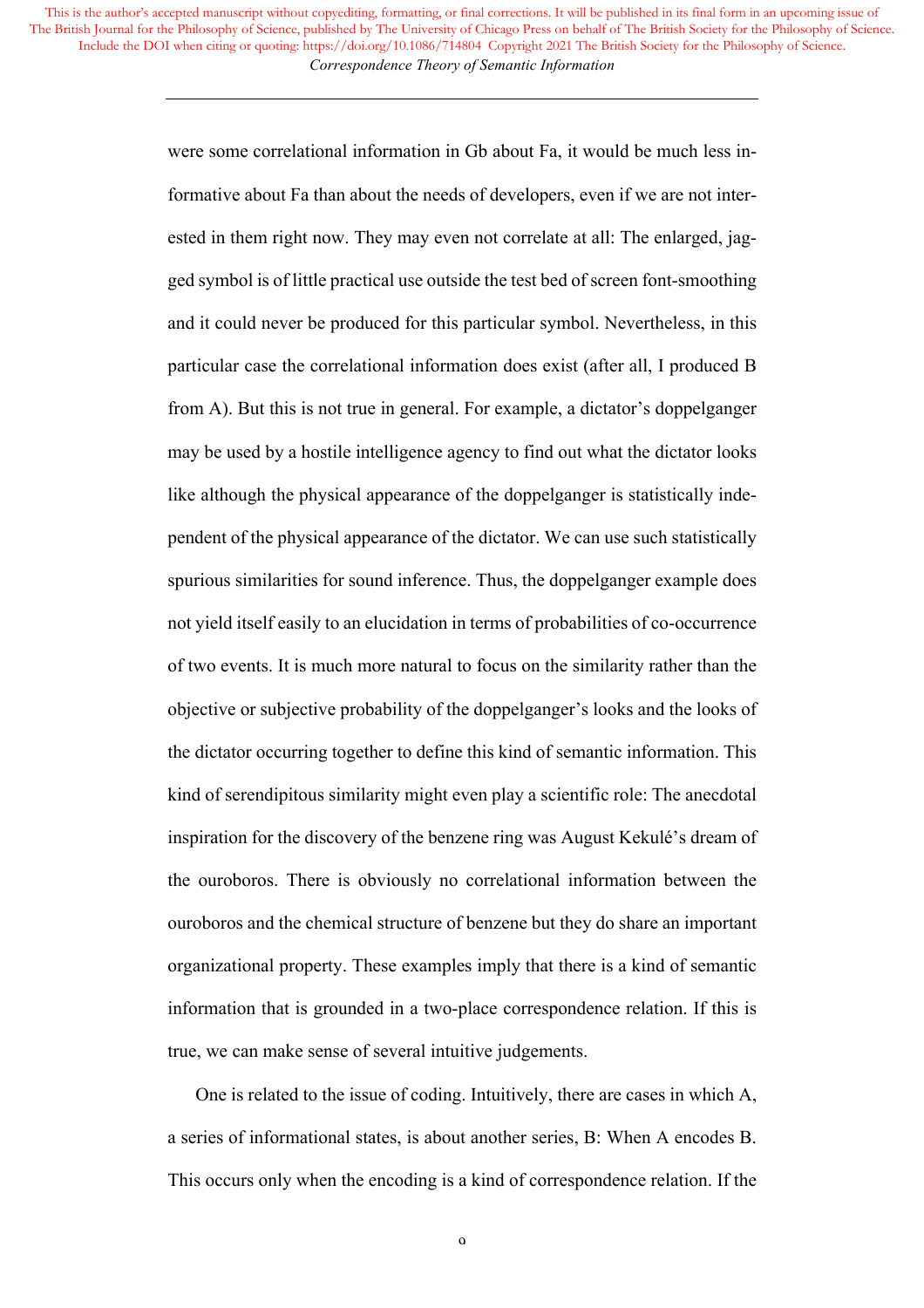> encoding is sufficiently reliable, this can produce a chain of informational structures with similar informational contents. Thus, JPEG image files can contain some of the original semantic information inherent in a bitmap image. Moreover, JPEG files, being compressed in a lossy fashion, are only partially similar to original files, which also allows us to quantify the adequacy of the information contained in JPEG files.

> Again, the intuition that encoding is deeply related to semantic information is difficult to cash out in terms of most existing accounts of semantic information. Indeed, some claim that the very notion of encoding makes scientific research on cognitive representation deeply flawed (Bickhard and Terveen [1995]; Brette [2019]). But most probability-based accounts of semantic information have virtually nothing to do with encoding. While one could defend a kind of semantic information that is grounded in Shannon information (Isaac [2017]), it would describe contents of such information always in terms of a vector of log probability ratios, which would be unwieldy in cases that are more readily understood in simpler structural (correspondence) terms.

> All these intuitions can be elucidated by saying that if similarity obtains between two structures, one structure bears information about another. Before we go on, it is useful to list desiderata that our account of semantic information should fulfil:

- D1. The account should elucidate in virtue of what a piece of semantic information has satisfaction conditions.
- D2. The method of identifying pieces of information should be clear.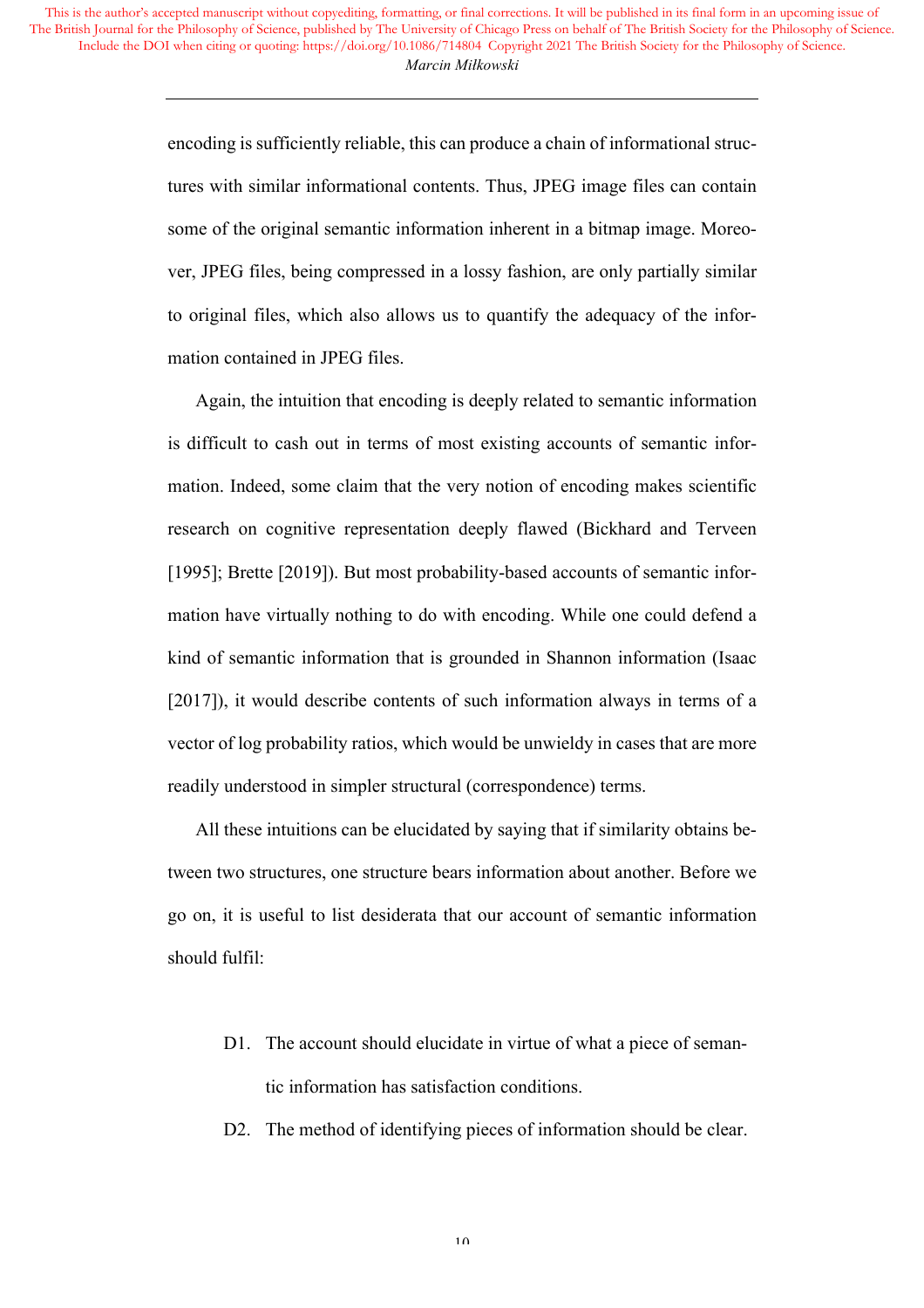- D3. At least some pieces of semantic information should be evaluable as true.
- D4. There should be some quantifiable features of semantic information available to define its measures.
- D5. The account should be as general as possible.

Some comments are in order. While D1 and D2 seem commonly accepted, D3 makes it clear that the present account does not presuppose that false semantic information exists (the possibility of false information is denied by both Dretske ([1982]) and Floridi ([2005], [2007])), or perhaps there is only misinformation, mistaken for real information (which is, by definition, true).<sup>6</sup> A defender of the concept of false information could stress that information could be more-or-less satisfied, and that there are at least two special truth values that semantic information could have (or more, if the defender is committed to multivalued logics or pluralism about logics). The present account attempts to remain neutral about the issue of falsity. D4 stresses that it should be possible to quantify at least something with regards to semantic information, but this issue is set aside for further inquiry. D5 motivates this account to remain as open as possible. Thus, this article defines generically a class of correspondence-based semantic information, which can be specified further as specific kinds for particular applications. The same desideratum motivates also D3, so as not to exclude various stances on falsity.

 

 $6$  Neander ([2017]) calls this real information 'natural-factive information,' which she distinguishes from 'intentional information'. Following Neander, one could defend the view that falsity is present only in intentional information, which could be (at least partially) grounded in resemblance.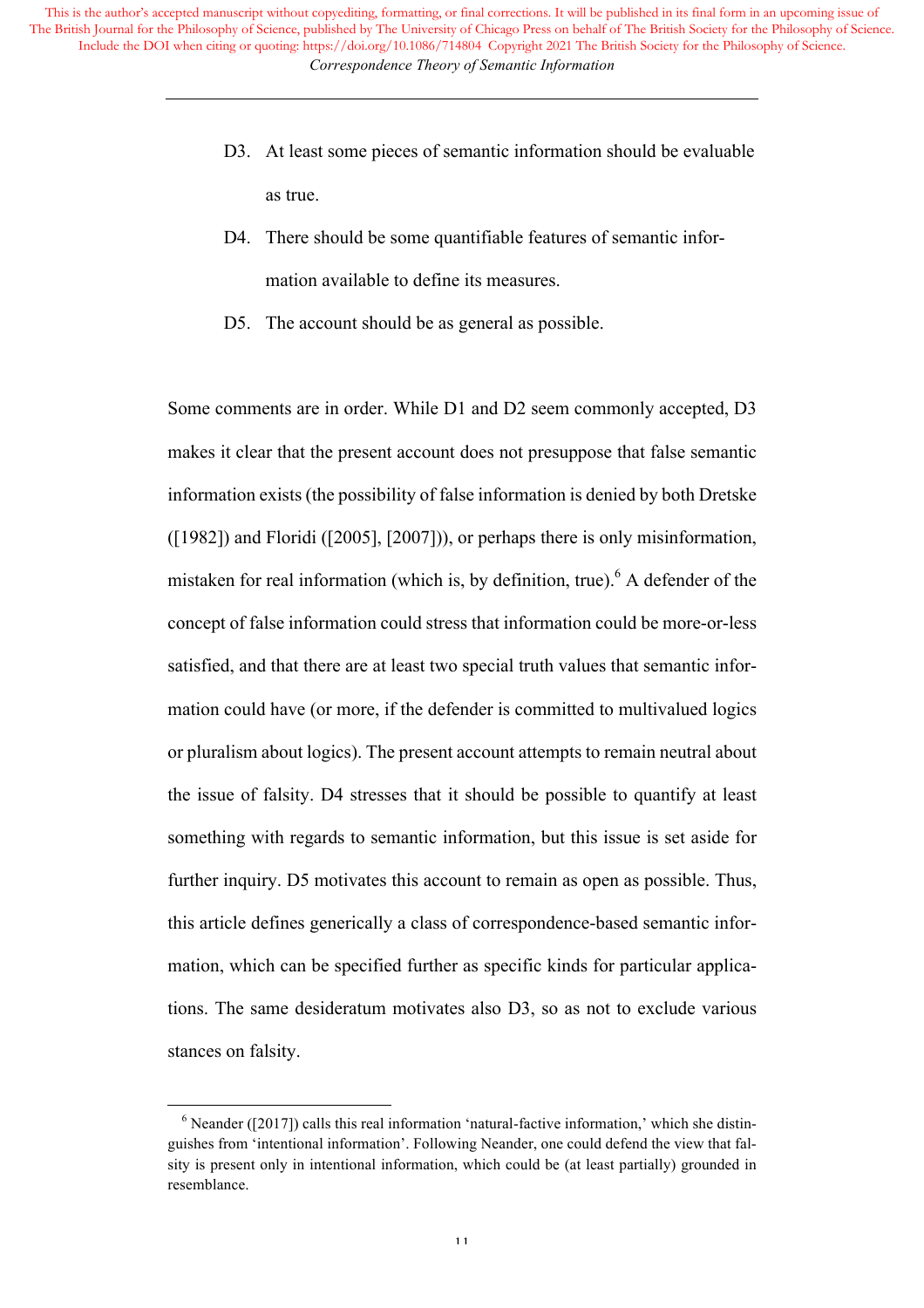> The current account does not require that semantic information be transmitted over any channel, sent by a sender or acquired by a receiver. The issues of control, communication, and function and value of information—in short, of the pragmatics of semantic information—are beyond the scope of the theory presented in this article.<sup>7</sup> It is one thing to provide an account of semantic information that satisfies reasonable desiderata and quite another to offer a fullblown analysis of all possible uses of this information. Instead of providing a full theoretical analysis of pragmatics, two cases will be analysed in Section 5. However, the uses of information cannot be satisfactorily analysed in complete abstraction from what makes vehicles of information semantically satisfiable. The current contribution focuses only on semantic satisfiability of information.

## **3 Defining Informational Structure**

The first important step in elucidating the notion of correspondence in terms of structural similarity is to define the structure of information vehicles, which is required by D2. Otherwise, the talk of correspondence would remain vague, which is indeed a major objection to the correspondence theory of truth as applied to language, called 'the problem of matching' (Rasmussen [2014], pp. 52– 6). In the traditional correspondence theory of truth, as applied to natural language, the major difficulty is that propositions, at least *prima facie*, aren't structurally similar to anything that they might correspond to. An analogous problem

<u> 1989 - Johann Barn, mars ann an t-Amhain Aonaich ann an t-Aonaich ann an t-Aonaich ann an t-Aonaich ann an t-</u>

 $<sup>7</sup>$  It is arguable that pragmatics of semantic information is a crucial part of the account of</sup> mental and scientific representation. For a recent cogent defence of the idea that semantic information is explanatorily relevant in cognitive science only when exploited, see (Shea [2018]).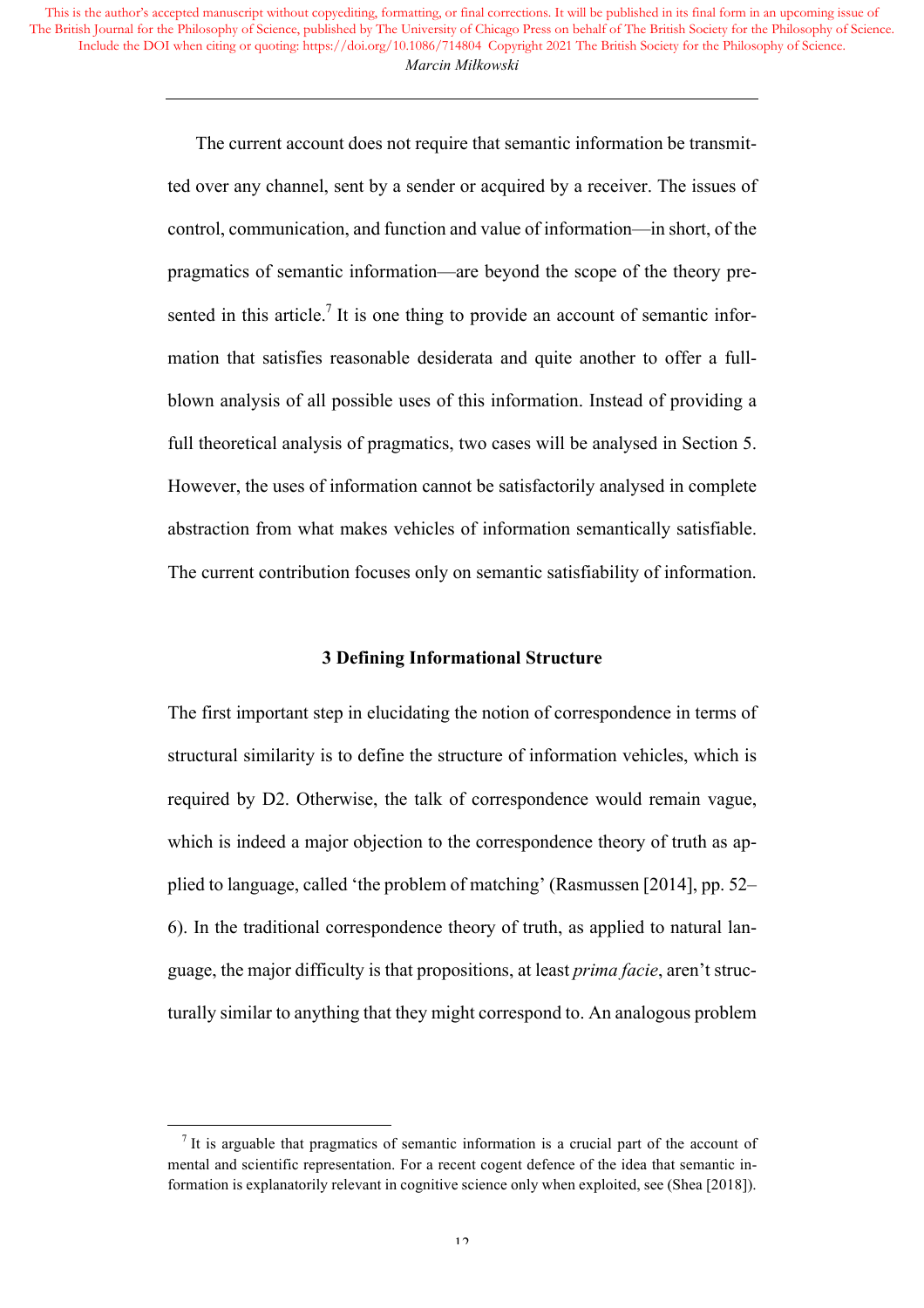> exists for the theory of scientific representations as based on similarity or isomorphism (Suárez [2003]). Thus, the correspondence theory of semantic information must provide a reply to the following question: How could semantic information be similar to anything it might correspond to? To answer it, information vehicles will have to be defined by identifying both (1) vehicles of information and (2) their structure. Only then can structural similarity be successfully introduced.

> Vehicles of information will be understood, following the influential account of Gabor ([1946]), as quantifiable independent degrees of freedom of physical entities. Their number of degrees of freedom is the simplest measure of information, and information that can be measured this way is called 'structural' (MacKay [1969]). This number is strictly equivalent to the logical dimensionality of a complete description of a vehicle, that is, a description that provides all differences that make a difference for this vehicle. Less formally, it is simply a number of yes/no questions that one has to answer in order to yield a complete description of a vehicle.

> The task of defining structure over such vehicles is far from trivial, because most vehicles we use have a complex structure that can be interacted with in multiple ways, and structural information content allows us only to quantify their maximum capacity. For example, one could have a vehicle with eight degrees of freedom. One obvious use of such a vehicle is to encode an 8-bit binary number on it, with every degree of freedom encoding a single bit of the number in the binary code. In such a setting, it is intuitive to think of this vehicle as composed of elementary atomic vehicles that correspond to individual bits. At the same time, this vehicle could be used to encode natural numbers in terms of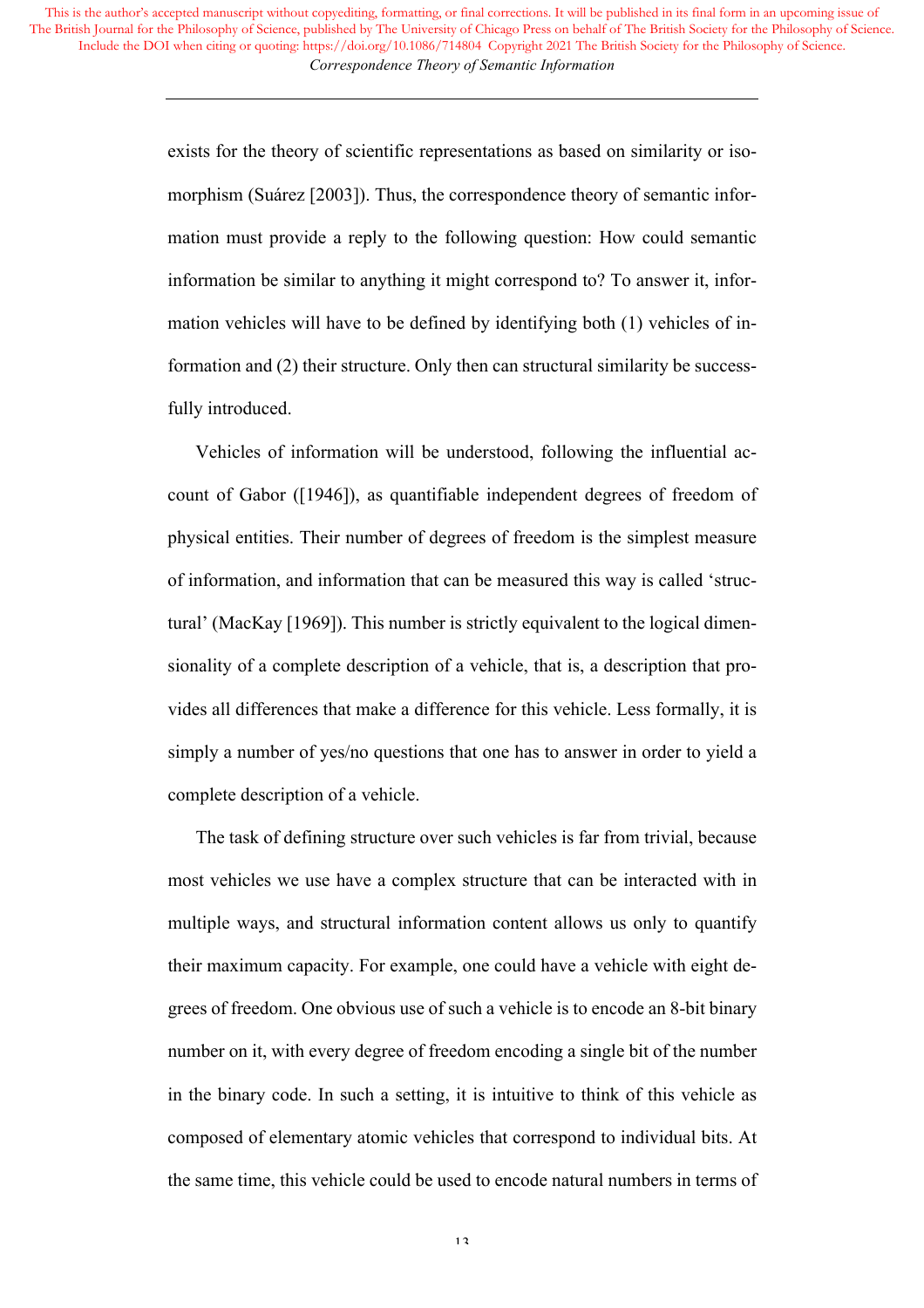> the number of 'on' states of the vehicle: If two states of the vehicle are on, the vehicle encodes '2', and so on*.* In other words, the encoding one uses for this vehicle is, to a large extent, arbitrary, and the number of degrees of freedom determines only the maximum structural information-bearing capacity, not the actual one. The vehicle can also support a more redundant encoding, while some degrees of freedom remain reserved for more reliability (parity checks, for example). Moreover, the machinery that reads the vehicle may not be causally sensitive to all of its physical degrees of freedom, which could further constrain its informational capacity.

> Nonetheless, the crucial feature of the notion of structure is that it should be able to reflect the logical order. In the case of writing in the Latin alphabet, two inscriptions in English, 'tab' and 'bat', differ from each other with respect to the order of the individual letters. The same applies to any physical structure of information vehicles: In some settings, physical ordering in time or space should be distinguishable. The problem is that most approaches to defining structure remain open to a multiple of interpretations, which defy attempts to define ordering over vehicles. For example, if one were to define the notion of structure in set-theoretic terms of sets, members, and relations between members of sets, and so on, the problem is that this structure seems to collapse to cardinality, which does not go much further than the notion of maximum capacity. To see this, it is sufficient to note that if one defines the correspondence of two structures in set-theoretic terms, which is most commonly done in terms of a strict isomorphism, these structures are already strictly isomorphic as soon as they have the same cardinality (Newman [1928]).

> > 14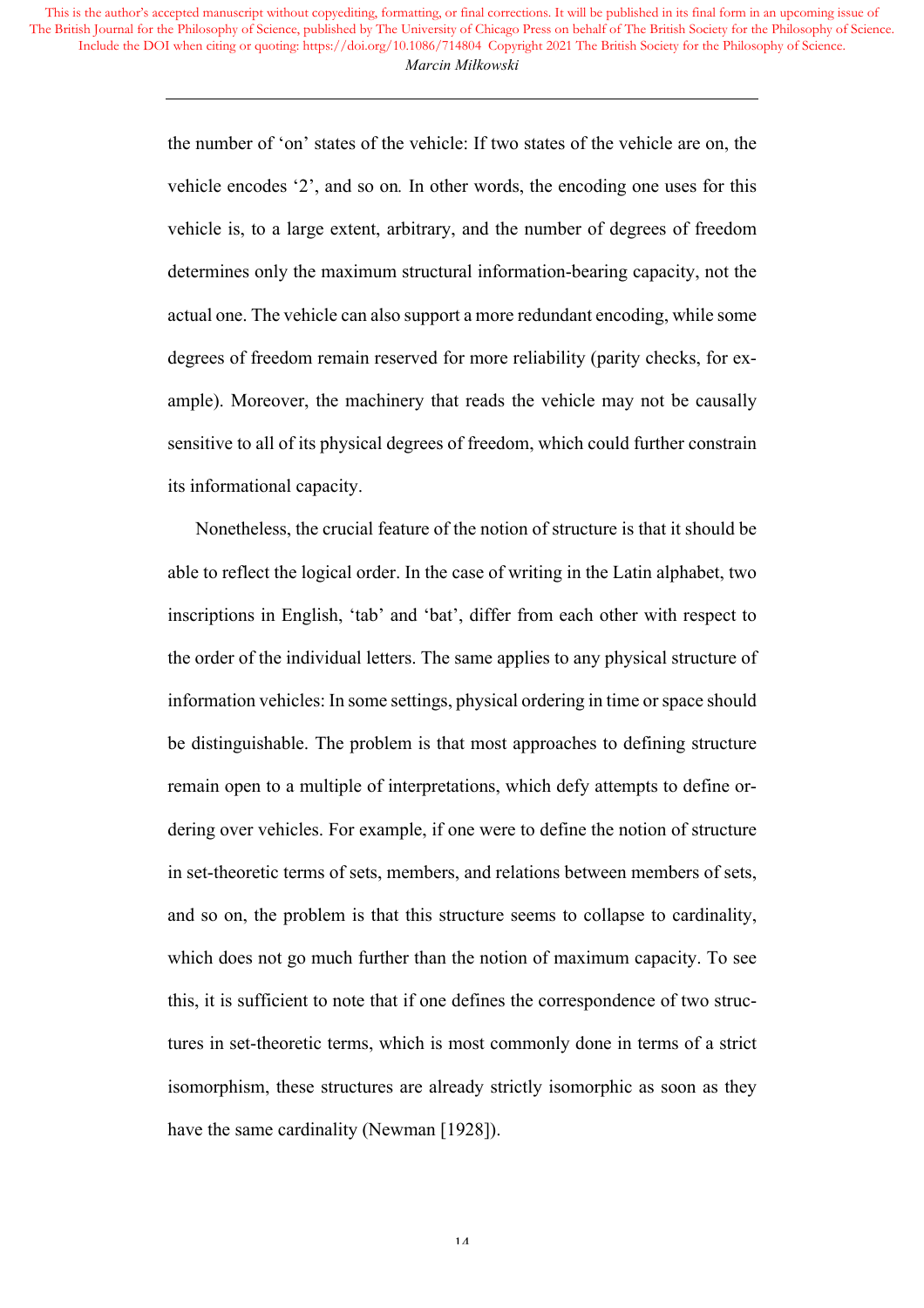> One solution to this problem is to define the notion of structure in terms of non-extensional relation theory, such as homotopy, which could situate the homotopy theory as foundational (Ladyman and Presnell [2018]). Another is to think of the requirement more abstractly: By 'structure', we mean a certain ordered complex entity, which, in the case of information, should be physically discernible. Two physical tokens have the same structure as long as they can be classified as subsumed under the same type. This observation was used by Barwise and Seligman ([1997], p. 28) in their influential work on information flow. This is how they define their notion of classification:

A *classification*  $A = \langle A, \Sigma_A, \varepsilon_A \rangle$  consists of a set *A* of objects to be classified, called *tokens* of  $A$ , a set  $\Sigma_A$  of objects used to classify the tokens, called the *types* of *A*, and a binary relation ⊧*<sup>A</sup>* between *A* and  $\Sigma_A$  that tells one which tokens are classified as being of which types.

Interestingly, one can classify also a set of tokens that are actually a set of classifications. In other words, some classifications can be stacked on top of one another. In this way, nested complex structures can be defined, as these types may require some order to be retained. But the way in which it is retained remains to be specified in how we defined the binary relation  $\overline{A}$ . These could also be defined in terms of homotopy theory, if one wishes, but if the structure is actually insensitive to ordering, one could specify it set-theoretically (for example, when one uses it in an application that treats it as a grab bag with its elements, or tokens, to be taken in any order).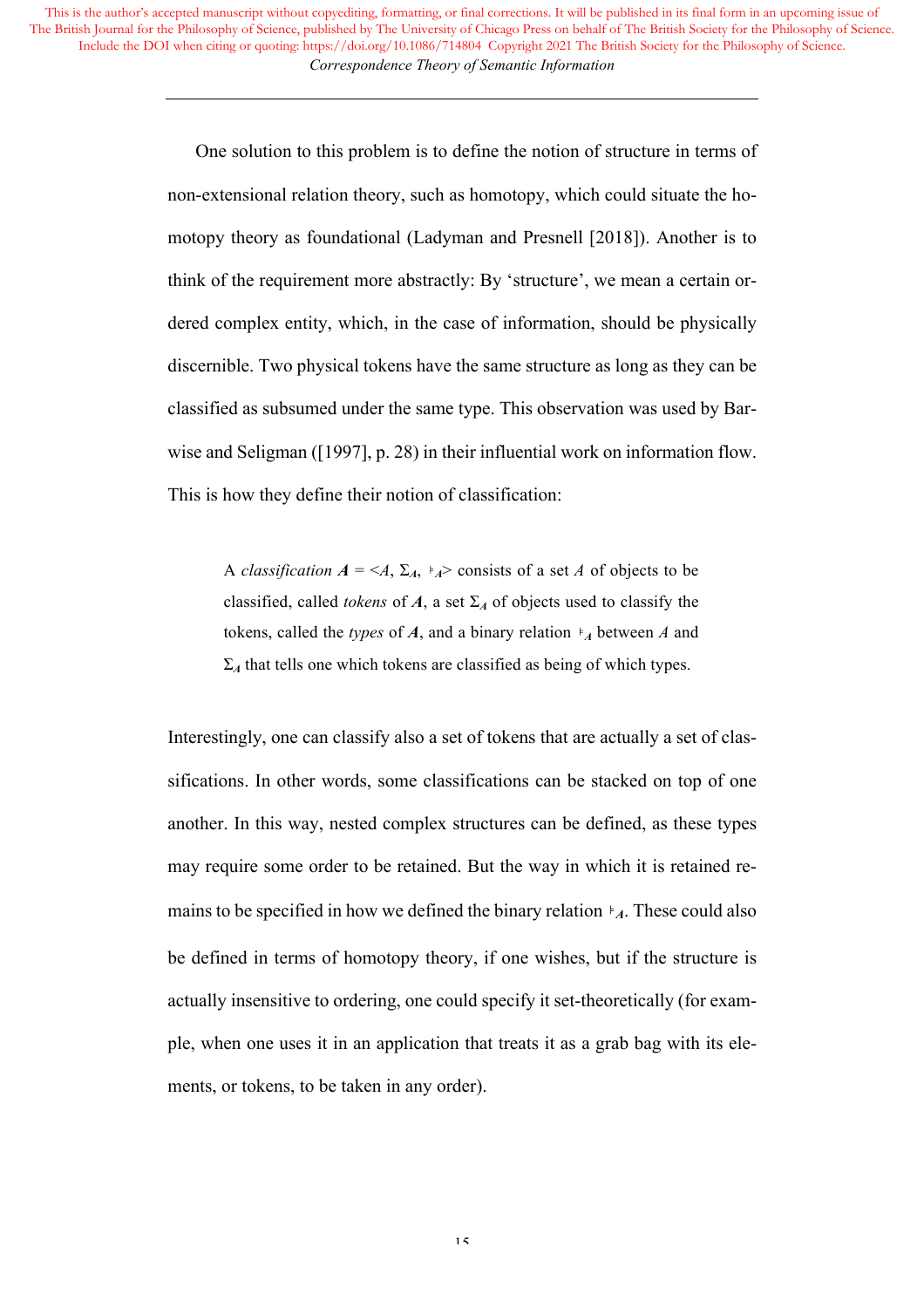> The kind of similarity we will be interested in when defining correspondence-based information is based on the relation between classifications. But defining relata of the correspondence relation is just the first step in dealing with the problem of matching.

## **4 Defining Similarity as Accuracy**

At least since Goodman's critiques ([1968], [1972]), similarity is approached by philosophers with appropriate caution. In a nutshell, the problem is that as long as one does not specify in which respects two things, *a* and *b*, are to be held similar, one can always ascertain that they resemble each other in an indefinite number of ways. This trivializes an unconstrained notion of similarity.

Even worse, the geometrical model of similarity, which was influential in the 20th century (Carnap [1928]; Coombs [1954]; Shepard [1958]), raises a number of problems: In this model, not only is similarity context-dependent, as noted by Goodman, but it also does not seem to correspond to human similarity judgments (Tversky [1977]). But instead of surveying these problems and various alternative formal accounts of similarity (for a recent accessible survey, see Hahn [2014]), the focus here will be on the role of similarity in cases like that presented in Figure 1.

Similarity licenses us to perform valid inferential operations. Take two infinity symbols, A and B. If they are similar in some respect  $r$ , then knowing that A has a property that can be subsumed under *r* allows us to infer that B also has this property (at least to a degree). Swoyer ([1991]) has dubbed this kind of reasoning 'surrogative': It allows us to draw inferences about B when we only have access to A. In this case, it is intuitive to say that B carries information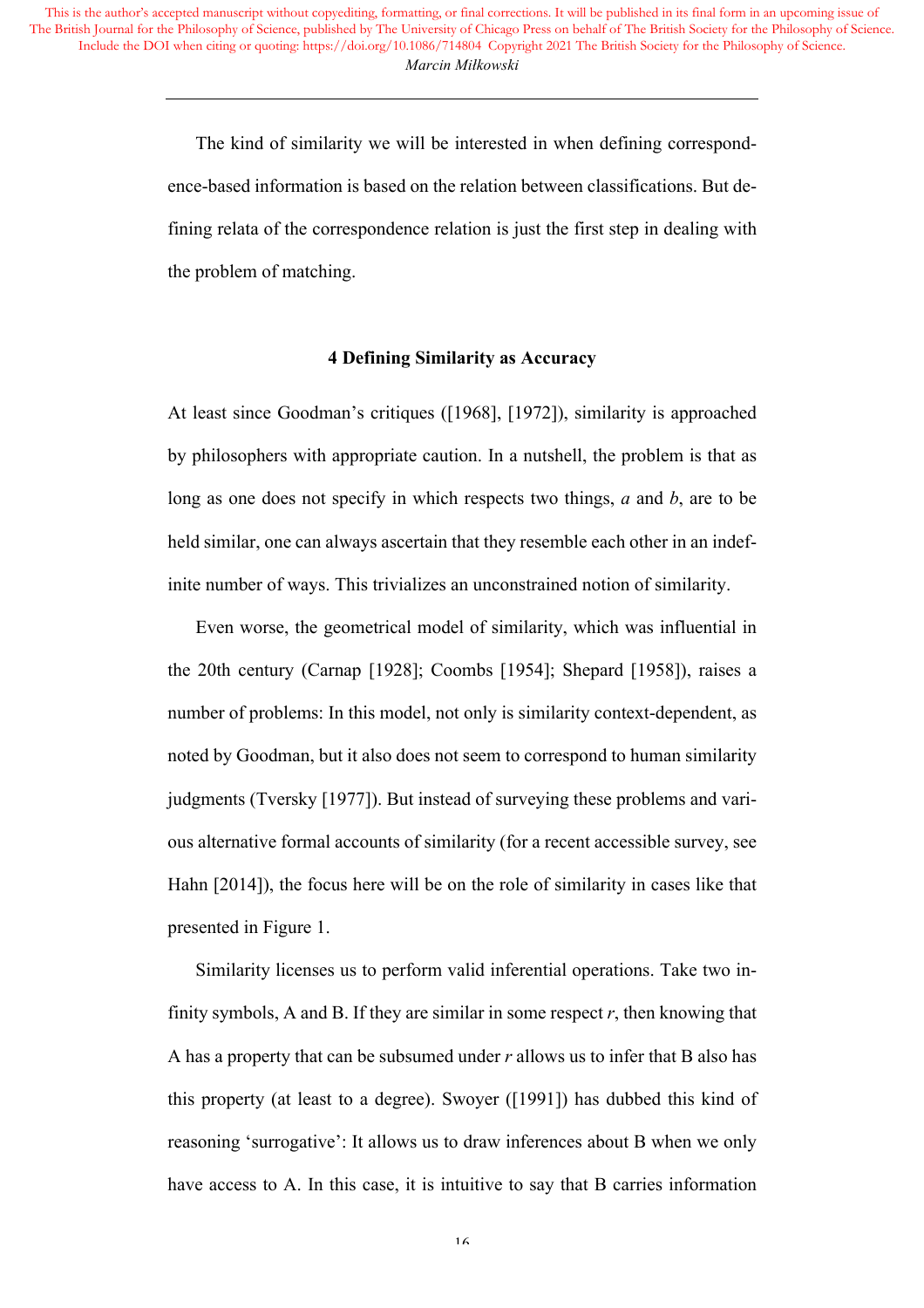> about A. Thus, the kind of similarity we are after is the one involved in surrogative reasoning. To sum up, the generic notion of similarity, as involved in correspondence-based semantic information, can be defined as:

> > $r\text{-}sim(A, B) \equiv [r(A) \rightarrow r(B)].$

By *r*-*sim* we mean a two-place predicate that denotes a relation of similarity under respect *r*. Note that the right-hand side of the formula contains only a material implication rather than a biconditional, between  $r(A)$  and  $r(B)$ . This is because we do not want to exclude asymmetrical and antisymmetrical accounts of similarity.<sup>8</sup>

This can be further generalized.

<u> 1989 - Johann Barn, mars ann an t-Amhain Aonaich ann an t-Aonaich ann an t-Aonaich ann an t-Aonaich ann an t-</u>

#### **4.1 Similarity as infocorrespondence**

Barwise and Seligman use the notion of classification to introduce their notion of infomorphism, which is then used to define information flow. Infomorphism is a pair of *f* functions  $\langle f^{\wedge}, f^{\vee} \rangle$ . For two classifications,  $A = \langle A, \Sigma_A, \Sigma_A \rangle$  and **B**  $=$  <*B*,  $\Sigma_B$ ,  $\models_B>$  an informophism *f* obtains if and only if  $f^{\vee}(b) \models_A a \equiv b \models_B f^{\wedge}(a)$ for all tokens *b* of *B* and all types *a* of *A* (see Figure 2).

<sup>&</sup>lt;sup>8</sup> Some kinds of similarity, like that involved in lossy compression of data, seem to be best analysed in such asymmetrical terms.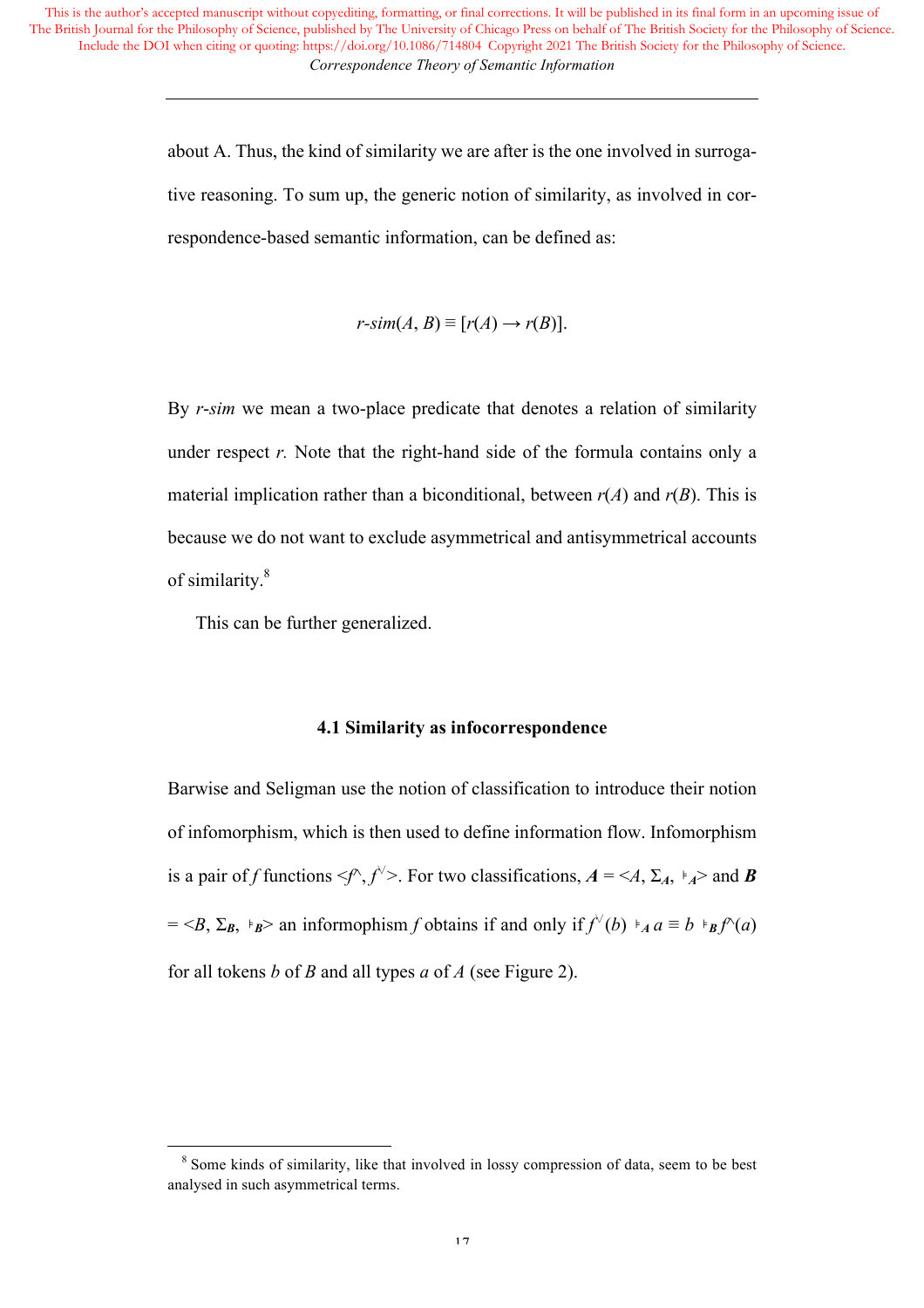

Barwise and Seligman provide a simple example of an infomorphism (related to an example of sentence segmentation we consider in Section 5.1). It starts with two classifications, *Punct* and *Sent.* The tokens of *Punct* are English punctuation marks  $(',',',','']$ , and so on). They can be classified as COMMA, PERIOD, and so on. The tokens of *Sent* are English grammatical sentences of types: DECLARIVE, QUESTION, and OTHER. Now, the infomorphism *f* : *Punct*  $\neq$  *Sent* is defined such that *f* assigns to each sentence token its own terminating punctuation mark. Thus, *f* assigns DECLARIVE to EXCLAMATION MARK and PERIOD, QUESTION to QUESTION MARK, and OTHER to other types of Punct (Barwise and Seligman [1997], p. 73).

Intuitively, for information to flow in a channel, it should be preserved along the way. This property of preservation can be nicely accounted for in terms of infomorphism. But this property is also related to correspondencebased information: In the case above, A carries information about B and retains all of it. When defending his notion of surrogative reasoning, Swoyer ([1991], p. 472) stresses that structural representation occurs just in case properties and relations are preserved and counter-preserved. This can be also expressed in terms of infomorphisms. In the case of infomorphism occurring between A and B, the information vehicle A tells us 'the whole truth and nothing but the truth' about B (Swoyer [1991], p. 472).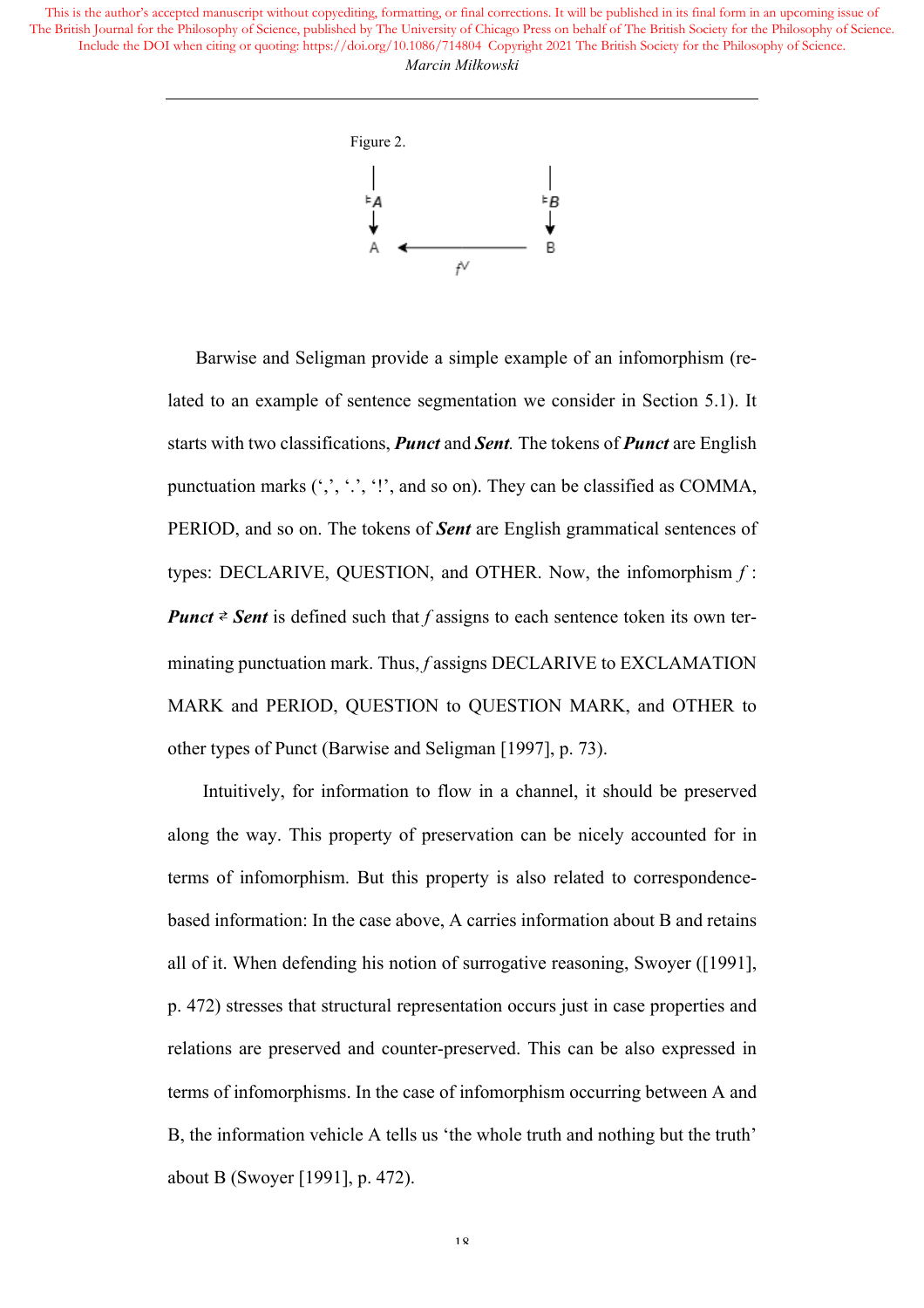

Figure 3.

But similarity comes in degrees, which means that we may introduce a generalized notion of 'infocorrespondence' between A and B in an analogous manner, as a pair of functions. For two fuzzy classifications,  $A = \langle A, \Sigma_A, \Sigma_A \rangle$  and **B**  $=$  <*B*,  $\Sigma_B$ ,  $\models_B$ >, *f* obtains if and only if  $f^{\vee}(b) \models_A a \equiv b \models_B f^{\wedge}(a)$  for at least some tokens *b* of *B* and at least some types *a* of *A* (the definition of a fuzzy classification is offered below). Infocorrespondence, in contrast to infomorphism, requires only that the biconditional obtains for at least some tokens *b* of *B* and some types *a* of *A* and the classifications in question could be fuzzy. By quantifying the number of tokens and types one could measure the degree of similarity that occurs between A and B. For example, in Figure 3, we can see that B is distorted in its lower right corner and does not fully correspond to A.

In Figure 3, the structural information of A is still retained to some degree by B, but it may no longer tell us the whole truth. However, our job is not yet done. Figure 4 features another case of similarity: The bitmap symbol A turns out to be similar to a larger symbol B, which does not appear jagged. In some ways, Figure 4 may seem a better example of similarity than Figure 1 or 3. This is because it seems reasonable to idealize away all of the jagged rectangular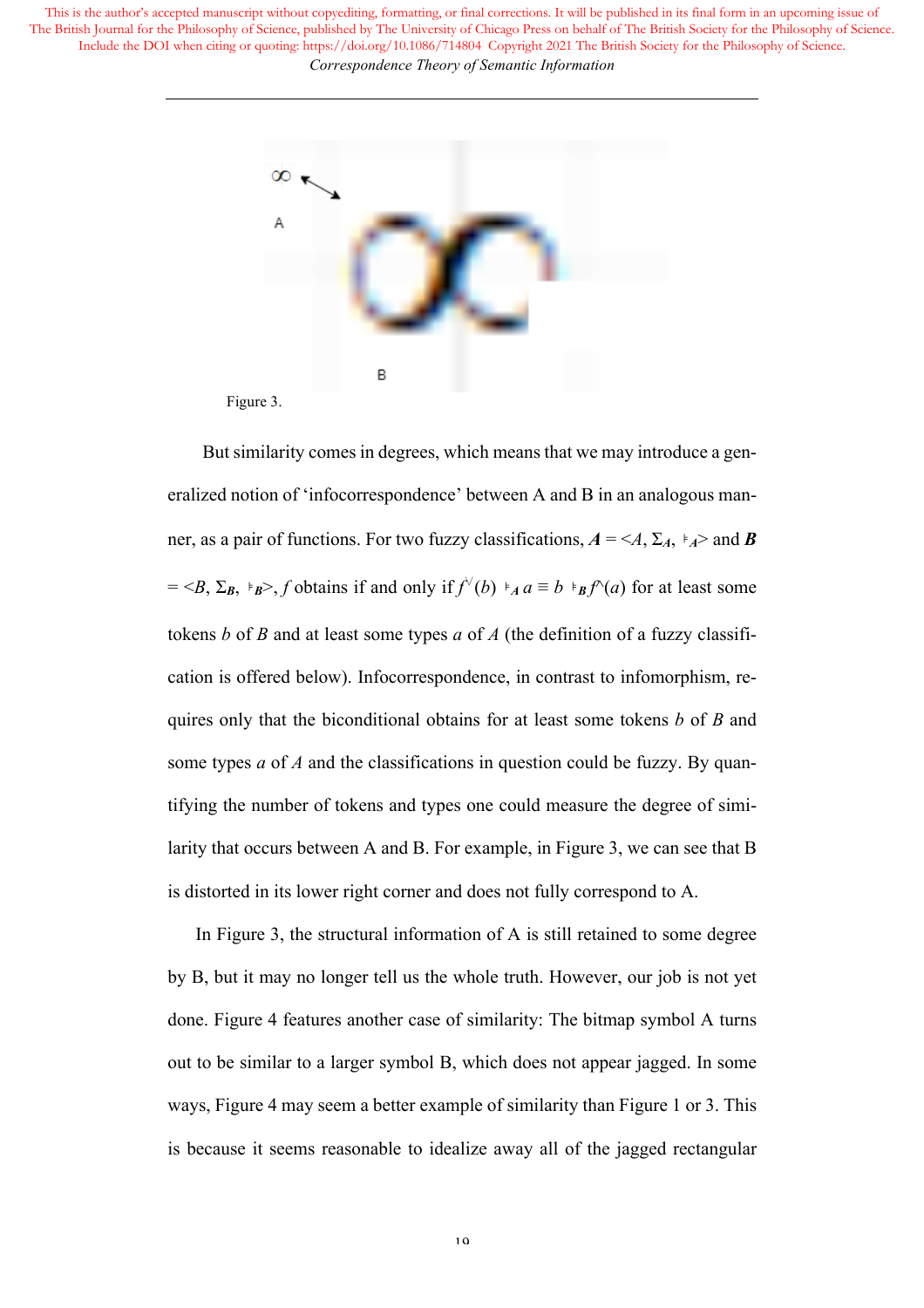

Figure 4.

lines, invisible to the human eye on a smaller scale, as being in reality cases of rounded lines. Technically speaking, then, we could classify these rectangular lines as round by allowing for fuzzy (approximate) classification. In other words, our classifications could be based on fuzzy sets (Zadeh [1965]): Tokens could belong to sets to some degree. And, to a degree, the dots could be described as approximate members of circular lines. Note that without this relaxation of classification, we could not think of vectorized images as similar to bitmap images. This is justified idealization, which consists of removal of unwanted information from source information.

In some ways, Figure 4 may seem a better example of similarity than Figure 1 or 3. This is because it seems reasonable to idealize away all of the jagged rectangular lines, invisible to the human eye on a smaller scale, as being in reality cases of rounded lines. Technically speaking, then, we could classify these rectangular lines as round by allowing for fuzzy (approximate) classification. In other words, our classifications could be based on fuzzy sets (Zadeh [1965]): Tokens could belong to sets to some degree. And, to a degree, the dots could be described as approximate members of circular lines. Note that without this relaxation of classification, we could not think of vectorized images as similar to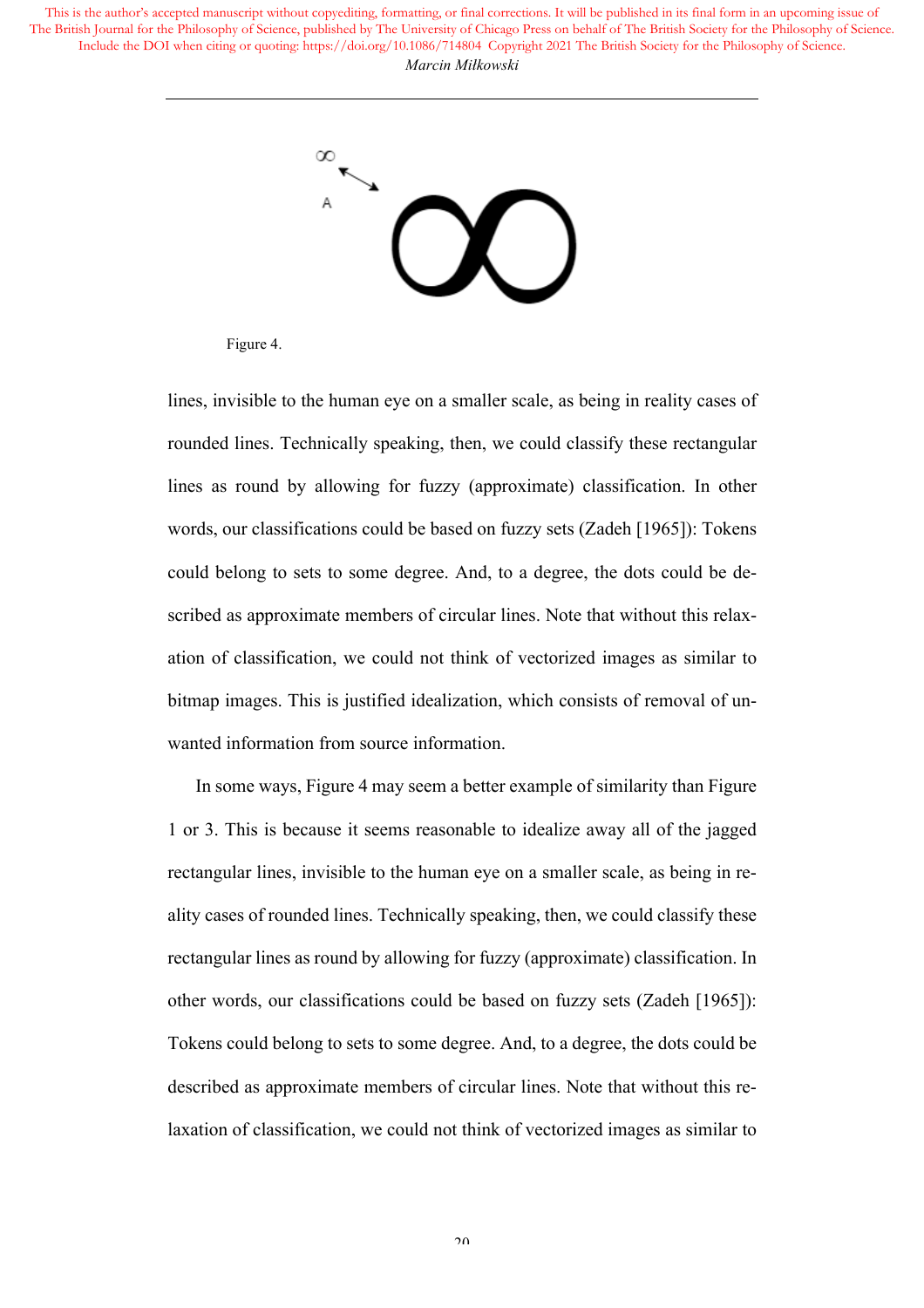> bitmap images. This is justified idealization, which consists of removal of unwanted information from source information.

> In general, then, while infomorphism seems the upper bound of similarity, the usual case may be infocorrespondence based on a fuzzy classification, in which tokens are classified as belonging to types to a very low degree. The lowest bound is set, of course, when no information is retained between classifications, even when all kinds of idealizations and distortions are included. But more exacting models of similarity can be then added to define various subkinds of fuzzy infocorrespondence by further constraining the definition of a given infocorrespondence (remember we stipulated that we wish to remain as general as possible). In other words, it should be possible to analyse the relationship between classifications in terms of some specific model of similarity.

> For example, the feature-matching model introduced by Tversky ([1977]) would not only require us to define features that are shared by *A* and *B*, but also to define their differences (which jointly define the contrast between *A* and *B*). In the extreme case of infomorphism, there are no distinctive features that differ between the two classifications, which ensures a very high (and symmetric) degree of similarity. Obviously, there is some contrast in Figure 3: *B* does not retain all information about *A*.

> Similarly, one could apply the constraints above to think of classifications in terms of random variables *A* and *B* whose joint distribution  $P_{(A, B)}$  and marginal distributions  $P_A$  and  $P_B$  are known. In this case, a simple natural measure of similarity is mutual information (MI), which measures the mutual dependence between the *A* and *B*. MI defines the degree of similarity of the joint dis-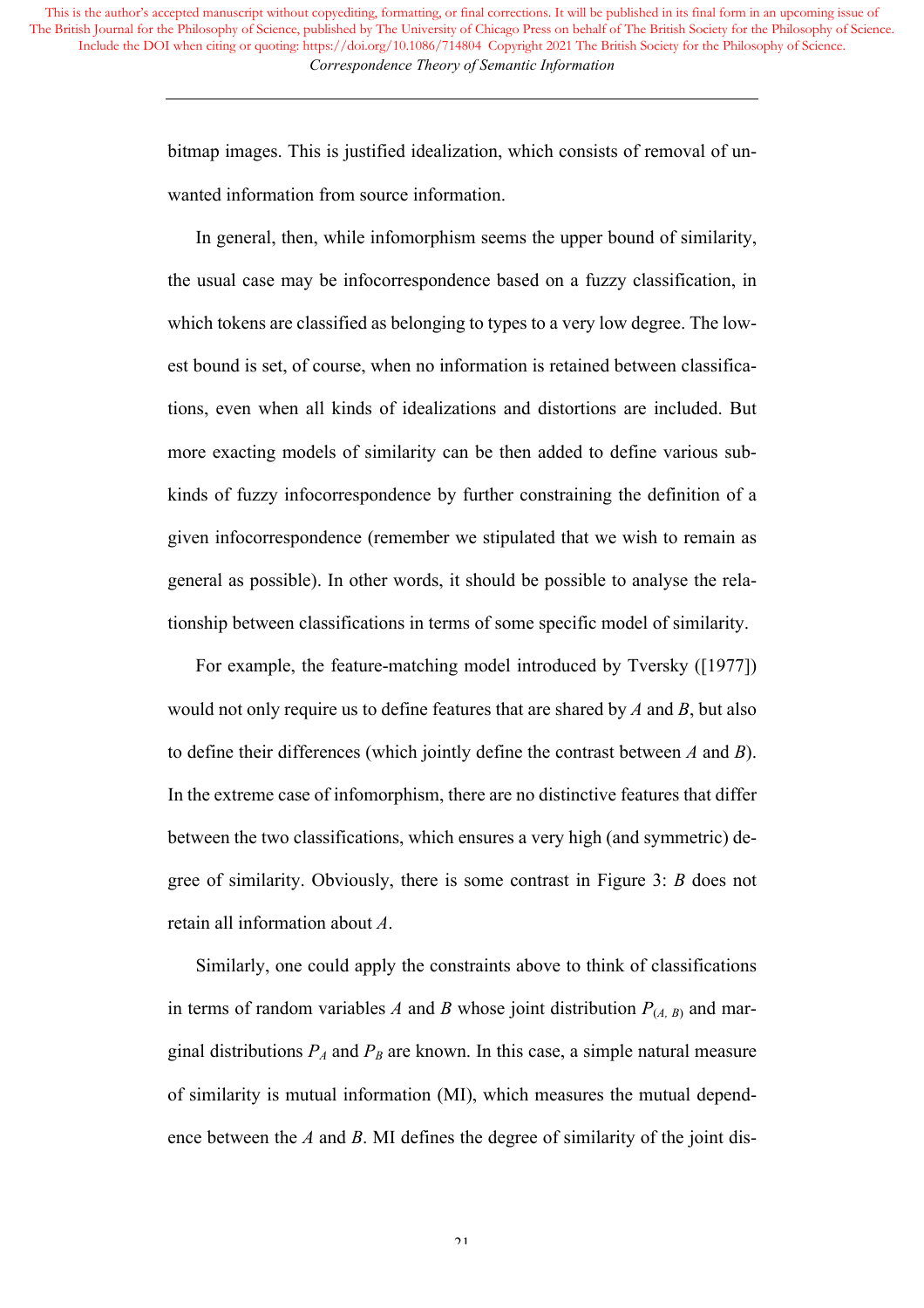> tribution to the product of the marginal distributions. The corollary is that whenever MI is used to measure dependence between certain classifications, there is semantic information inherent in both of these classifications about each other.

> The details of how to apply the idea in particular models of similarity need not concern us here because our task is not to define one particular species of correspondence information but to provide a useful elucidation of the general concept. There are multiple other approaches to defining similarity for various purposes, and there is no *a priori* reason to choose any one over another (for a short review of work on similarity measures, see Ashby and Ennis  $[2007]$ .

> This concludes our solution to the problem of matching, introduced in the previous section: The infocorrespondence relationship holds between classifications. It becomes immediately clear that classifications, in the sense that was introduced by Barwise and Seligman, may match one another, even if one is sceptical of whether propositions may match the structure of physical reality.

> Let me stress one feature of the present account: It does not constrain in any way classifications that could stand in an infomorphism or infocorrespondence relation. These could be arbitrarily picked, if so desired. Nonetheless, in complete theories of representation, one usually introduces additional constraints on such classifications, for example to avoid the issue of too many correspondences (see Section 6.2, below). This is because mental and scientific representation involve more than mere semantic information, which implies that the accounts

<u> 1989 - Johann Barn, mars ann an t-Amhain Aonaich ann an t-Aonaich ann an t-Aonaich ann an t-Aonaich ann an t-</u>

<sup>&</sup>lt;sup>9</sup> For example, self-similarity is not always considered maximally informative, although one could, in principle, think of automorphism of *A* with *A* in terms of infomorphism. However, in the definition above, it is left open whether or not  $A = B$ . In some applications of correspondence information, such as information retrieval, one does not expect that the search key should retrieve documents that are exactly the same as the search key (Amigó *et al.* [2017]).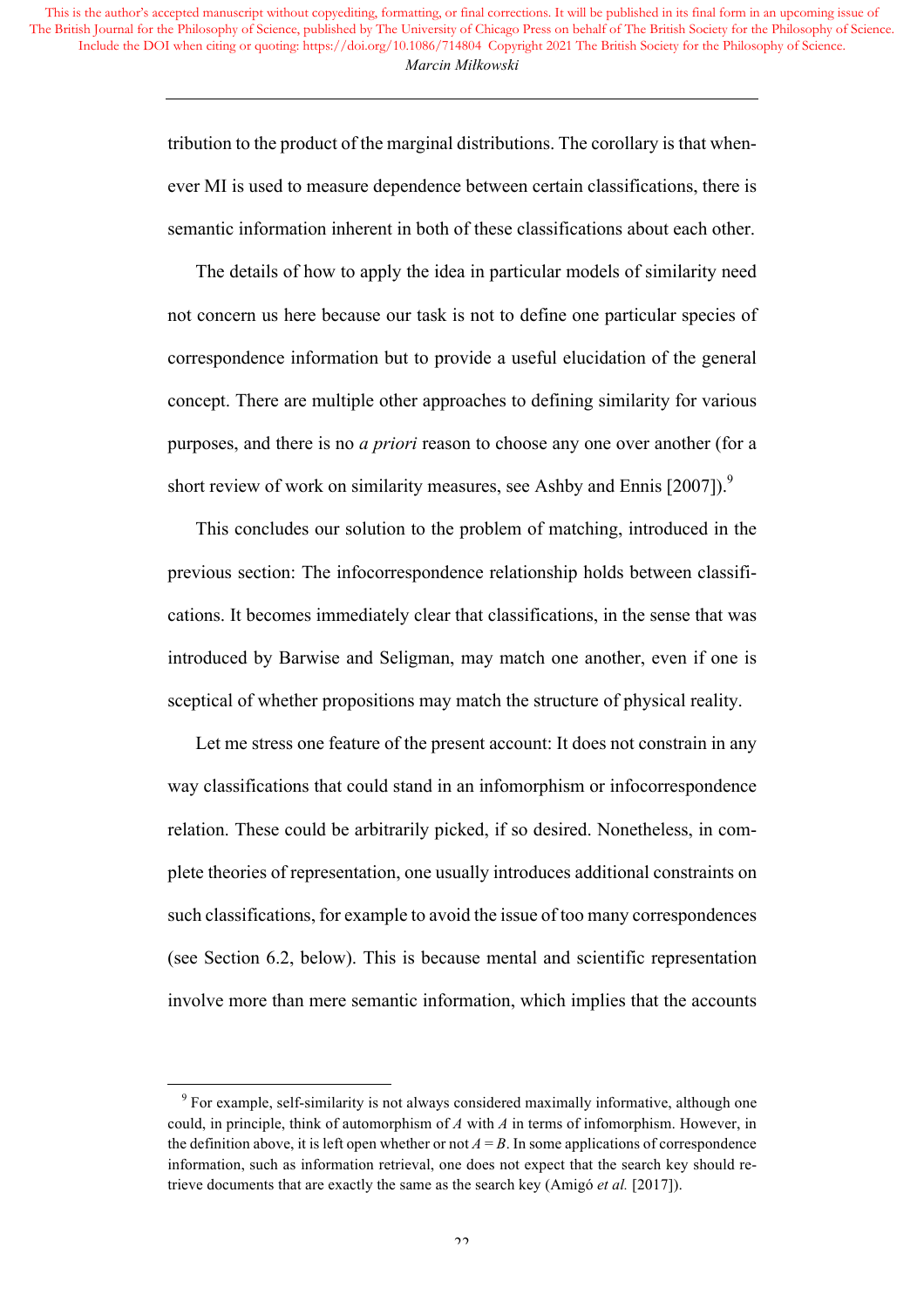> of mental and scientific representation must provide their own accounts of inaccuracy and mistargeting (Suárez [2004]). Mistargeting is a mistake in which one supposes the target of a representation to be something that it actually does not represent. The arbitrary choice of any two classifications might lead to mistargeting and the present account, for generality purposes D5, does not offer any special solutions, but usually, causal relations or overall reliability of inference over time could be used to justify the claim that a given classification  $\bm{B}$  is the target of semantic information *A*. For example, *B* might have been produced by a process that is structured with respect to *A* (causal relation) or over time, serendipitous inferences using  $\boldsymbol{B}$  turn out to be correct about  $\boldsymbol{A}$  (as in the doppelganger example). Only when we know that  $\vec{A}$ 's target is  $\vec{B}$ , we can correctly determine its level of accuracy or detect the error inherent in it.<sup>10</sup> But we can still provide an account of truth of semantic information, which is our next task.

#### **4.2 From accuracy to truth value**

Similarity between structures allows one to infer properties of one structure, given another structure. This is what is implied by the fact that *A* carries information about *B* by corresponding to *B*. In the extreme case, the correspondence is simply an infomorphism, but some violations of conditions of infomorphism are also possible. Importantly, as long as infomorphism holds, an inference about *B* as based on *A* will be sound, as long as *A* is a correct classification. In

<u> 1989 - Johann Barn, mars ann an t-Amhain Aonaich ann an t-Aonaich ann an t-Aonaich ann an t-Aonaich ann an t-</u>

<sup>&</sup>lt;sup>10</sup> Error detection may require comparing several classifications  $A_1...A_n$  whose target is the same classification  $\mathbf{B}$ ; only then can we detect inconsistency among  $A_1...A_n$ , which is a mark of misrepresentation. See the full account in (Bielecka [2019]).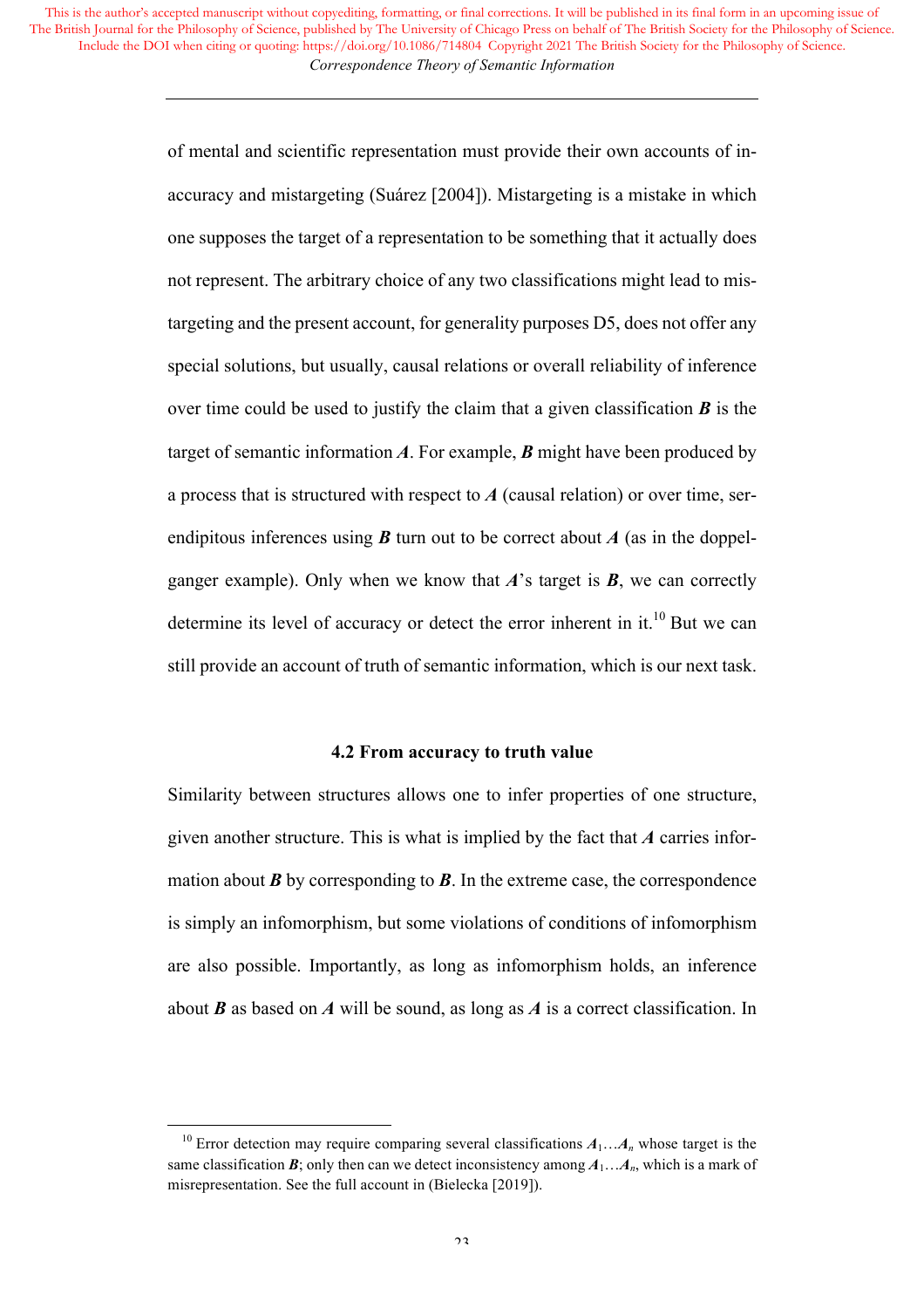other words, we may validly infer properties of *B*, given *A*. In such a case, *A* is true about *B*.

Thus, we may define true semantic information in the following way:

SEM-TRUE: If infomorphism obtains between *A* and *B*, then *A* is true about *B* and *B* is true about *A*.

In other words, the satisfaction conditions of *A* about *B* are the same as the conditions under which the informorphism between both holds. The truthvalue—truth—is ascribed to a classification *A* depending on whether the infomorphism between  $\vec{A}$  and  $\vec{B}$  holds. This shows that the present account satisfies  $D1$ 

One could be tempted to define falsity in the same way. Although Dretske ([1982]), Israel and Perry ([1990]), and Floridi ([2005], [2007]) argued that there is no such thing as false information, and false information is simply misinformation, their position is not uncontroversial (Scarantino and Piccinini [2010]). The present account remains neutral with regard to how or whether to define falsity of correspondence information. This is enough to satisfy D3, as introduced above, and neutrality is inspired by D5. This issue is not crucial to our understanding of the basic notion of semantic information as based on correspondence. Nonetheless, before we turn to non-classical truth-values, let me briefly state the issues regarding the falsity of semantic information.

One could suggest that if there is no single sound surrogative inference (not even a rough one, based on a fuzzy correspondence) about *B* from *A*, then *A* is false about *B*. This is a very strong requirement given that we do not constrain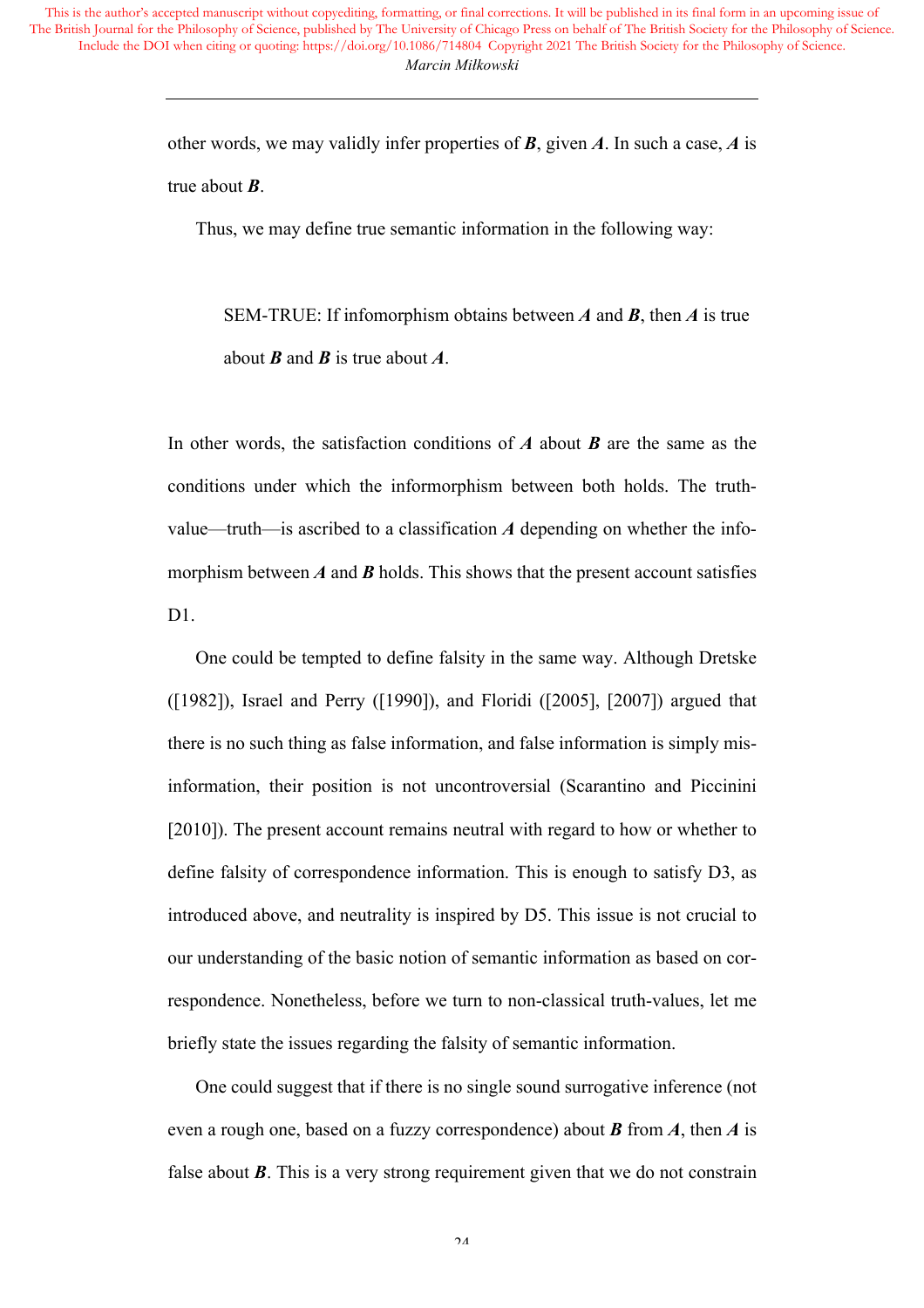> *a priori* the way one performs basic classifications. Yet for arbitrary classifications *A* and *B*, one could wonder why, then, *A* is false about *B*, and not something else, if there is nothing true of *B* that could be inferred from *A*. There are at least three possibilities in such a case. First, one could bite the bullet and claim that  $A$  is false about any  $X$  if and only if  $A$  does not stand in any infocorrespondence with *X*. Alternatively, one could assert that in such a case, *A* is simply not about  $X$ , without being false at all (because we do not account for mistargeting in the present theory of semantic information). Third, one could assert, like Dretske and Floridi, that, in fact, *A* misinforms one about *X* only if additional pragmatic considerations obtain (such that a given piece of information is designed to carry information about *X* but fails to do so due to some abnormal condition). Thus, misinformation would be possible only in the case of mistargeting, which implies that the full account of misinformation would be possible only in terms of representation rather than mere semantic information.

> Suppose now we go beyond classical logic with its two truth-values. Given that similarity is (usually) understood as graded, it is natural to appeal to multivalued logics in order to model the accuracy of a statement about the correspondence between *A* and *B*. One such logic is fuzzy logic (Zadeh [1988]), which is a natural ally of the fuzzy set theory used to define fuzzy classifications. In such a case, the degree of truth would closely track the degree of similarity, thus making semantic information intuitively match quantifiable aspects of similarity D4: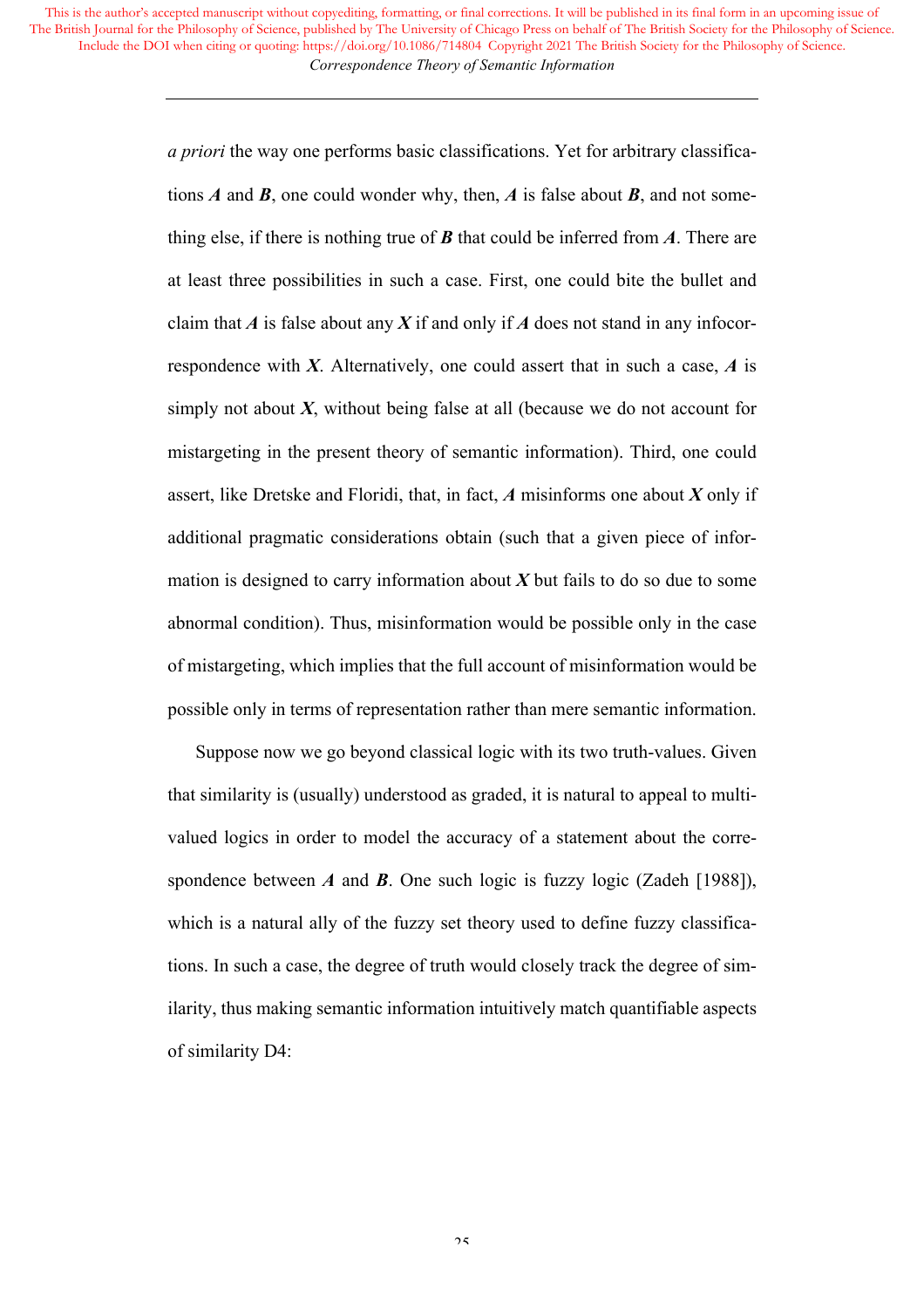> SEM-TRUTH-DEGREE: The truth-value of an information vehicle classified as *A* that stands in an infocorrespondence *C* with classification *B* is determined by the degree of similarity with which *C* holds.

Naturally, if the logic in question does not have truth-values defined in terms of continuous values, and one's measure of similarity does, one could apply wellknown techniques of digitization.

# **5 Applications**

In this section, two simple cases will be introduced. They were chosen mostly because of the inspiration of the current proposal by the accounts of scientific and mental representation. Thus, the first concerns scientific models; the similarity-based conception of scientific representation is one of the dominant positions in the debate (Bartels [2006]; Chakravartty [2010]; Weisberg [2013]). The main opposing view, the inferential account (Suárez [2004]), however, is not as distant from the position defended here as it may initially seem. The inferential conception assumes that representation has two basic features: (1) it is not arbitrary and, by having some properties, it points to its target; (2) it allows competent and informed agents to draw specific inferences about the target. The second case concerns structural representations (hereafter, S-representations), which are considered fruitful in cognitive (neuro)science (Ramsey [2007]; Gładziejewski and Miłkowski [2017]; Thomson and Piccinini [2018]).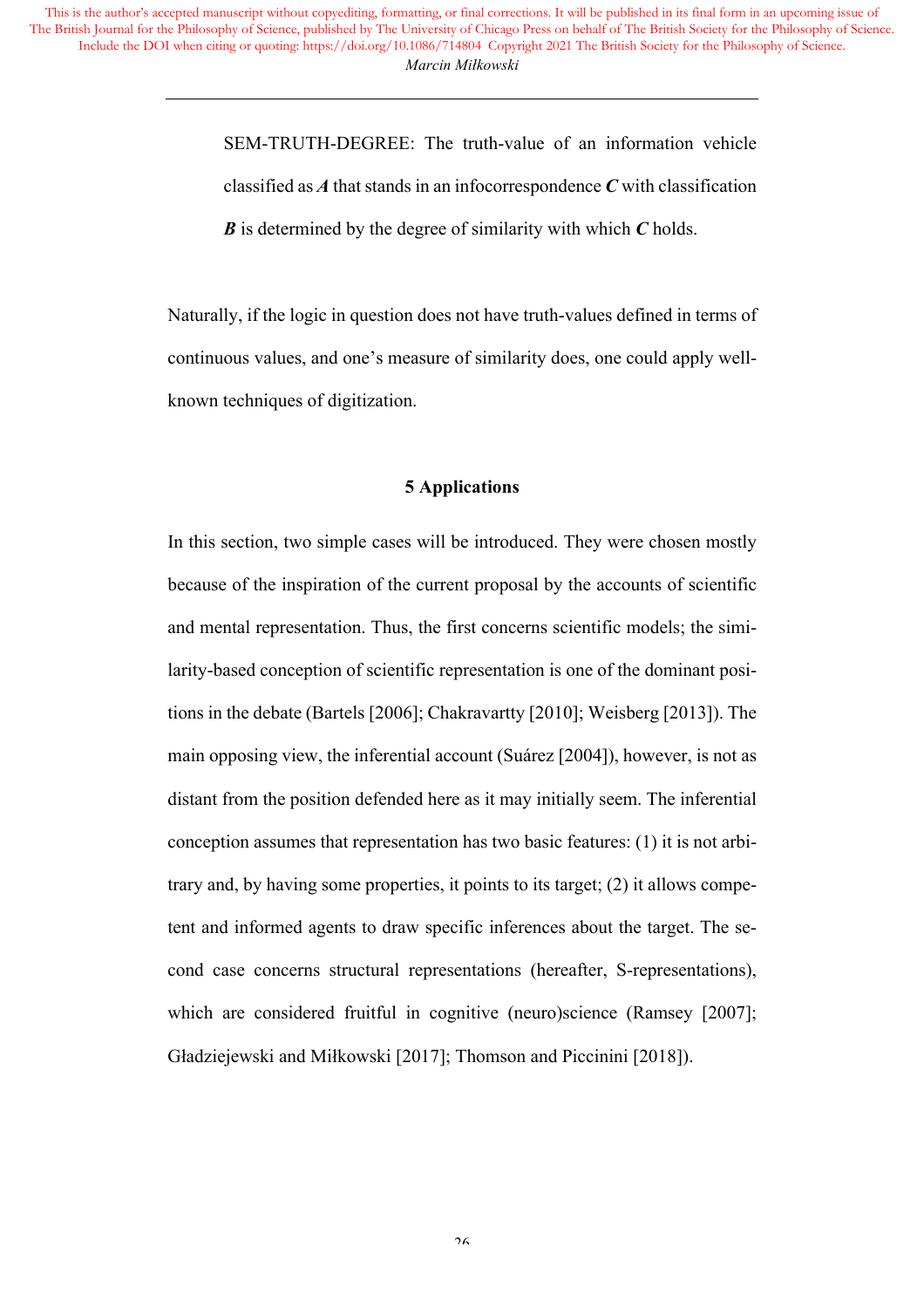#### **5.1 Scientific models**

In his account, Weisberg ([2013]) defends the claim that scientific representation is based on similarity, which he analyses in terms of Tversky's ([1977]) feature model. In particular, Weisberg distinguishes two categories that are supposed to be modelled: attributes and mechanisms. These are required to provide his account of model–world relations in terms of weighted feature-matching. Without going into the details of his analyses of particular cases, it suffices to point out that one can simply replace his binary similarity relation with infocorrespondence (as defined above) to arrive at the correspondence account of these cases.

However, not all models concern mechanisms and their attributes. They also need not be explanatory. For example, one problem in computational linguistics is to provide a model of how a written text is segmented into constituent sentences (Mikheev [2005]). The function of this model is to process the text rather than to provide an explanation of how it is done. Yet we can still think that the model can describe human results in the sentence segmentation task. The task is not entirely straightforward owing to the double function of the period, which is added at the end of abbreviations in many languages. The quality of the model is usually measured using two classical metrics: recall and precision. 'Precision' is the ratio of correctly recognized sentence breaks to total sentence breaks found by the model, and 'recall' is the ratio of correctly recognized sentence breaks to total actual sentence breaks in the text. In general, these two are used to assess how the model fits human performance—or whether it does at all. The model's quality can be computed easily in this case because both classifications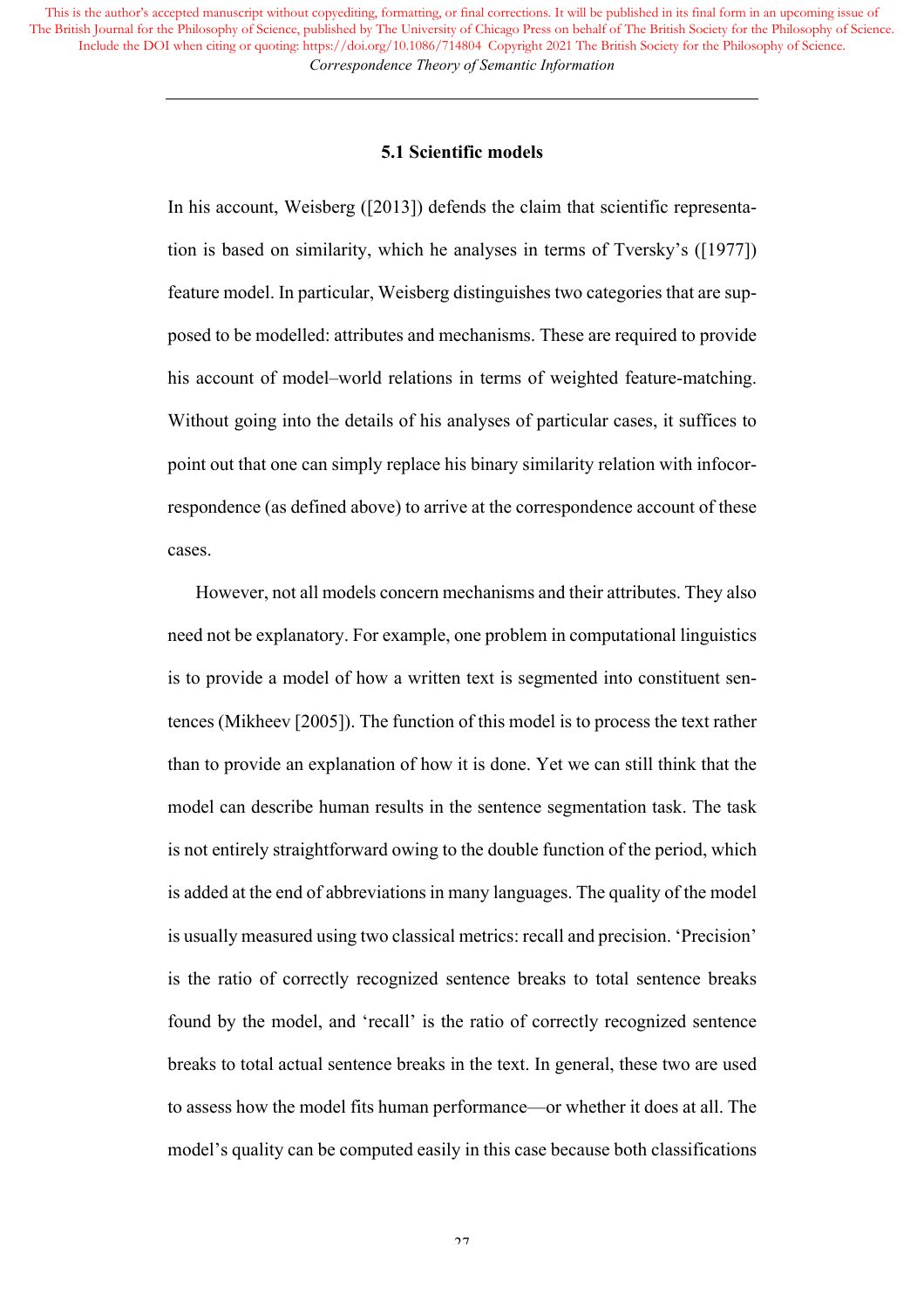> are supplied in the digital form (an unsegmented stream of characters versus the text segmented by human annotators). The stream of text (particular tokens) is processed to provide sentence types. Quite straightforwardly, the sentencebreaking task is understood in computational linguistics in terms of classification problems, as the core of the problem is to recognize whether a token (a string of characters) should be subsumed under a single type (full sentence), unlike as in the infomorphism  $f :$  *Punct*  $\neq$  *Sent* in Section 4.1. Thus, as long as the model provides performance similar to human performance on text A, it contains accurate semantic information about human performance on A. The accuracy is measured using precision and recall (both are usually over 95% for modern off-the-shelf models).

> The opponents of the similarity account of modelling stress that the inferential function of models is more crucial than mere structural relations (Suárez [2004]). Nonetheless, one could understand correspondence-based models as specific cases of representation accounted for by the inferential conception. While a large class of models contain semantic information in the correspondence sense, the present account allows for scientific models that cannot be analysed fruitfully in terms of similarity. It does not deny the inferential function; it also stresses the importance of the non-arbitrary character of representation. Indeed, the function of models is to warrant surrogative reasoning, whose quality can be quantified by using a particular similarity measure. The value of computational models of text segmentation lies in the fact that they can be used to segment a string of characters. In other words, they are not mere static descriptions of human performance but can predict this performance for new data. They do this algorithmically (usually by using a set of rules, statistical models, or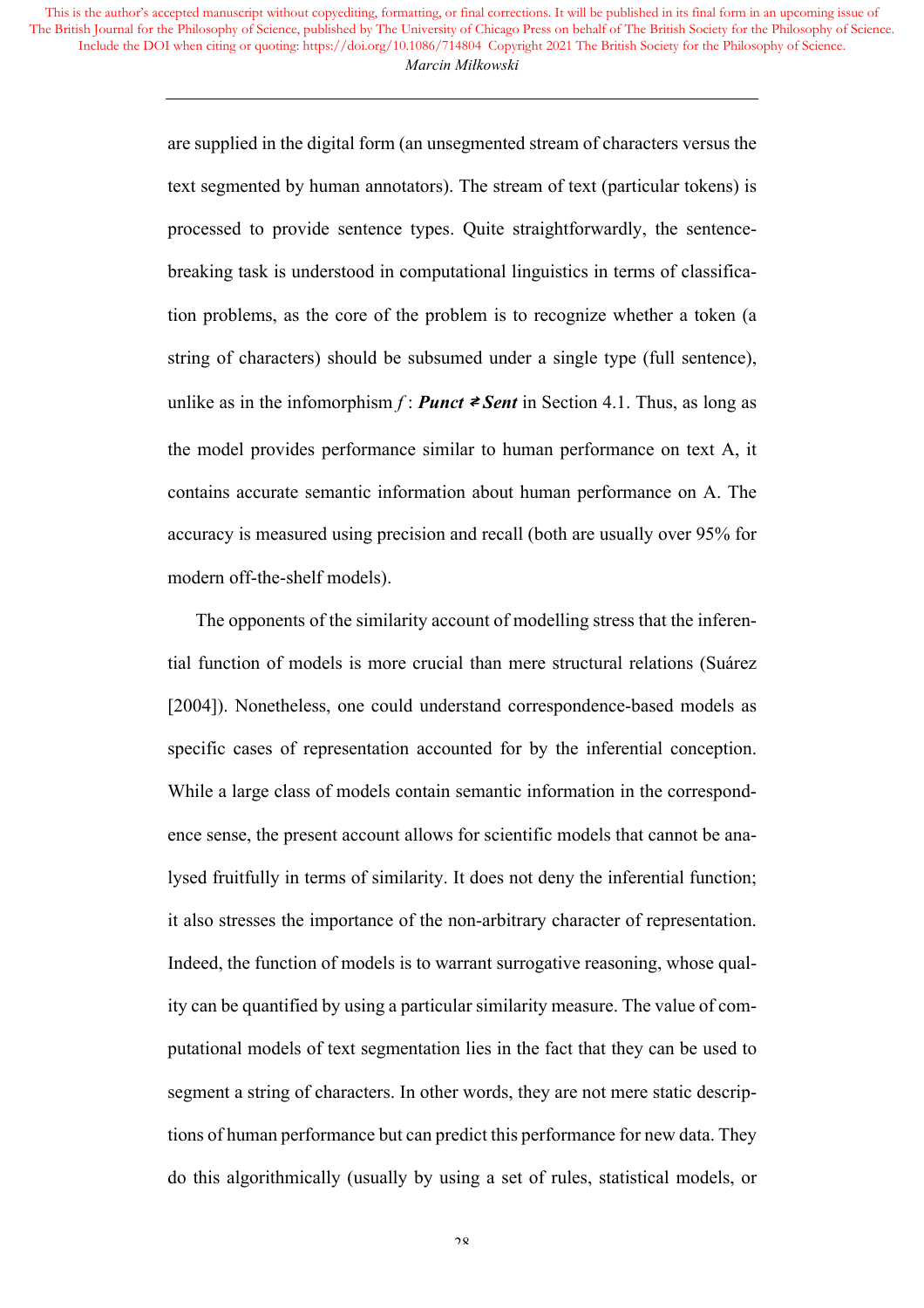> deep neural networks); thus, in a sense, these models are inferential machines. Nonetheless, the results of their inferences are not merely valid; they are sound, or approximately true. Hence, the talk of semantic information is fully justified.

> The present account of semantic information is not supposed to replace pragmatic considerations that are required to properly understand and use scientific models, particularly those that require a competent user to draw inferences using them. In the case of the sentence segmentation model, the user must be able to prepare the input stream of characters for processing (knowledge of the language and writing system in which the stream is written is indispensable in this process), run the segmentation software (possibly from a command line), and interpret the output stream of characters.

## **5.2 Cognitive maps**

One example of S-representations in contemporary cognitive (neuro)science is cognitive maps in rodents, in particular, as instantiated in place cells in rats. Not only has the representational hypothesis introduced by Tolman ([1948]) been extremely heuristically fruitful (Bechtel [2016]), but it also provides deep explanations of spatial navigation mechanisms. Accurate semantic information about spatial location determines the level of success in navigation tasks (for an accessible introduction to this kind of representation, see Shea [2018], pp. 113– 6).

In particular, rodents plan future paths, which is reflected in the future-oriented navigational activity of place cells in the hippocampus in the brains of rats. This activity was directly observed in an elegant experiment (Pfeiffer and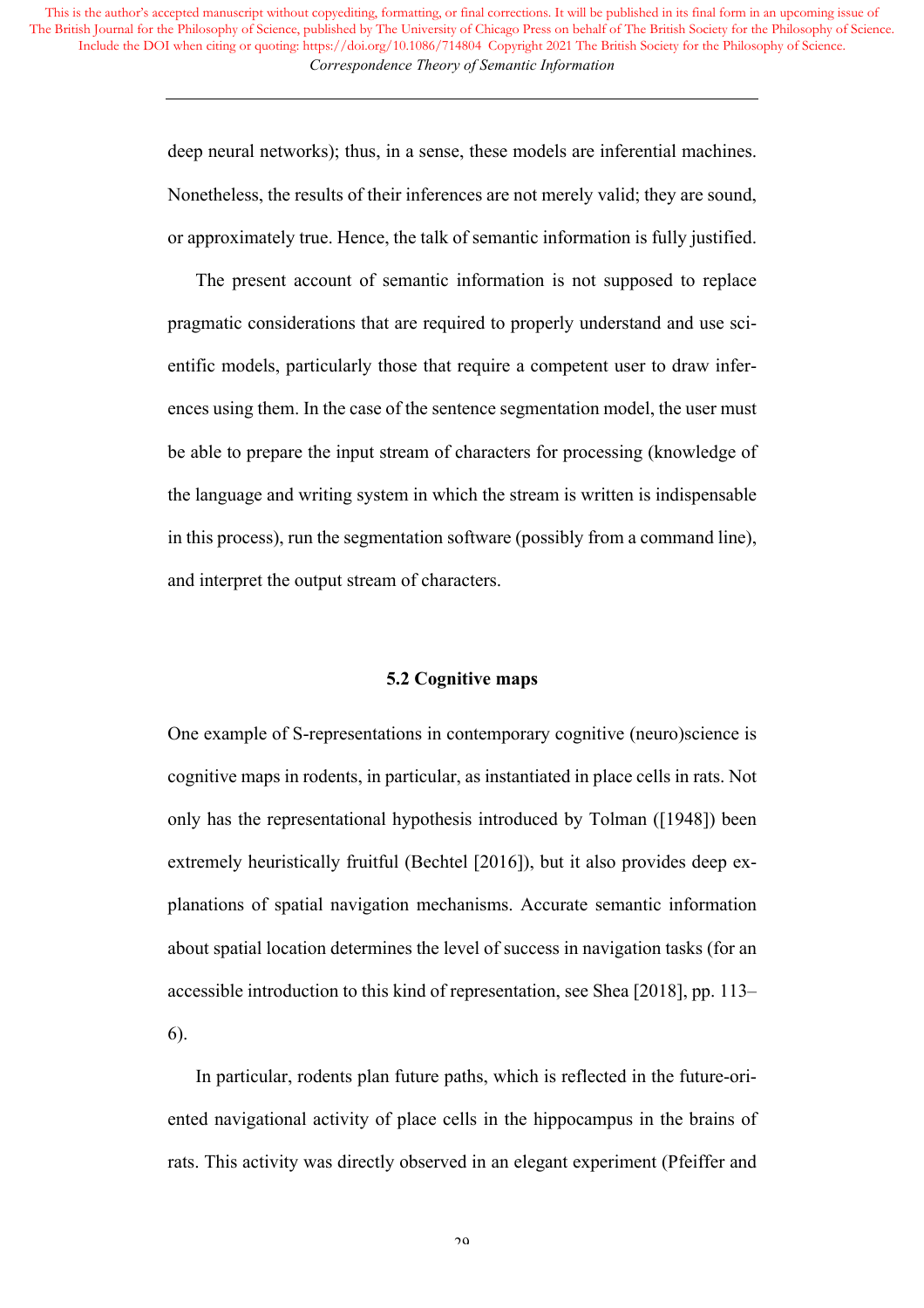> Foster [2013]). As it turns out, rats pause before taking a journey. During that pause, place cells emit sharp-wave-ripple events: irregular bursts of brief (100– 200 ms) large-amplitude and high-frequency (140–200 Hz) activity. These are distinct from regular spikes in place cells. Using an algorithm proposed earlier for decoding similar neural events (Davidson *et al.* [2009]), Pfeiffer and Foster were able to show that place cells are used to represent the future journey of the rat to the location of a previously observed reward. Another experiment showed that these cells can fire in response to food in an observed location (Ólafsdóttir *et al.* [2015]). Indeed, these events reflect future behavioural paths.

> In this case, the bearers of S-representations are the bursts of neural activity in place cells, which correspond to possible future locations of the animal. A number of researchers could not find evidence for the topographical organization of place cells, which would license the talk of isomorphism between the firing of place cells and the physical space (for a critical review, see França and Monserrat [2019]). In the topographical organization, neighbouring neurons tend to represent 'neighbouring stimuli', for example, adjacent tones in the auditory cortex or adjacent locations in the field of view in the visual cortex. However, a recent hypothesis, defended by França and Monserrat, is that these cells are organized topographically, but the map is not about the physical space; instead, it is about an abstract multidimensional space that contains receptive fields of place cells. These cells seem to encode multisensory perceptual cues for individual places and integrate the animal's goals and attentional demands. While this hypothesis is not yet the mainstream account of the hippocampus function, it incorporates the existing evidence about tuning that is observed when recording place cell activity. If it is true, then place cells are literally a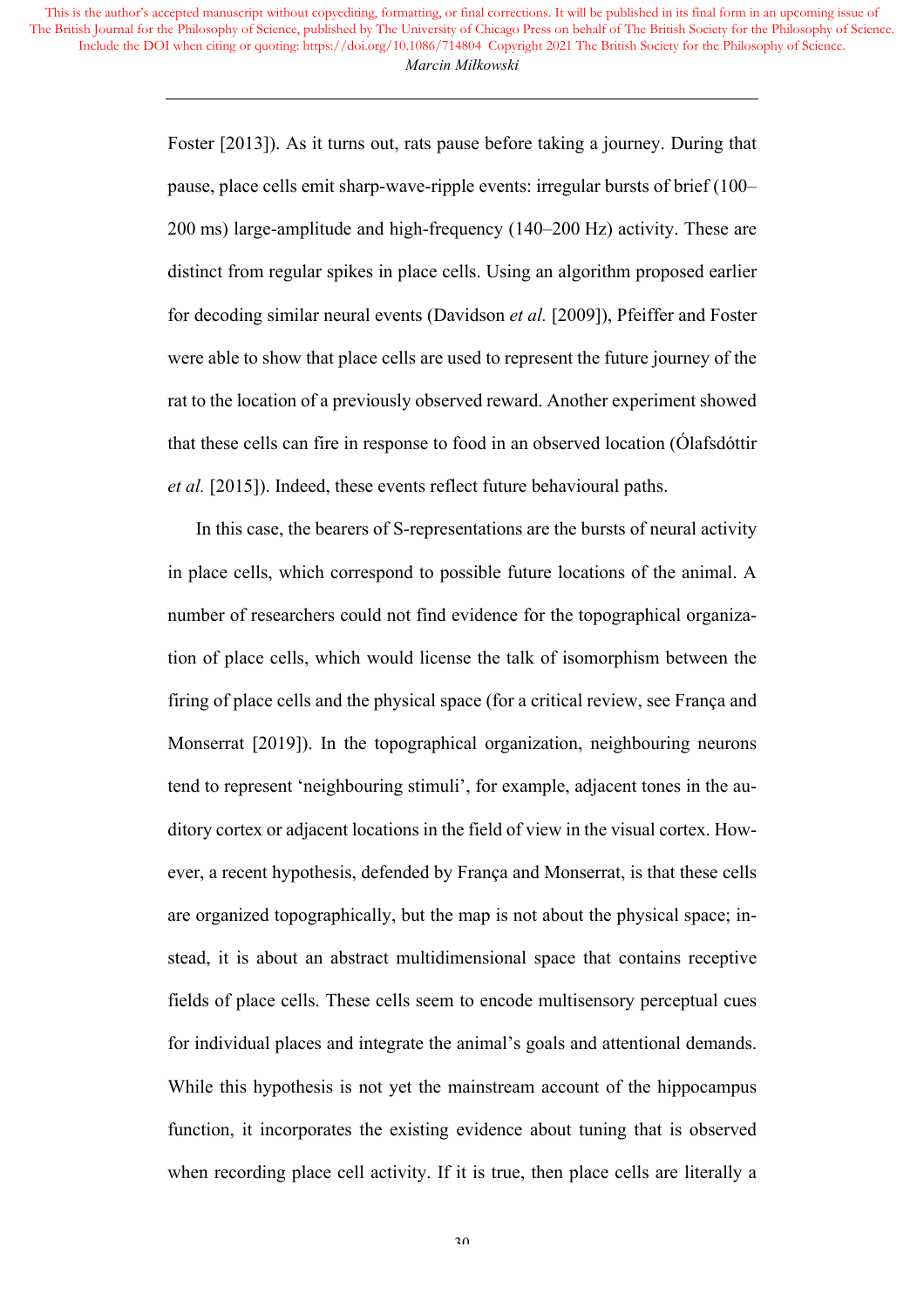> map, but not a map of a physical space. But if it is false, then place cells are locally topographically organized to a much smaller degree, which depends on the animal's context. The context of future-oriented navigation, however, is somewhat special: Shea ([2018], p. 115), while assuming that place cells (when activated online) do not form a topographical map, observes that the co-activation present in the future-oriented navigational activity involves encoding the spatial structure, which is a kind of S-representation.

> Thus, in both cases, with the topographical organization in their online activity or not, place cells are bearers of semantic information in the sense defended in the current article: The activity of the hippocampus encodes future locations of the animal. By using dedicated software, researchers can distinguish individual units (parts of the classification) whose activity can then be analysed to recover spatial information. This is done by dividing possible positions into 2 cm bins and calculating the position of tuning curves in place cells which underlie the basic operation of place cells in navigation. Then, spike trains (during short-wave-ripple events) and tuning curves are processed by a decoding algorithm to estimate rate position. $^{11}$

> In general, decoding algorithms are used in neuroscience to recover the relationship of neural activity to whatever the neural activity is hypothesized to

 

$$
(\mathsf{U} = (\prod_{i=1}^{N} f_i(\text{pos})^{n_i})e^{-\tau \sum_{i=1}^{N} f_i(\text{pos})})
$$

 $11$  The probability of the animal's position (pos) across M total position bins given a time window (τ) containing neural spiking (spikes) is (Pr (pos|spikes) = U/ $\sum_{j=1}^{M}$ U), where

and  $f_i(\text{pos})$  is the position tuning curve of the *i*-th unit, assuming independent rates and Poisson firing statistics for all *N* units and a uniform prior over position (Pfeiffer and Foster [2013], p. 80).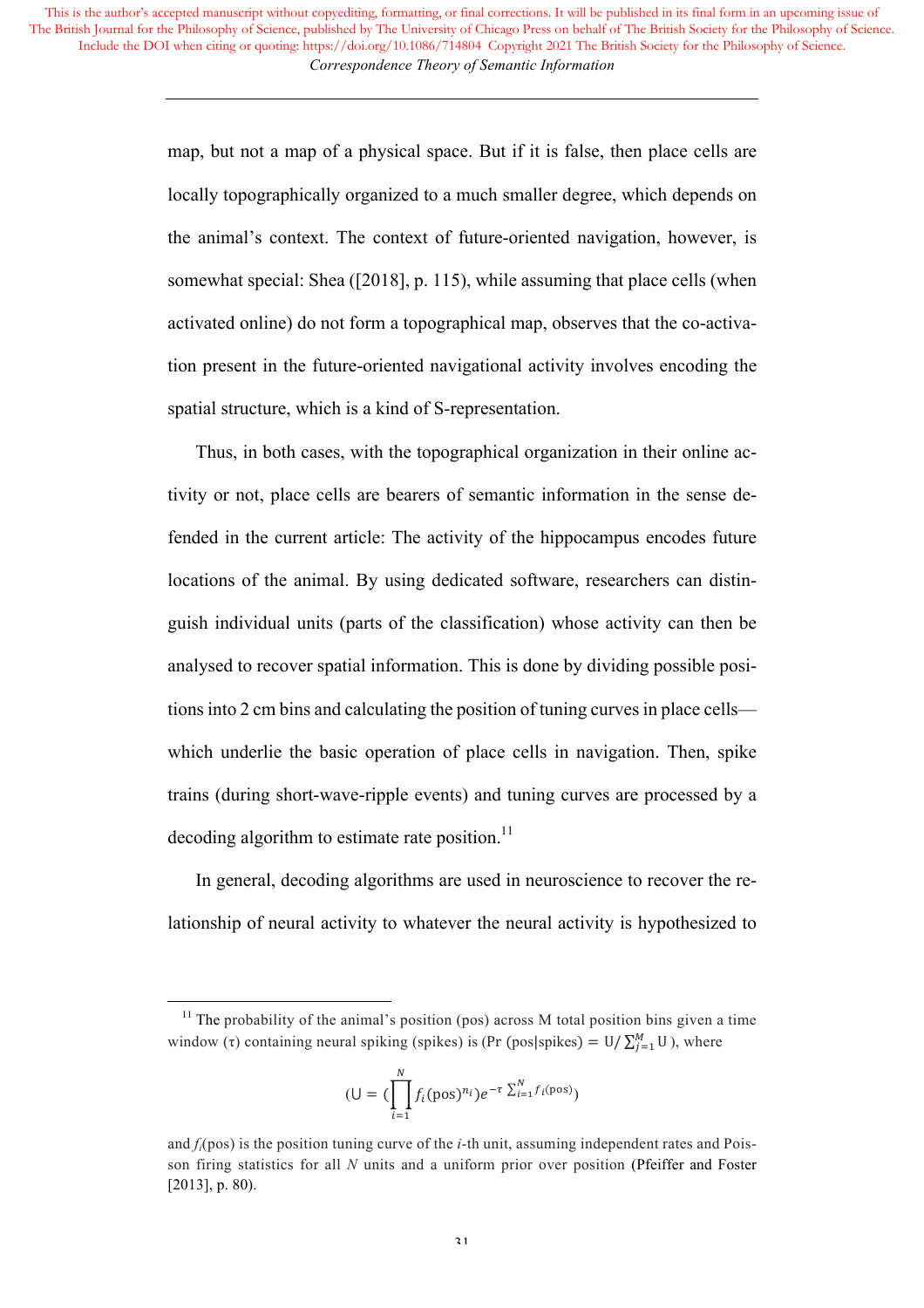> reflect. While they are based on various mathematical methods, the purpose of the algorithms is not to explain how that semantic information is processed by the brain, but to discover the relation underlying a particular infomorphism (or infocorrespondence).

### **6 Possible Objections**

In this section, three possible objections to the proposed account will be analysed in turn. One could also raise other objections by noting that the account resembles the correspondence theory of truth, which some consider to be seriously flawed. Here, it will be assumed that this theory can be salvaged, which implies that such objections are not of the highest importance (for a recent defence of the correspondence theory of truth, see Rasmussen [2014]).

### **6.1 Similarity versus covariation**

It could be claimed that structural similarity boils down to covariation. But this is not the case. For example, a map of Rome may carry correspondence-based information about the geometrical layout of ancient buildings, but it does not covary with how the city changes over time. Crucially, correspondence-based information can remain static, which means that the information vehicle remains unchanged.

Thus, while covariance between two items does imply that there is at least some correspondence between them, which implies some kind of similarity, not all kinds of similarity imply covariance. Likewise, not all kinds of similarity are based on nomological necessities like those required by Dretske ([1982]) in his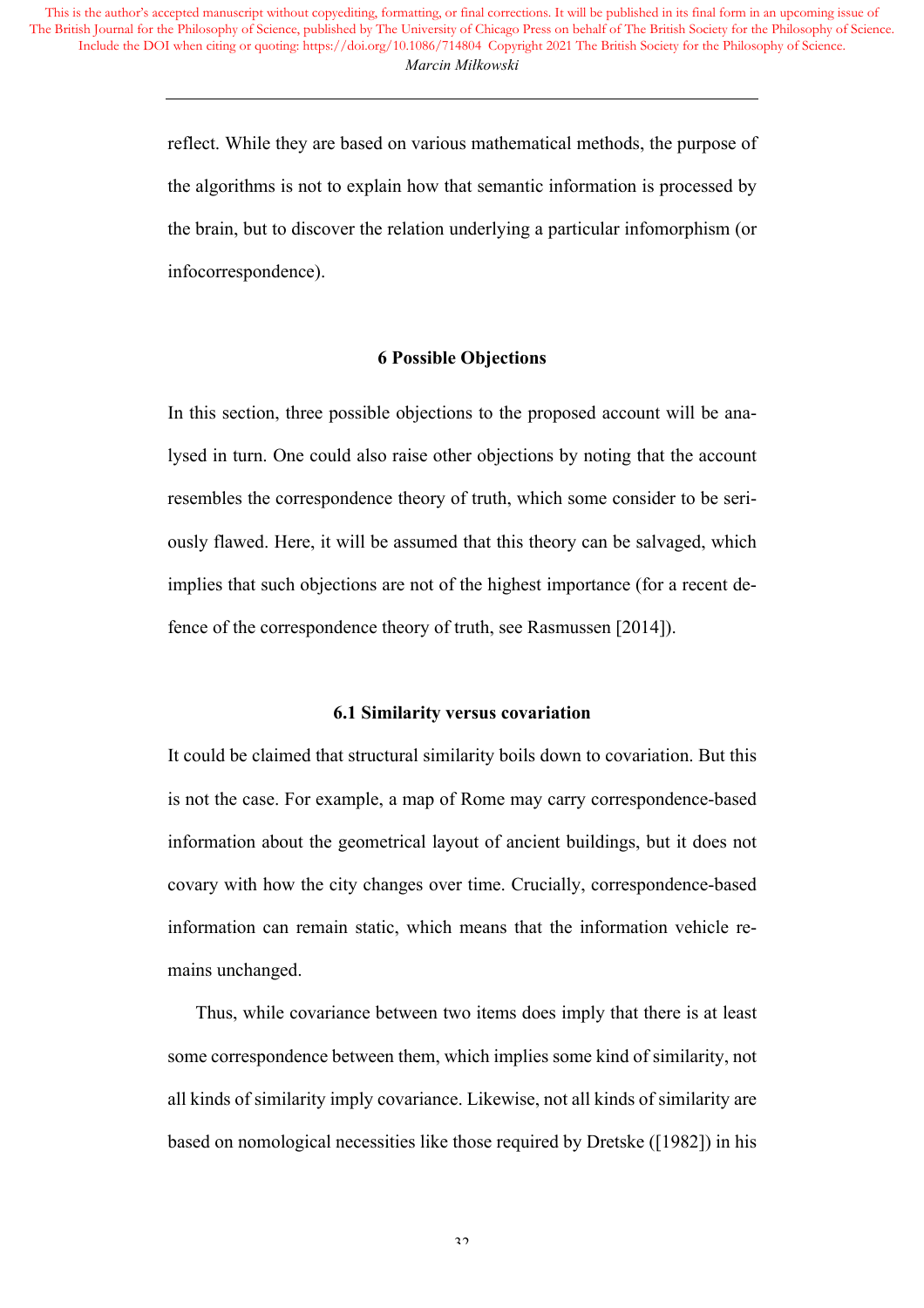> influential account of semantic information or on correlational information in Shea's ([2018]) sense.

> A related point was discussed at length in the debate over cognitive representation. Indicators (sometimes also called receptors), understood as representations relying on covariance or correlation, are contrasted with S-representations whose contents depend on similarity. Against Ramsey, who claimed that unlike S-representations, indicators are not genuinely representational, Morgan argued that indicators are S-representations (Morgan [2013]). In response to Morgan, Gładziejewski and Miłkowski ([2017]) defended the view that S-representations are distinct from indicators. Their position was subsequently criticized by defenders of indicators as contentful representations (Rupert [2018]; Nirshberg and Shapiro [2020]). It seems to be the case, however, that while one could understand at least some S-representations as carrying correlational information, not all indicators—taken as ensembles or arrays—are structure-preserving representations. Thus, in an important respect, Morgan is mistaken in thinking that there's '*simply no distinction* between receptors and structural representations' (Morgan [2013], p. 222). For example, Shea provides an example of various vervet monkey calls that are not structured in such a way that there is a clear ordering or relationship among the calls that would play a representational role (Shea [2018], p. 119). Moreover, as we observed in Section 1, some similarities may be serendipitous and therefore cannot be understood in terms of correlational information (witness the doppelganger and ouroboros examples). At the same time, an account of mental representation in structural terms, which also relies on causal relation with representation targets, is both compatible with the present account and much current psychological theorizing (for a defence of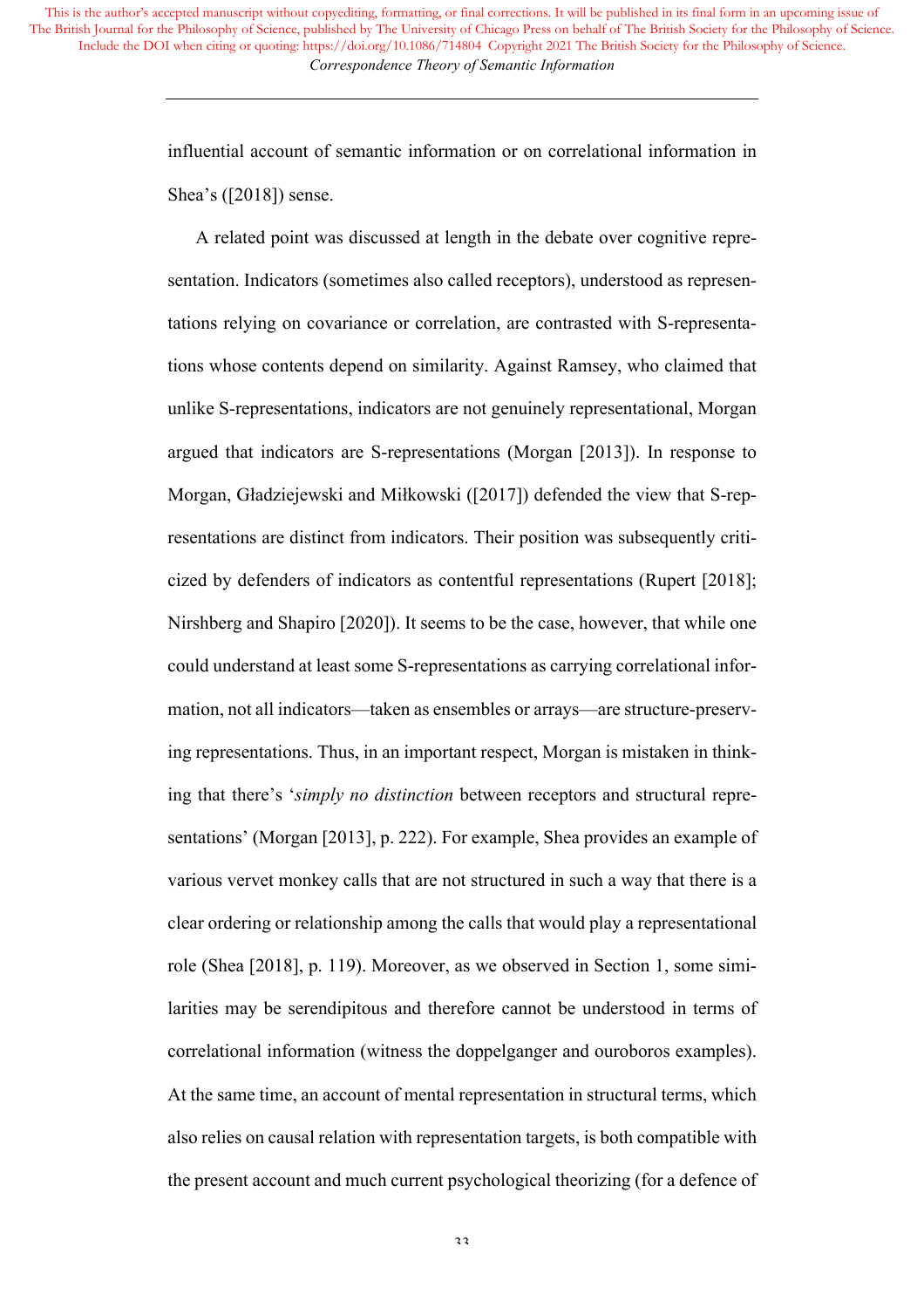> a causal-structural account of mental representation, see for example (Isaac  $[2013]$ ).

#### **6.2 Too many correspondences**

It is a well-known fact that all attempts to define similarity in a structural fashion open a Pandora's box: Basically anything can be shown to be similar to anything else (Goodman [1951], [1972]). A similar argument was proposed by Watanabe ([1972]) in his Ugly Duckling Theorem, which states that the ugly duckling can be shown to be as similar to a swan as two ducklings are to each other. More generally, it shows that without restrictions, any two objects can share an arbitrarily large number of properties. Similarly, structural correspondence can be shown to hold trivially between any two structures of the same cardinality (Newman [1928]).

In other words, if similarity is so cheap, why bother with semantic information grounded in similarity? This problem was also noted for S-representations in cognitive science (Ramsey [2007], pp. 93–6). The answer lies in how the problem is posed: When we are interested in surrogative reasoning, we are not interested in just any kind of resemblance between two classifications. We are interested in those that would allow us to infer interesting facts about one thing based on the information contents of another. In such a case, the classification must be grounded before one starts to evaluate whether semantic information is accurate by assessing the degree of similarity. This is usually done for any domain in which similarity is used for such inferences. For example, if a deep neural network is supposed to classify a set of images and determine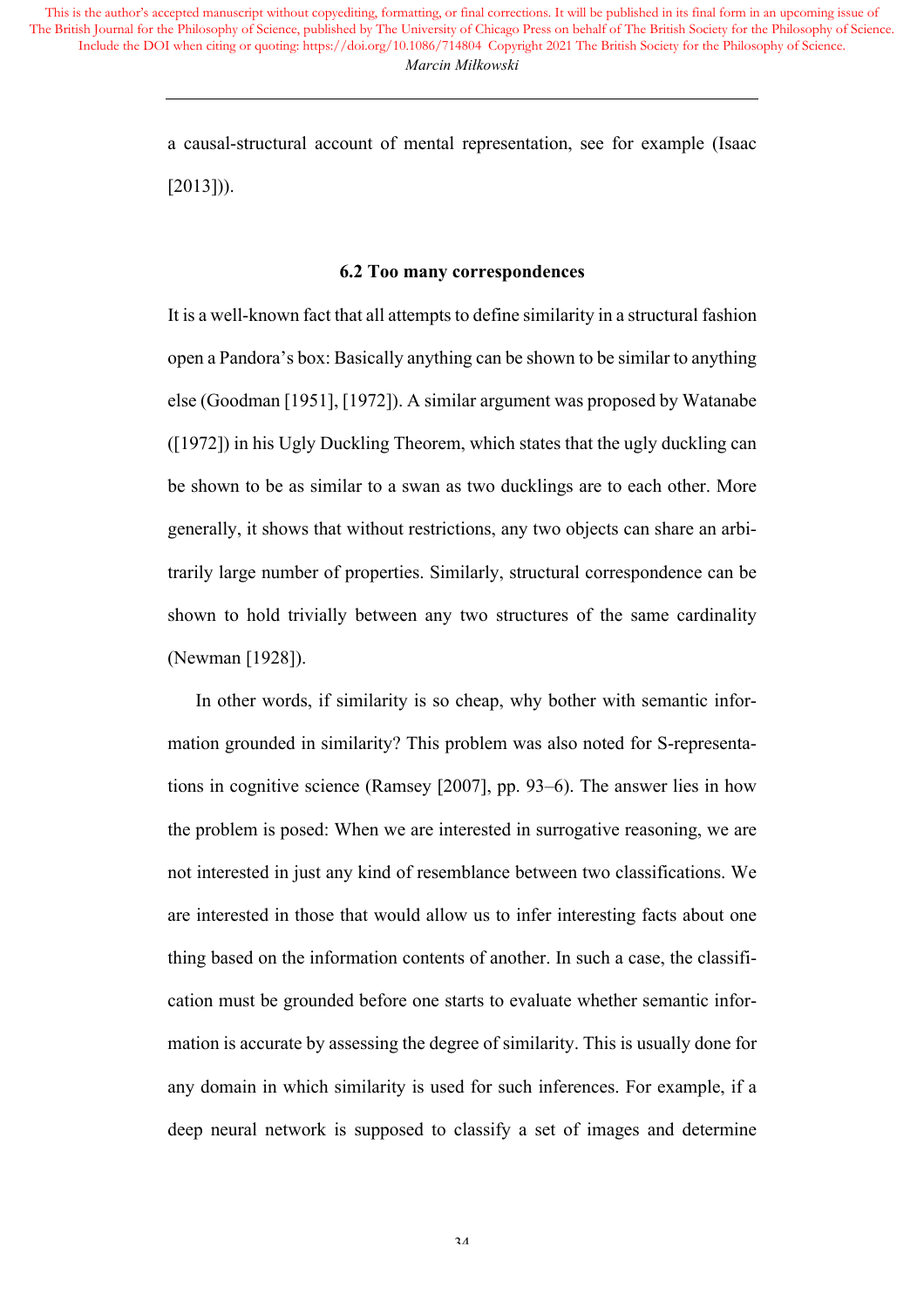> whether they contain a picture of a known criminal, the picture must first be specified.

> Note, however, that this is a pragmatic consideration of how one uses this kind of semantic information (and this is what Ramsey suggests in his solution). In principle, the present account does not preclude use of the same informationbearing structure to carry information about things that are totally disparate. But this is not a bug: This is a feature.

> Consider a simple example. A known trick in cryptography is to use a salient feature to embed a message in another message without any encryption, for example, by embedding the face of a spy in a pornographic photo. This is known as steganography. In such a situation, the same information vehicle carries multiple messages in its physical structure: one overtly visible (and used for distraction), and another missed by most observers. In such a case, one need not decide beforehand that the huge number of degrees of freedom of picture must bear similarity to a single target by being part of the same classification.

> More generally, the same vehicle may be used to convey several messages at the same time, and multiple receivers could use its properties in multiple ways by ignoring some properties of the vehicle as irrelevant (virtually cross-classifying its properties). The current account has the virtue of allowing this to happen. The same pertains to surrogative inferences on correspondence-based information: These need not be practically useful or even available for any user of information. It is only required that they be logically possible.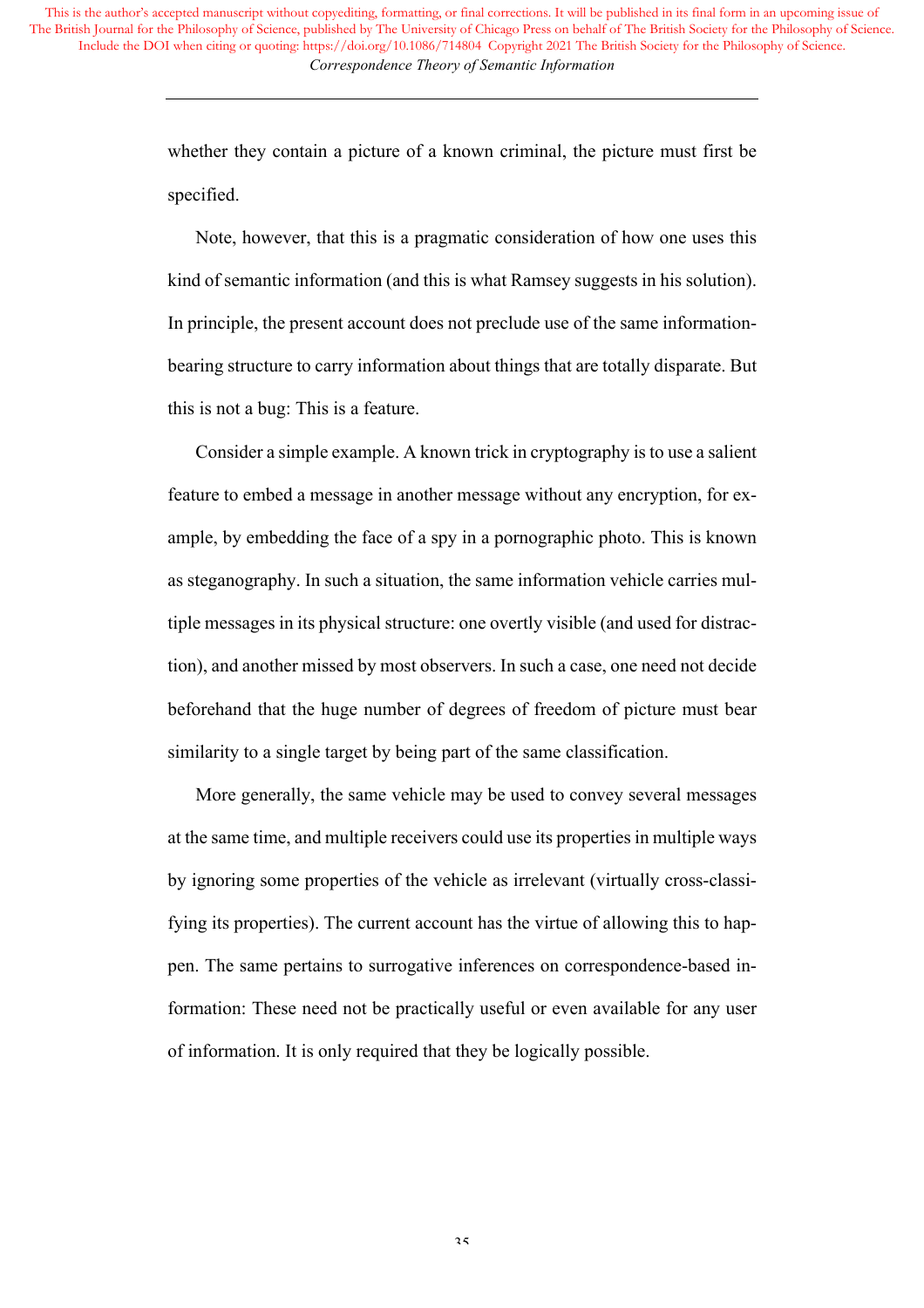### **6.3 No propositional content**

Finally, it could be pointed out that the current theory does not provide the propositional content of the semantic information at hand. The correspondences hold between classifications, after all, and not between propositions and states of affairs.

While it is certainly true that structural correspondence is not considered in particular to hold between linguaform entities and whatever these entities may describe, but between classifications, every part of the correspondence involved is truth-evaluable, which is considered the essential property of propositions (on most accounts of what propositions are). For example, if any part of the icon in Figure 1 is garbled, as in Figure 3, the correspondence holds only partially. Thus, there are parts of the icon that are no longer true of another icon. This means that one can ascribe a truth value to the classification in question. Still, the correspondence relations in Figures 1 and 3 are relatively simple. But it is, in principle, possible to analyse this correspondence in terms of rules (in this case, a geometric rule of scaling is enough). These rules could have more complex roles for constituents of classifications, in particular if they are also complex structures. No principle precludes the use of this framework to formulate something akin to Tractarian pictorial semantics for a formal language. But it is not the aim of the current account to defend such Tractarian semantics; this proposal is mostly concerned with S-representations in general.

One caveat is, however, in order: Not all kinds of correspondence-based semantic information may support classical inference operations. For example, iconic representations, such as pictures, cannot express the simple notion of ne-

36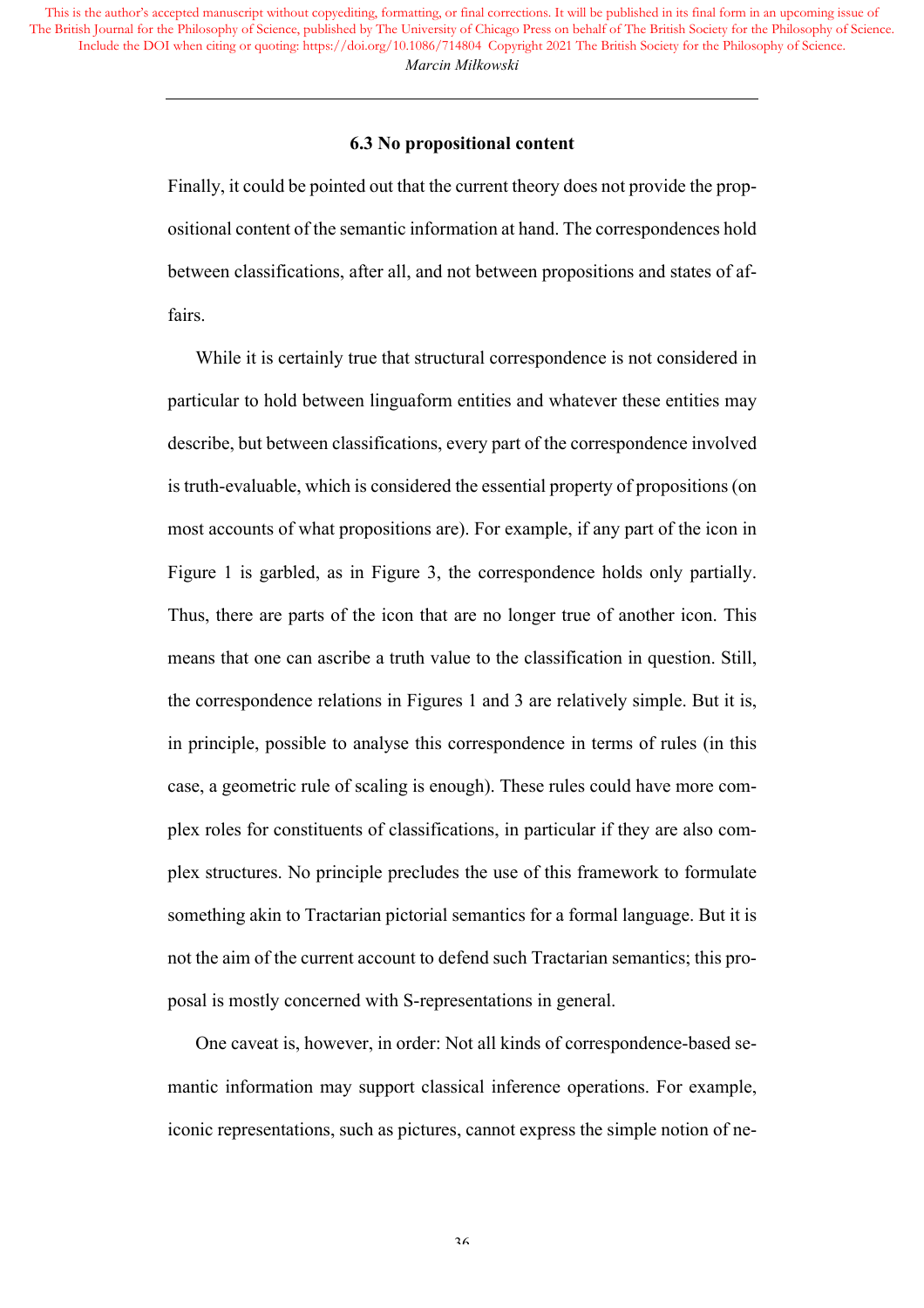> gation (Johnson-Laird and Byrne [1991]). In general, connectives are not univocally expressible in a pictorial manner. Thus, operations such as joining or dividing pictures cannot be understood in terms of logical connectives such as conjunction introduction or simplification. This is why complex mathematical diagrams support inferential operations in virtue of a combination of pictorial and symbolic representations, whose cognitive functioning is still poorly understood, even for such foundational systems as Euclidean geometry (Hohol [2019]). As a result, applying correspondence-based semantic information to natural or artificial languages requires special attention to inferential operations, if classical logical rules are to be supported in surrogative reasoning based on this information. In particular, the introduction of arbitrary notation for propositional structure, including logical connectives, seems inevitable.

## **7 Conclusions**

In this article, a novel account of semantic information, analysed in terms of correspondence, was proposed. The account elucidates the satisfaction conditions of information in terms of conditions under which a similarity between classification holds. When complete similarity obtains, the semantic information is evaluated as true. It was stressed that there are multiple ways one can analyse similarity between classifications, but that the upper bound of similarity can be understood in terms of infomorphisms. In other cases, classifications may be based merely on the membership of tokens in fuzzy sets, and the informational relation between sets can be partial. This makes this account general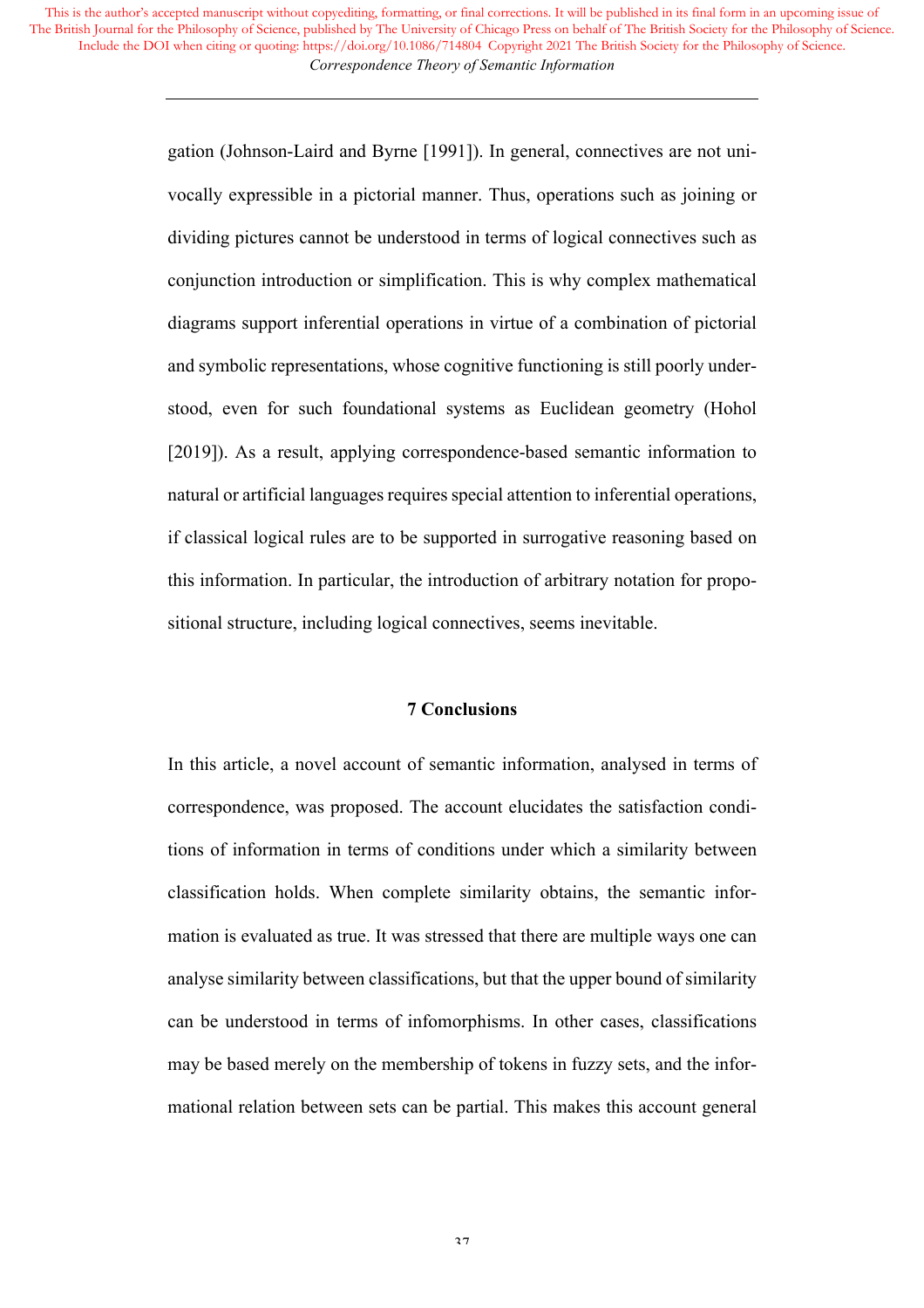> but not overly liberal because it is required that semantic information be useful for surrogative reasoning.

> Further work is required to analyse in detail how various models of similarity give rise to various kinds of semantic information, in particular, with reference to the way information is measured. It was indicated, for example, that depending on the domain of use, one can think of self-similarity as informative or not; in information retrieval, one does not think of search key terms as informative about themselves. Therefore, specific domains may require specific approaches to measuring semantic information as defined in terms of correspondence.

> At the same time, most extant approaches to similarity, from computer science through information science to cognitive psychology, offer quantitative methods to measure similarity, which allows one to quantify the accuracy of semantic information in question. However, it is a matter of further research to provide measures of (particular kinds of) semantic information.

> When motivating the enterprise of defining semantic information in terms of correspondence, we stressed that while it is related to previous work on mental and scientific representation, it focuses on its basic ingredient, which has hitherto remained only implicit. Let us now elucidate why it is helpful to start with semantic information first, and then build a theory of representation on its grounds. One of the major objections against the accounts of scientific representation as based on similarity (and isomorphism) is that similarity is symmetric and reflexive (Suárez [2003]). According to the definition of infocorrespondence, it is non-symmetric and non-reflexive, thus it allows symmetric and asymmetric, as well as reflexive and irreflexive kinds of similarity. Notice, however,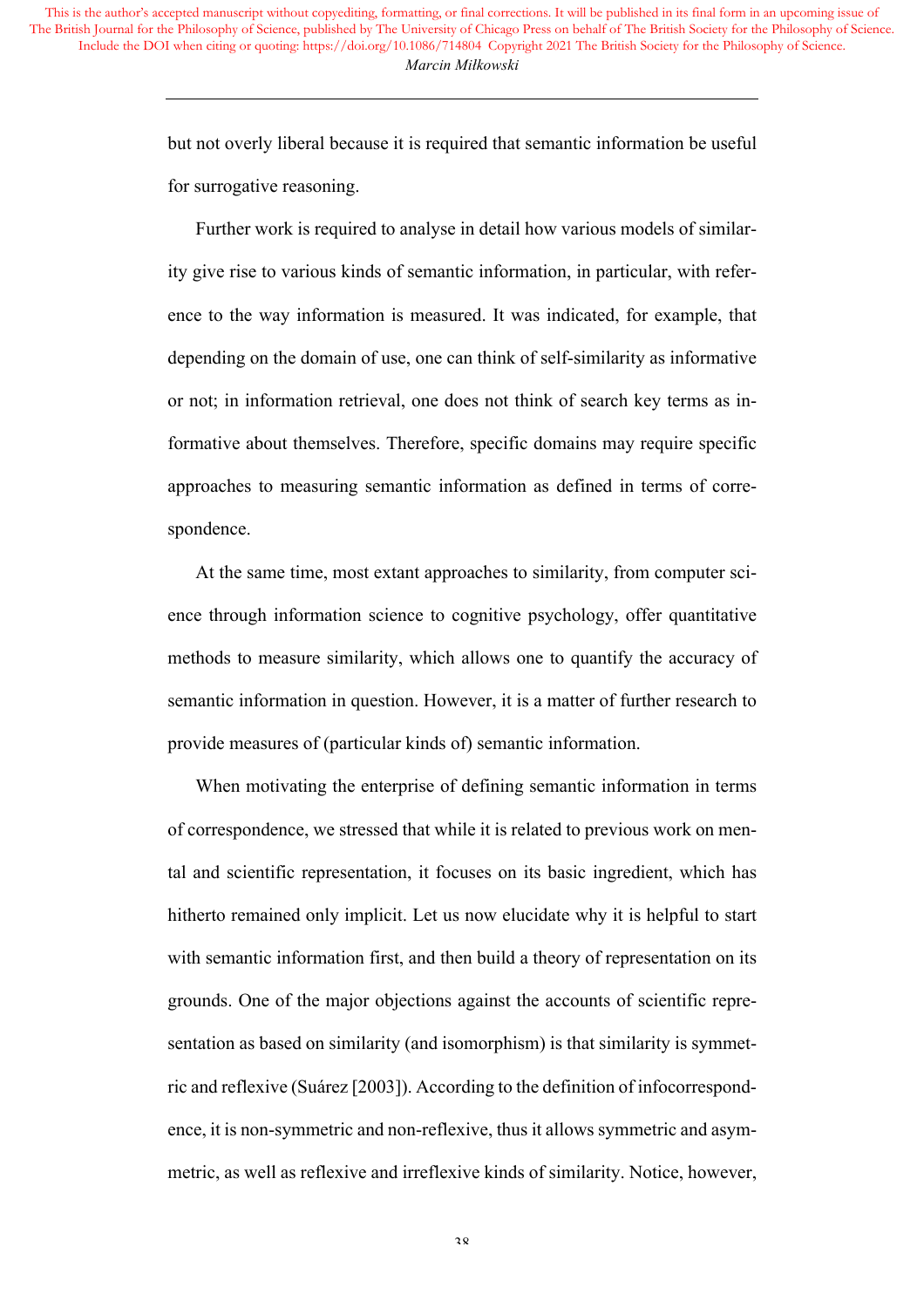> that one could also define semantic information in terms of a symmetric relation of covariance, which would lead to the same problem. So, would a proponent of scientific representation be in trouble if her account of representation relied on a kind of information which is based on structural similarity, and whose relational properties differ from those of representation? Not really. Semantic information may be symmetric, but the mental or scientific representation that relies on this information need not be, because representation can be considered not a binary but at least a ternary relation, which includes the user of the representation, such as x-uses-semantic-information-y-to-represent-entity-z. In more detailed analyses of representational function, such as in teleosemantics (Millikan [1984]), multiple users (senders and receivers, or producers and consumers) are usually introduced, along with other aspects of the information flow, which technically make representation *n*-ary, where *n* is typically larger than five. The logical properties of semantic information, which grounds the use of information vehicles to target and describe entities, need not carry over to logical properties of this *n*-ary relation of representation.

> The correspondence-based semantic information justifies the practice of relying on similarity between pieces of information for inferential purposes, even if these pieces are statistically independent. It may also be used to defend the practice of experimental studies of neural encoding as studies of the contents of neural representations (for a recent review, see Kriegeskorte and Kievit [2013]). Thus, it is descriptively valid in two cases that are sometimes difficult to cash out in terms of covariance, correlation, or nomological necessity.

> The proposed account may have an air of paradox to it: On one hand, it is widely assumed in our everyday information talk of information as true and

> > 39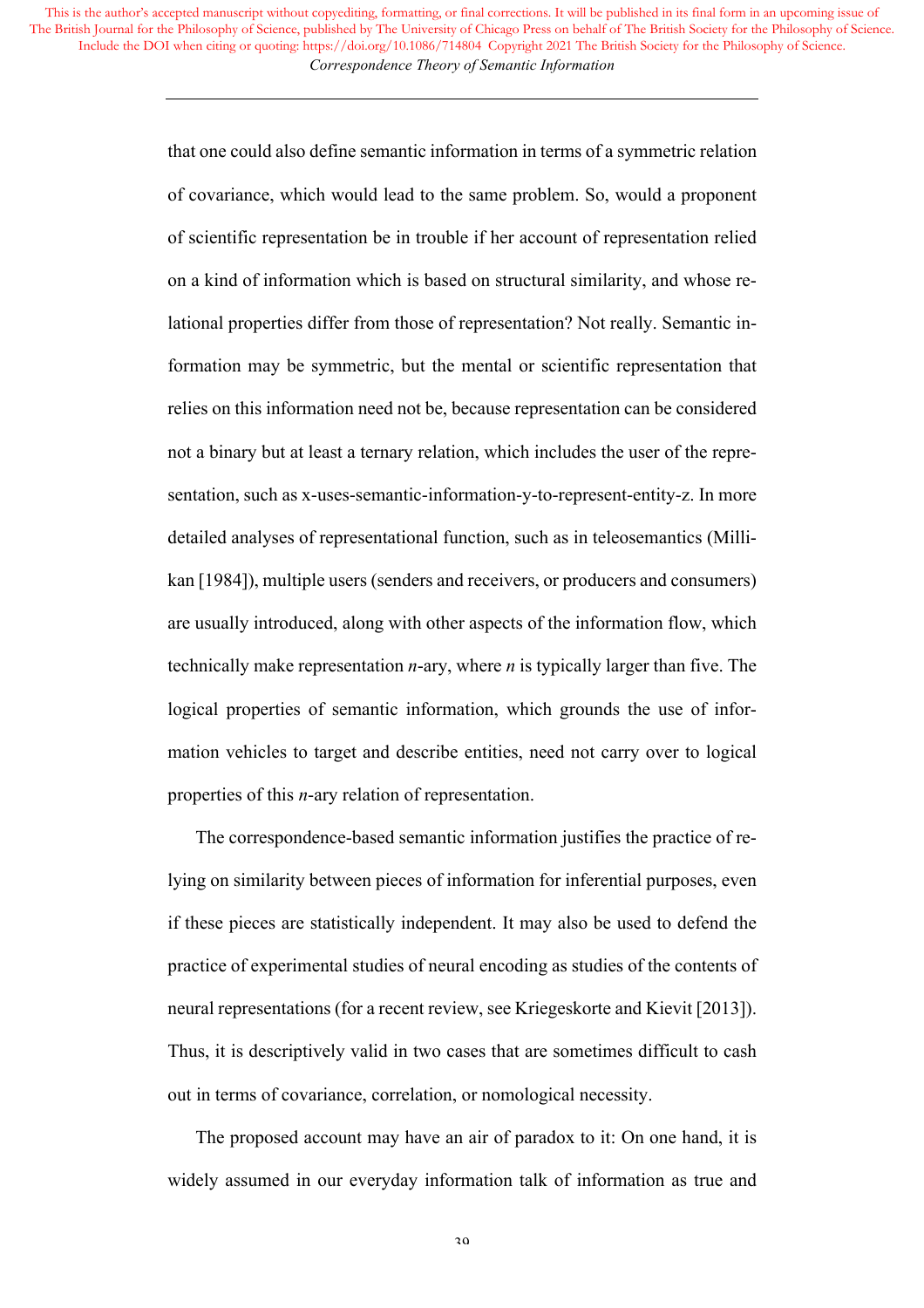> inherent in computer files, not to mention the rich discussion of scientific and mental representation in philosophy and cognitive (neuro)science, but on the other, it has never been defended before as an approach to semantic information. The purpose of this article is to remove the air of paradox and provide the first steps toward further research on the semantics of correspondence of information. Its novelty lies in allowing various kinds of similarity to ground conditions of satisfaction and in providing a general solution to the problem of matching. It also provides an analysis of the basic ingredient of structural representation, both mental and scientific.

> The present account suggests a division of labour between theories of semantic information and theories of representation: While an account of semantic information should provide answers to foundational questions, such as the matching problem, which is required by D2 and D3, the account of representation may rely on the foundational work, provide further constraints, and clarify specific uses of particular kinds of similarity in a given domain. The previous work did not introduce this division of work for structural representations, and foundational work—regarding the kinds of possible similarity relationships or the matching problem—was usually kept minimal, so as to enable further discussion of issues related to scientific or mental representation. The current proposal may, therefore, drive further exploration of various kinds of representation as relying on various types of correspondence-based information.

> > 40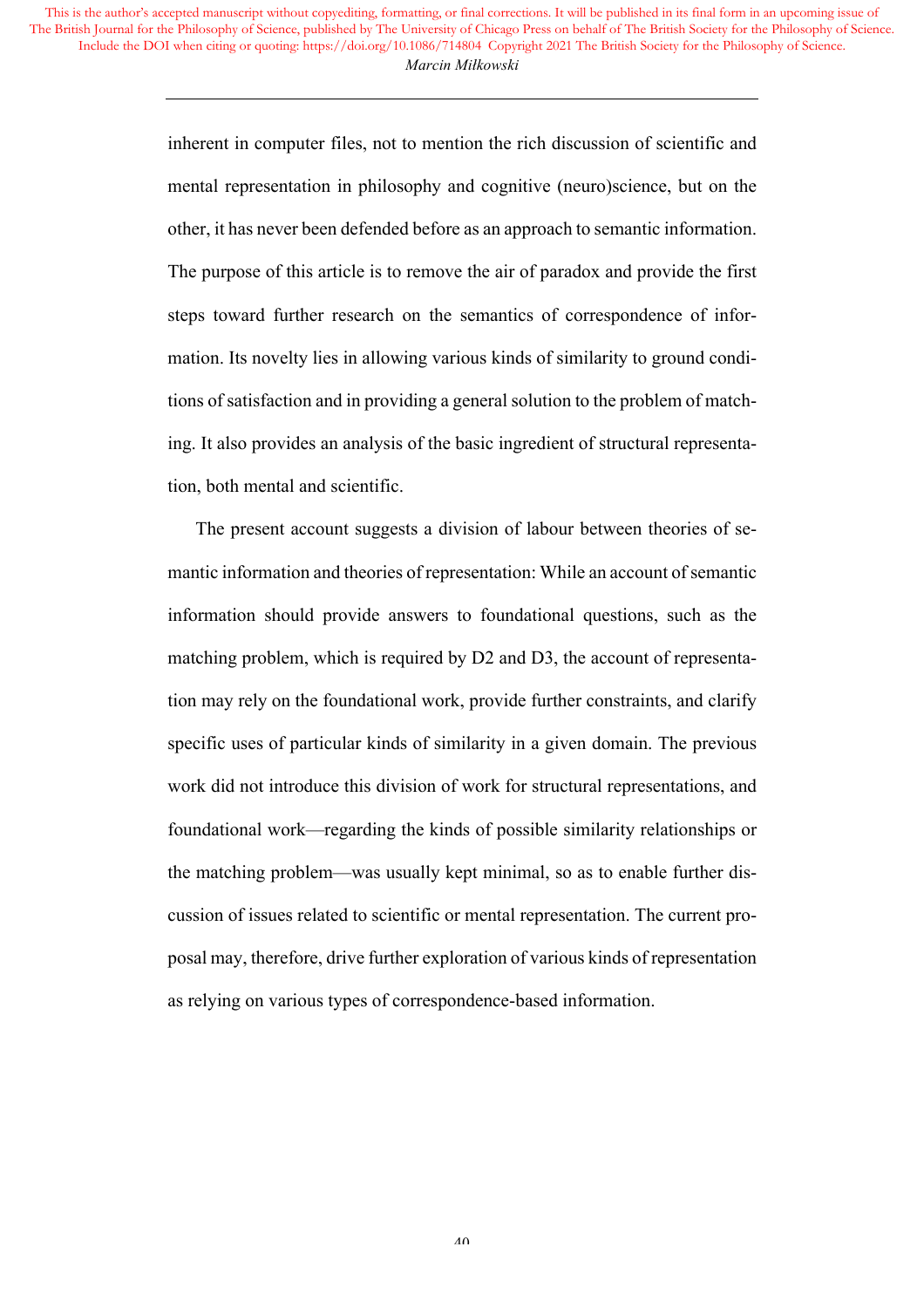## **Acknowledgements**

This article is dedicated to the memory of John Collier. The author wishes to thank Witold Hensel, Tomasz Korbak, Paweł Gładziejewski, Tadeusz Ciecierski, Andrzej Gecow, Julian Zubek, Joanna Rączaszek-Leonardi, Joanna Guzowska-Loeb, Jacek Malinowski, two anonymous referees, and the editor, as well as audience members of the seminar of the Human Interactivity and Language Lab (University of Warsaw) and conference Философия, логика, култура (Kiten, Bulgarian Academy of Sciences) for invaluable feedback. The work in this article was funded by a National Science Centre (Poland) research grant under the decision 2014/14/E/HS1/00803.

> *Institute of Philosophy and Sociology Polish Academy of Sciences Warsaw, Poland mmilkows@ifispan.edu.pl*

## **References**

- Amigó, E., Giner, F., Gonzalo, J. and Verdejo, F. [2017]: 'An Axiomatic Account of Similarity', *SIGIR '17: Proceedings of the 40th International ACM SIGIR Conference on Research and Development in Information Retrieval*, available at <doi.org/10.1145/3077136.3084369>.
- Ashby, F. G. and Ennis, D. M. [2007]: 'Similarity Measures', *Scholarpedia*, **2**, p. 4116.
- Bartels, A. [2006]: 'Defending the Structural Concept of Representation', *Theoria*, **21**, pp. 7–19.
- Barwise, J. and Seligman, J. [1997]: *Information Flow: The Logic of Distributed Systems*, Cambridge: Cambridge University Press.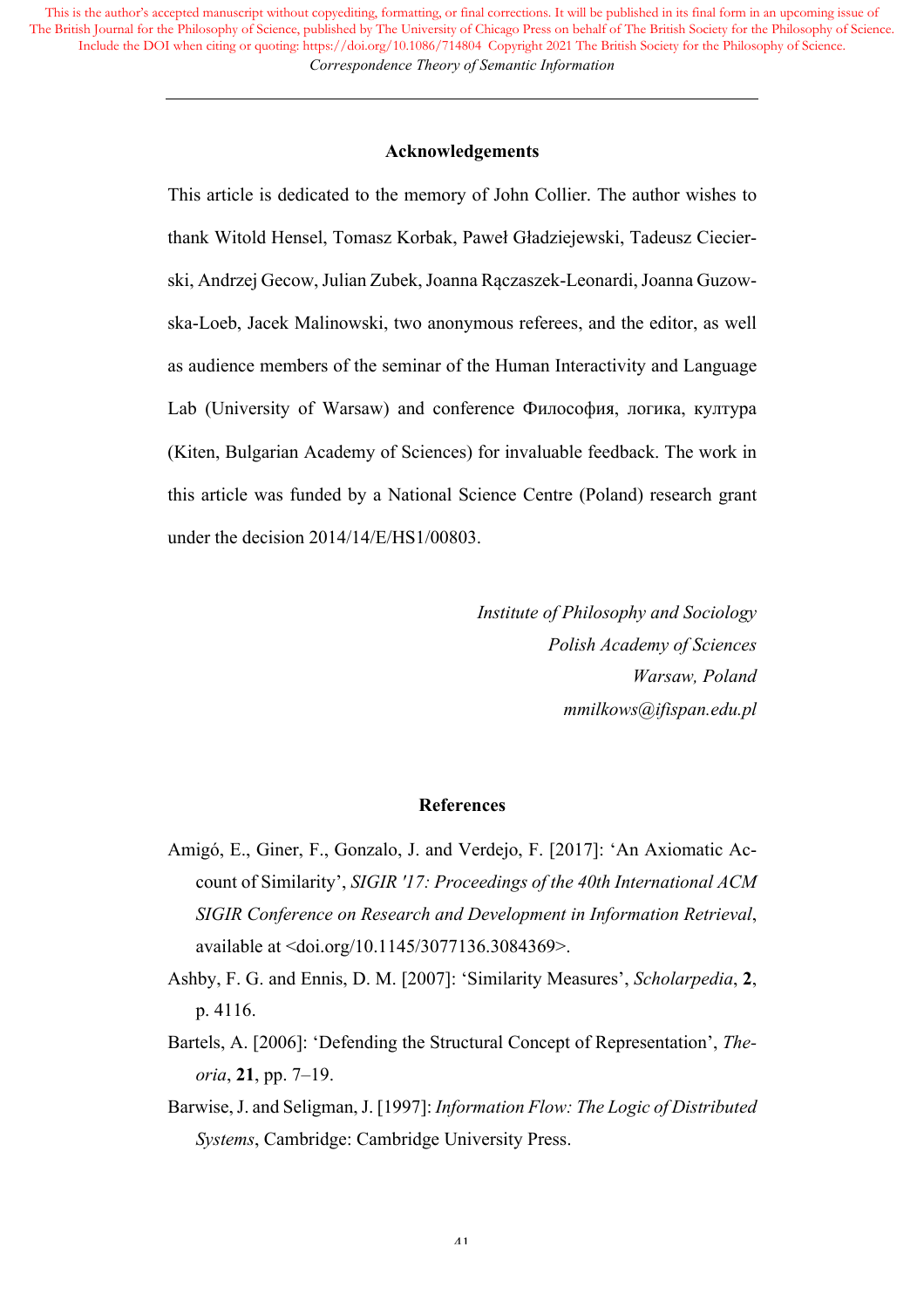- Bechtel, W. [2016]: 'Investigating Neural Representations: The Tale of Place Cells', *Synthese*, **193**, pp. 1287–321.
- Bickhard, M. H. and Terveen, L. [1995]: *Foundational Issues in Artificial Intelligence and Cognitive Science: Impasse and Solution*, Amsterdam: North-Holland.
- Bielecka, K. [2019]: *Błądzę, więc myślę: co to jest błędna reprezentacja?*, Warszawa: Wydawnictwa Uniwersytetu Warszawskiego.
- Brette, R. [2019]: 'Is Coding a Relevant Metaphor for the Brain?', *Behavioral and Brain Sciences*, **42**, p. E215.
- Buckner, C. [2018]: 'Empiricism without Magic: Transformational Abstraction in Deep Convolutional Neural Networks', *Synthese*, **195**, pp. 5339–72.
- Callender, C. and Cohen, J. [2006]: 'There Is No Special Problem about Scientific Representation', *Theoria*, **21**, pp. 67–85.
- Carnap, R. [1928]: 'The Logical Structure of the World; Pseudoproblems in Philosophy', Berkeley, CA: University of California Press.
- Chakravartty, A. [2010]: 'Informational versus Functional Theories of Scientific Representation', *Synthese*, **172**, pp. 197–213.
- Coombs, C. H. [1954]: 'A Method for the Study of Interstimulus Similarity', *Psychometrika*, **19**, pp. 183–94.
- Craik, K. [1943]: *The Nature of Explanation*, Cambridge: Cambridge University Press.
- Cummins, R. [1996]: *Representations, Targets, and Attitudes*, Cambridge, MA: MIT Press.
- Cummins, R., Blackmon, D., Byrd, D., Lee, A., May, C. and Roth, M. [2006]: 'Representation and Unexploited Content', in G. McDonald and D. Papineau (*eds*), *Teleosemantics*, New York: Oxford University Press.
- Davidson, T. J., Kloosterman, F. and Wilson, M. A. [2009]: 'Hippocampal Replay of Extended Experience', *Neuron*, **63**, pp. 497–507.
- Dilworth, J. [2008]: 'Semantic Naturalization via Interactive Perceptual Causality', *Minds and Machines*, **18**, pp. 527–46.
- Dretske, F. I. [1982]: *Knowledge and the Flow of Information,* Cambridge, MA: MIT Press.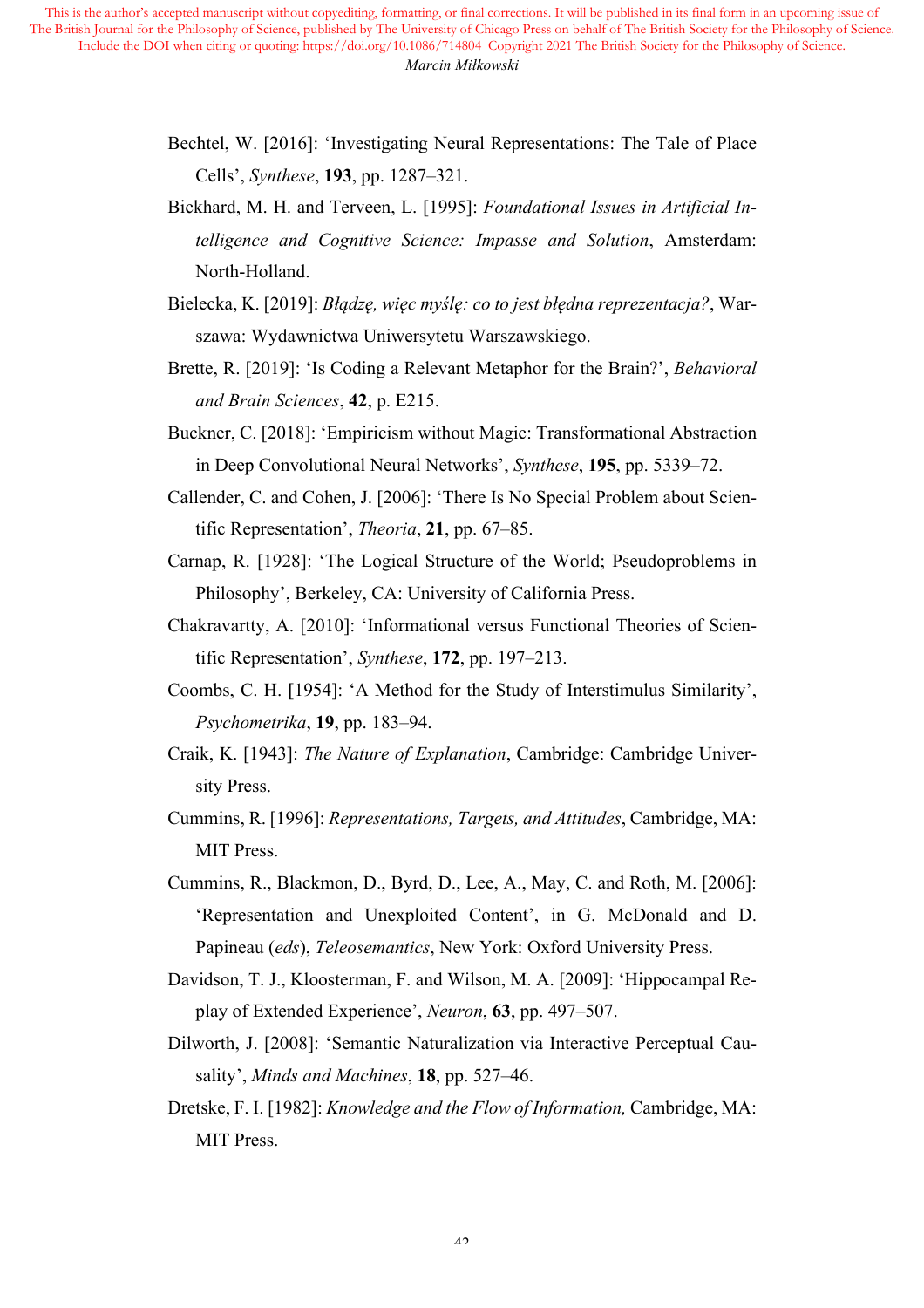- Eliasmith, C. [2005]: 'A New Perspective on Representational Problems', *Journal of Cognitive Science*, **6**, pp. 97–123.
- Floridi, L. [2005]: 'Is Semantic Information Meaningful Data?', *Philosophy and Phenomenological Research*, **70**, pp. 351–70.
- Floridi, L. [2007]: 'In Defence of the Veridical Nature of Semantic Information', *European Journal of Analytic Philosophy*, **3**, pp. 31–41.
- França, T. F. A. and Monserrat, J. M. [2019]: 'Hippocampal Place Cells Are Topographically Organized, but Physical Space Has Nothing to Do with It', *Brain Structure and Function*, **224**, pp. 3019–29.
- Gabor, D. [1946]: 'Theory of Communication, Part 1: The Analysis of Information', *Journal of the Institution of Electrical Engineers Part 3*, **93**, pp. 429–41.
- Giere, R. N. [2004]: 'How Models Are Used to Represent Reality', *Philosophy of Science*, **71**, pp. 742–52.
- Gładziejewski, P. and Miłkowski, M. [2017]: 'Structural Representations: Causally Relevant and Different from Detectors', *Biology and Philosophy*, **32**, pp. 337–55.
- Goodman, N. [1951]: *The Structure of Appearance*, Cambridge, MA: Harvard University Press.
- Goodman, N. [1968]: *Languages of Art: An Approach to a Theory of Symbols*, Indianapolis, IN: Bobbs-Merrill.
- Goodman, N. [1972]: *Problems and Projects*, Indianapolis, IN: Bobbs-Merrill.
- Hahn, U. [2014]: 'Similarity', *Wiley Interdisciplinary Reviews: Cognitive Science*, **5**, pp. 271–80.
- Hohol, M. [2019]: *Foundations of Geometric Cognition*, New York: Routledge.
- Isaac, A. M. C. [2013]: 'Objective Similarity and Mental Representation', *Australasian Journal of Philosophy*, **91**, pp. 683–704.
- Isaac, A. M. C. [2017]: 'The Semantics Latent in Shannon Information', *British Journal for the Philosophy of Science*, available at  $\langle \text{doi.org/10.1093/bips/axx029>}$ .
- Israel, D. and Perry, J. [1990]: 'What Is Information?', in P. Hanson (*ed.*), *Information, Language, and Cognition*, Vancouver: University of British Columbia Press, pp. 1–19.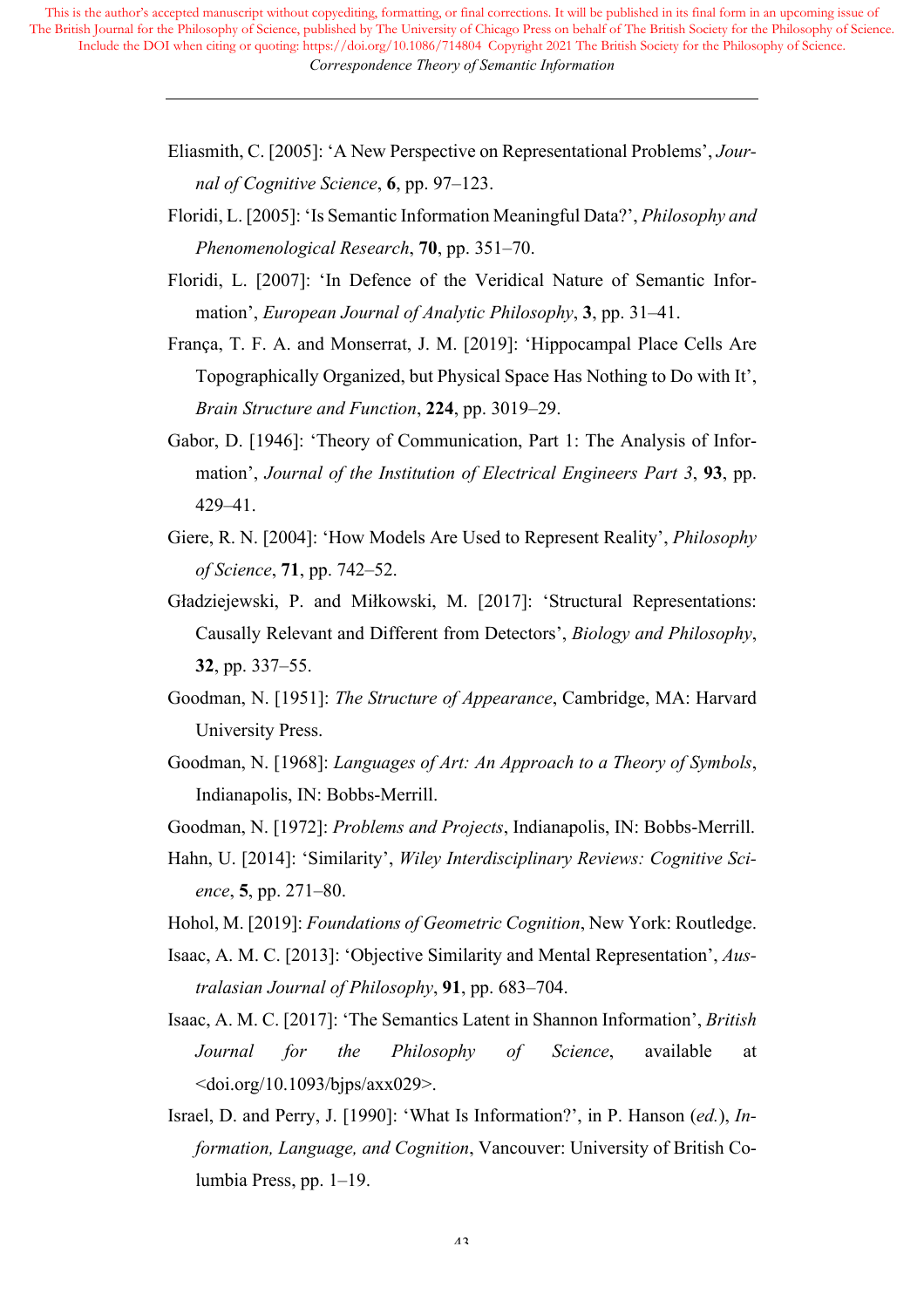> Johnson-Laird, P. N. and Byrne, R. M. J. [1991]: *Deduction*, Hove: L. Erlbaum Associates.

Kotarbińska, J. [1957]: 'Pojęcie znaku', *Studia Logica*, **6**, pp. 57–143.

- Kriegeskorte, N. and Kievit, R. A. [2013]: 'Representational Geometry: Integrating Cognition, Computation, and the Brain', *Trends in Cognitive Sciences*, **17**, pp. 401–12.
- Ladyman, J. and Presnell, S. [2018]: 'Does Homotopy Type Theory Provide a Foundation for Mathematics?', *British Journal for the Philosophy of Science*, **69**, pp. 377–420.
- MacKay, D. M. [1969]: *Information, Mechanism, and Meaning,* Cambridge, MA: MIT Press.
- Mikheev, A. [2005]: 'Text Segmentation', in R. Mitkov (*ed.*), *The Oxford Handbook of Computational Linguistics*, Oxford: Oxford University Press, pp. 201–18.
- Millikan, R. G. [1984]: *Language, Thought, and Other Biological Categories: New Foundations for Realism*, Cambridge, MA: MIT Press.
- Millikan, R. G. [2004]: *Varieties of Meaning: The 2002 Jean Nicod Lectures*, Cambridge, MA: MIT Press.
- Morgan, A. [2013]: 'Representations Gone Mental', *Synthese*, **191**, pp. 213–44.
- Neander, K. [2017]: 'A Mark of the Mental: In Defense of Informational Teleosemantics', Cambridge, MA: MIT Press.
- Newman, M. H. A. [1928]: 'Mr. Russell's "Causal Theory of Perception"', *Mind*, **37**, pp. 137–48.
- Nirshberg, G. and Shapiro, L. [2020]: 'Structural and Indicator Representations: A Difference in Degree, Not Kind', *Synthese*, available at  $\langle \text{doi.org/10.1007/s11229-020-02537-y} \rangle$ .
- Ólafsdóttir, H. F., Barry, C., Saleem, A. B., Hassabis, D. and Spiers, H. J. [2015]: 'Hippocampal Place Cells Construct Reward Related Sequences through Unexplored Space', *ELife*, **4**, p. e06063.
- O'Brien, G. and Opie, J. [2004]: 'Notes towards a Structuralist Theory of Mental Representation', in H. Clapin, P. Staines and P. Slezak (*eds*), *Representation in Mind: New Approaches to Mental Representation*, Amsterdam: Elsevier, pp. 1–20.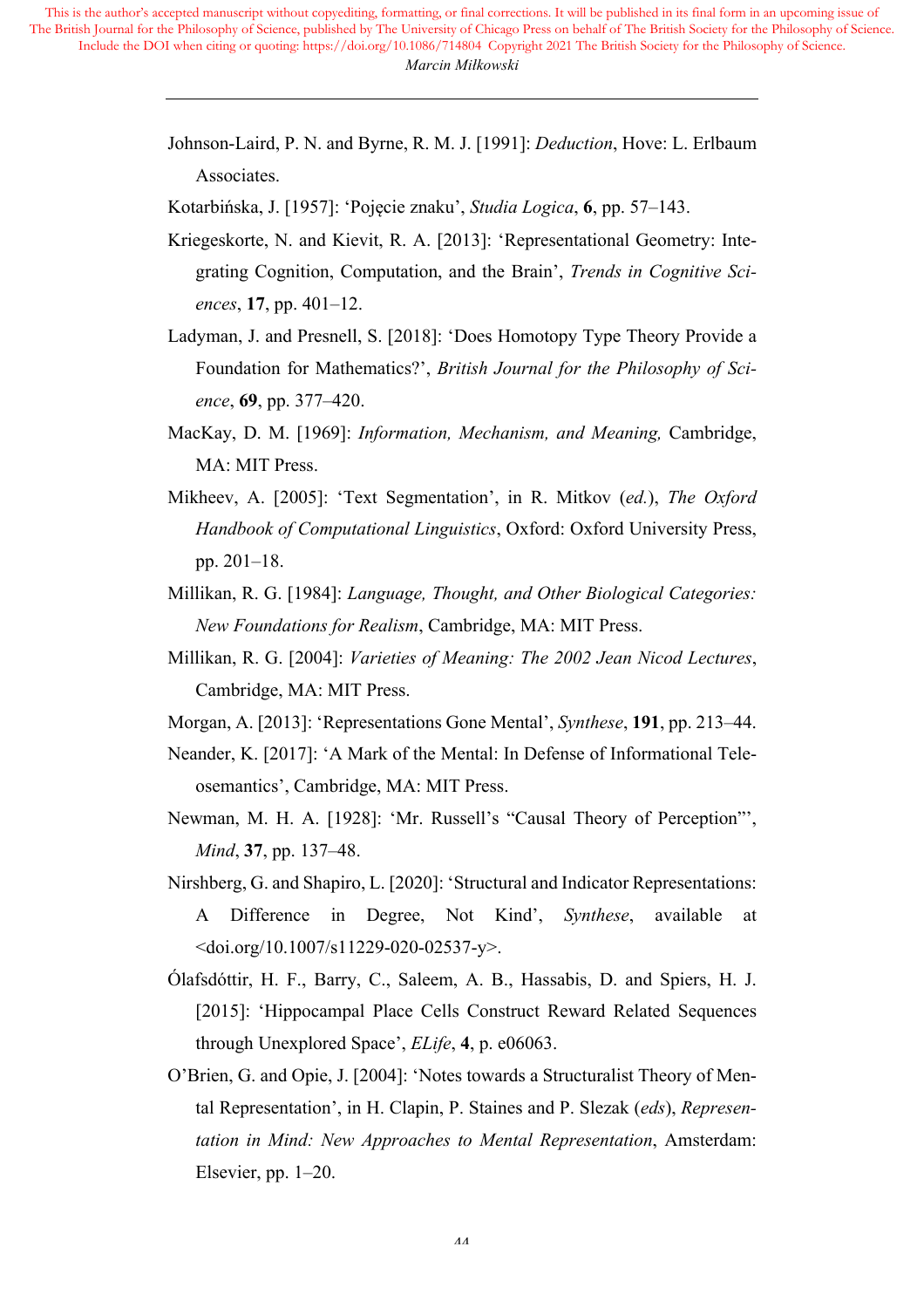- Pfeiffer, B. E. and Foster, D. J. [2013]: 'Hippocampal Place-Cell Sequences Depict Future Paths to Remembered Goals', *Nature*, **497**, pp. 74–9.
- Ramsey, W. M. [2007]: *Representation Reconsidered*, Cambridge: Cambridge University Press.
- Rasmussen, J. [2014]: *Defending the Correspondence Theory of Truth*, Cambridge: Cambridge University Press.
- Rupert, R. D. [2018]: 'Representation and Mental Representation', *Philosophical Explorations*, **21**, pp. 204–25.
- Scarantino, A. and Piccinini, G. [2010]: 'Information without Truth', *Metaphilosophy*, **41**, pp. 313–30.
- Shannon, C. [1948]: 'A Mathematical Theory of Communication', *The Bell System Technical Journal*, **27**, pp. 379–423, 623–56.
- Shapiro, L. [1997]: 'Junk Representations', *British Journal for the Philosophy of Science*, **48**, pp. 345–62.
- Shea, N. [2018]: *Representation in Cognitive Science*, New York: Oxford University Press.
- Shepard, R. N. [1958]: 'Stimulus and Response Generalization: Tests of a Model Relating Generalization to Distance in Psychological Space', *Journal of Experimental Psychology*, **55**, pp. 509–23.
- Short, T. L. [2007]: *Peirce's Theory of Signs*, Cambridge: Cambridge University Press.
- Suárez, M. [2003]: 'Scientific Representation: Against Similarity and Isomorphism', *International Studies in the Philosophy of Science*, **17**, pp. 225–44.
- Suárez, M. [2004]: 'An Inferential Conception of Scientific Representation', *Philosophy of Science*, **71**, pp. 767–79.
- Swoyer, C. [1991]: 'Structural Representation and Surrogative Reasoning', *Synthese*, **87**, pp. 449–508.
- Tarski, A. [1933]: *Pojęcie prawdy w językach nauk dedukcyjnych*, Warszawa: Towarzystwo Naukowe Warszawskie.
- Thomson, E. and Piccinini, G. [2018]: 'Neural Representations Observed', *Minds and Machines*, pp. 1–45.
- Tolman, E. C. [1948]: 'Cognitive Maps in Rats and Men', *Psychological Review*, **55**, pp. 189–208.